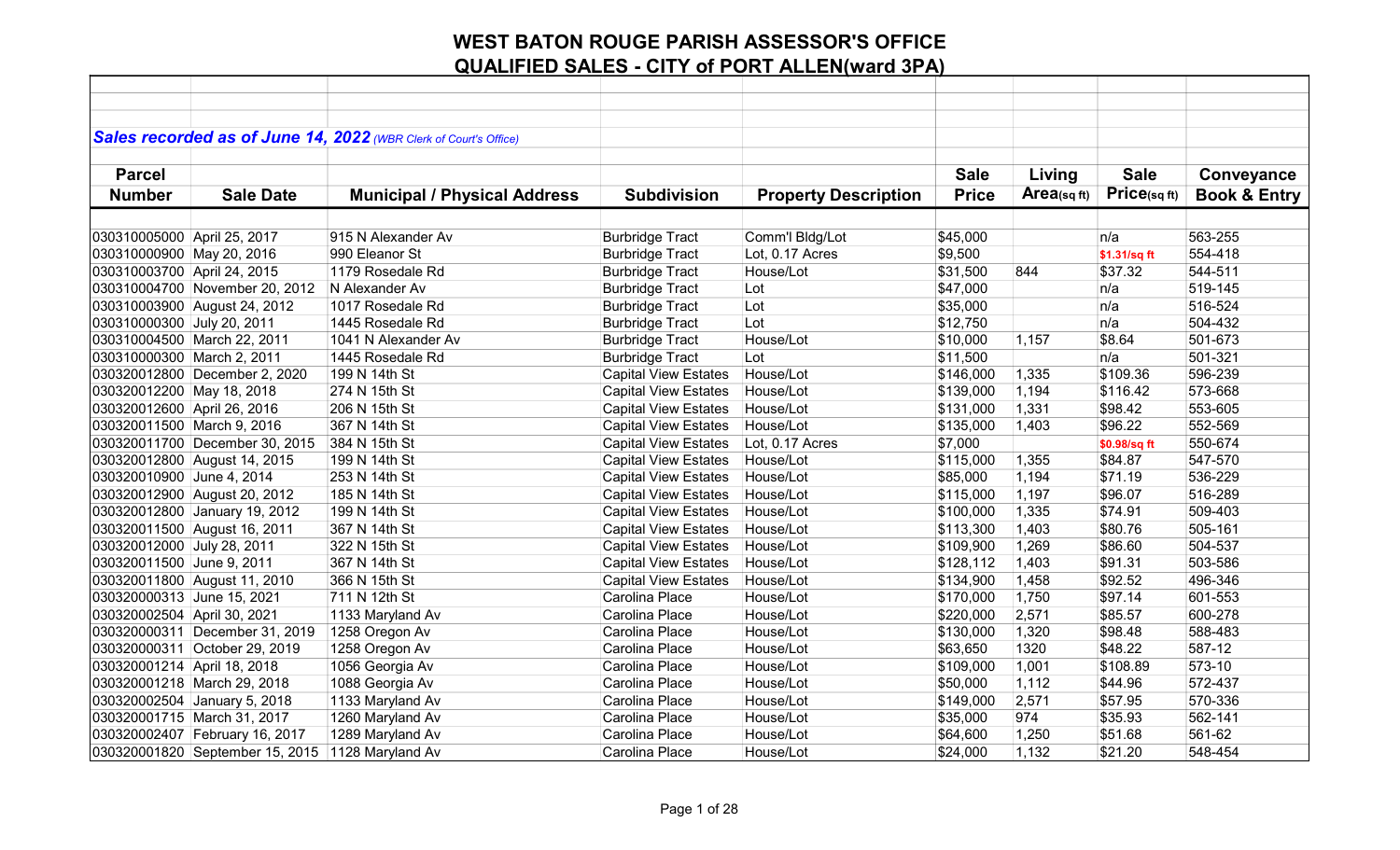|                             |                                 | Sales recorded as of June 14, 2022 (WBR Clerk of Court's Office) |                    |                             |                    |             |                |                         |
|-----------------------------|---------------------------------|------------------------------------------------------------------|--------------------|-----------------------------|--------------------|-------------|----------------|-------------------------|
|                             |                                 |                                                                  |                    |                             |                    |             |                |                         |
| <b>Parcel</b>               |                                 |                                                                  |                    |                             | <b>Sale</b>        | Living      | <b>Sale</b>    | Conveyance              |
| <b>Number</b>               | <b>Sale Date</b>                | <b>Municipal / Physical Address</b>                              | <b>Subdivision</b> | <b>Property Description</b> | <b>Price</b>       | Area(sq ft) | Price(sqft)    | <b>Book &amp; Entry</b> |
|                             |                                 |                                                                  |                    |                             |                    |             |                |                         |
| 030320002501 June 26, 2015  |                                 | 1159 Maryland Av                                                 | Carolina Place     | House/Lot                   | \$37,750           | 1,444       | \$26.14        | 546-368                 |
| 030320000309 July 3, 2013   |                                 | 1278 Oregon Av                                                   | Carolina Place     | House/Lot                   | \$69,000           | 1,141       | \$60.47        | 525-320                 |
|                             | 030320000412 November 7, 2012   | 1048 Oregon Av                                                   | Carolina Place     | House/Lot                   | \$28,000           | 1,136       | \$24.65        | 518-590                 |
| 030320000311 May 17, 2010   |                                 | 1258 Oregon Av                                                   | Carolina Place     | House/Lot                   | \$105,500          | 995         | \$106.03       | 494-117                 |
| 030320000407 March 2, 2010  |                                 | 1108 Oregon Av                                                   | Carolina Place     | House/Lot                   | \$118,000          | 1,439       | \$82.00        | 493-55                  |
| 030360001200 June 13, 2022  |                                 | 635 Michigan Av                                                  | Cohn               | House/Lot                   | \$140,000          | 1,020       | \$137.25       | 611-460                 |
| 030310009300 May 16, 2022   |                                 | 833 N 13th St                                                    | Cohn               | House/Lot                   | \$8,000            | 1,016       | \$7.87         | 610-446                 |
| 030350017002 May 5, 2022    |                                 | 452 Pine St                                                      | Cohn               | House/Lot                   | \$170,000          | 1,322       | \$128.59       | 610-269                 |
| 030360009900 April 26, 2022 |                                 | 734 Maryland Av                                                  | Cohn               | House/Lot                   | \$160,000          | 1,656       | \$96.62        | 610-132                 |
| 030360021300 April 8, 2022  |                                 | 224 8th St                                                       | Cohn               | House/Lot                   | \$105,000          | 1,251       | \$83.93        | 609-400                 |
| 030360002600 April 1, 2022  |                                 | 411 Michigan Av                                                  | Cohn               | House/Lot                   | \$45,000           | 1,487       | \$30.26        | 609-293                 |
|                             | 030320000800 March 28, 2022     | 705 N Alexander(Superior Pawn Shop)                              | Cohn               | Comm'l Bldg/Lot             | \$130,000          | 4,900       | \$26.53        | 609-240                 |
|                             | 030360022400 March 15, 2022     | 220 N Alexander Av(Walgreens)                                    | Cohn               | Comm'l Bldg/Lot             | \$6,650,000 14,550 |             | \$457.04/sq ft | 608-610                 |
| 030360023100 March 7, 2022  |                                 | 224 8th St                                                       | Cohn               | House/Lot                   | \$80,888           | 1,251       | \$64.66        | 608-412                 |
|                             | 030310008400 February 25, 2022  | 803 N 13th St                                                    | Cohn               | House/Lot                   | \$65,000           | 1,156       | \$56.23        | 608-309                 |
|                             | 030360017500 December 22, 2021  | 439 N Jefferson Av                                               | Cohn               | House/Lot                   | \$164,000          | 1,316       | \$124.62       | 606-460                 |
|                             | 030350017000 December 21, 2021  | 348 Michigan Av                                                  | Cohn               | House/Lot                   | \$160,000          | 1,304       | \$122.70       | 606-431                 |
|                             | 030319011701 December 20, 2021  | 1125 Louisiana Av                                                | Cohn               | Comm'l Bldg/Lot             | \$225,000          |             | n/a            | 606-409                 |
|                             | 030360022400 December 6, 2021   | 220 N Alexander Av(Walgreens)                                    | Cohn               | Comm'l Bldg/Lot             | \$5,589,439        | 14,550      | \$384.15/sq ft | 606-69                  |
|                             | 030360015400 October 29, 2021   | 469 7th St                                                       | Cohn               | House/Lot                   | \$180,000          | 1,830       | \$98.36        | 605-116                 |
|                             | 030360001500 October 29, 2021   | 769 6th St                                                       | Cohn               | House/Lot                   | \$163,000          | 1,174       | \$138.84       | 605-130                 |
|                             | 030360013600 October 14, 2021   | 345 Georgia Av                                                   | Cohn               | House/Lot                   | \$153,000          | 1,533       | \$99.80        | 604-593                 |
|                             | 030310012900 October 13, 2021   | 885 N 11th St                                                    | Cohn               | Lot, 0.21 Acres             | \$15,000           |             | \$1.67/sq ft   | 604-498                 |
|                             | 030360024000 October 1, 2021    | 250 7th St                                                       | Cohn               | House/Lot                   | \$257,000          | 2,694       | \$95.40        | 604-301                 |
|                             | 030360004800 September 29, 2021 | 733 Oregon Av                                                    | Cohn               | House/Lot                   | \$171,000          | 1,669       | \$102.46       | 604-230                 |
|                             | 030360027900 September 29, 2021 | 124 7th St                                                       | Cohn               | House/Lot                   | \$123,000          | 948         | \$129.75       | 604-227                 |
|                             | 030350016500 September 16, 2021 | 427 / 429 Palm Av                                                | Cohn               | Houses(2)/Lots(2)           | \$125,000          | 1,820       | \$68.68        | 604-11                  |
| 030360014700 July 14, 2021  |                                 | 120 Palm St                                                      | Cohn               | House/Lot                   | \$141,000          | 1,312       | \$107.47       | 602-388                 |
| 030360023200 June 24, 2021  |                                 | 230 8th St                                                       | Cohn               | House/Lot                   | \$105,000          | 1,868       | \$56.21        | 601-695                 |
| 030320005400 June 16, 2021  |                                 | 1240 Court St                                                    | Cohn               | House/Lot                   | \$154,500          | 2,074       | \$74.49        | 601-601                 |
| 030360001400 May 28, 2021   |                                 | 615 Michigan Av                                                  | Cohn               | House/Lot                   | \$140,000          | 1,565       | \$89.46        | 601-191                 |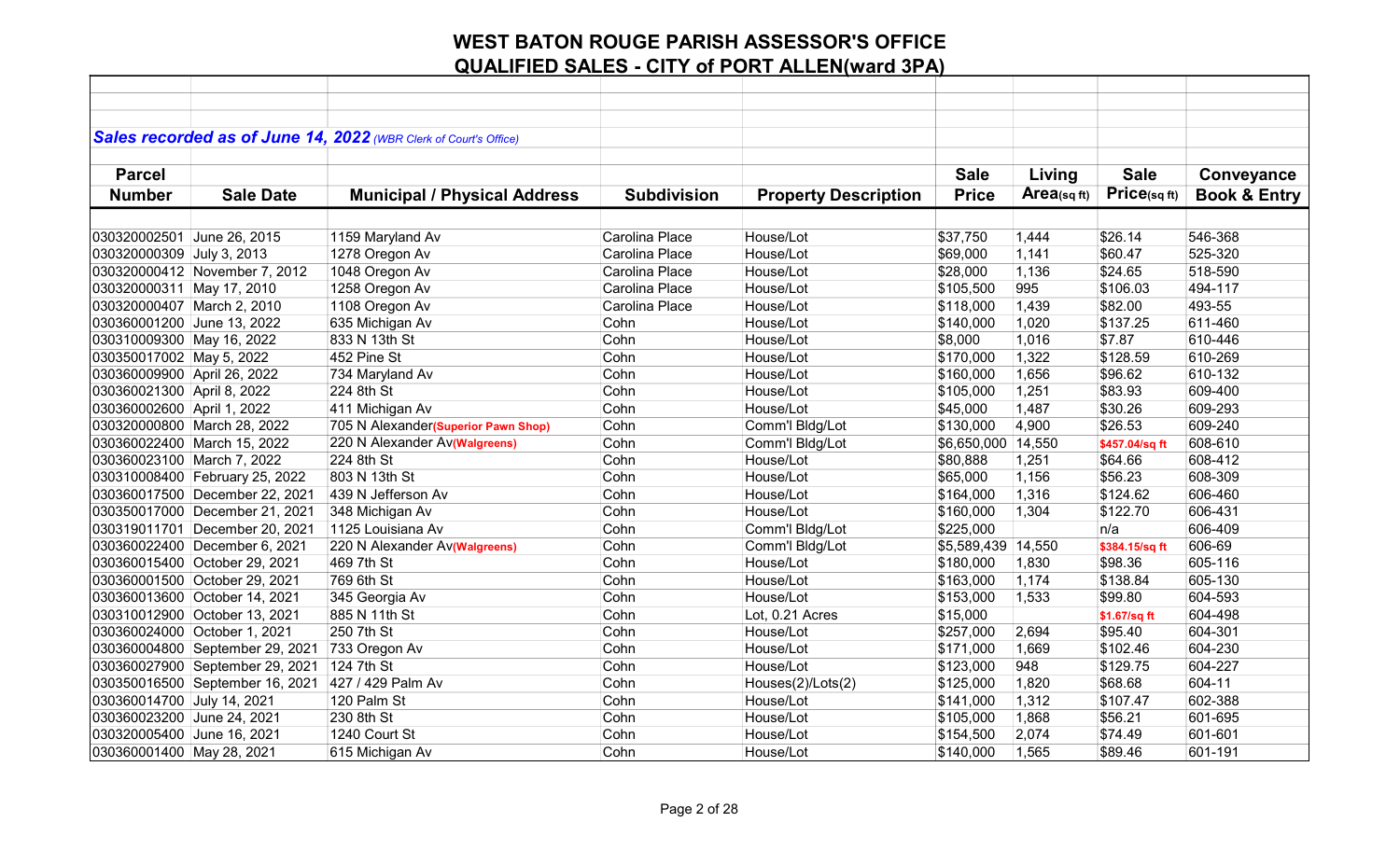|                             |                                                   | Sales recorded as of June 14, 2022 (WBR Clerk of Court's Office) |                    |                             |              |            |              |                         |
|-----------------------------|---------------------------------------------------|------------------------------------------------------------------|--------------------|-----------------------------|--------------|------------|--------------|-------------------------|
|                             |                                                   |                                                                  |                    |                             |              |            |              |                         |
| <b>Parcel</b>               |                                                   |                                                                  |                    |                             | <b>Sale</b>  | Living     | <b>Sale</b>  | Conveyance              |
| <b>Number</b>               | <b>Sale Date</b>                                  | <b>Municipal / Physical Address</b>                              | <b>Subdivision</b> | <b>Property Description</b> | <b>Price</b> | Area(sqft) | Price(sqft)  | <b>Book &amp; Entry</b> |
|                             |                                                   |                                                                  |                    |                             |              |            |              |                         |
|                             |                                                   |                                                                  |                    |                             |              |            |              |                         |
| 030320006800 May 17, 2021   |                                                   | 1050 Court St                                                    | Cohn               | House/Lot                   | \$131,500    | 2,020      | \$65.10      | 600-533                 |
| 030320001300 April 30, 2021 |                                                   | Cohn Subdivision Squares 56, 57 & p/o 58                         | Cohn               | 4.46 Acres                  | \$180,000    |            | \$0.90/sq ft | 600-256                 |
| 030310015300 April 15, 2021 |                                                   | Louisiana Av & N 10 St                                           | Cohn               | Lot, 1.38 acres             | \$55,000     |            | \$0.90/sq ft | 599-617                 |
| 030360023200 March 31, 2021 |                                                   | 230 8th St                                                       | Cohn               | House/Lot                   | \$68,474     | 1,868      | \$36.66      | 599-300                 |
| 030360013900 March 31, 2021 |                                                   | 314 Maryland Av                                                  | Cohn               | House/Lot                   | \$166,000    | 1,649      | \$100.67     | 599-283                 |
| 030360012300 March 23, 2021 |                                                   | 550 Maryland Av                                                  | Cohn               | House/Lot                   | \$210,000    | 2,219      | \$94.64      | 599-48                  |
|                             | 030320004800 February 19, 2021                    | Court St                                                         | Cohn               | Lots(5), 0.50 Acres         | \$65,000     |            | \$2.97/sq ft | 598-194                 |
|                             | 030360008100 January 29, 2021                     | 335 Oregon Av                                                    | Cohn               | House/Lot                   | \$200,000    | 1,551      | \$128.95     | 597-476                 |
|                             | 030360014900 January 14, 2021                     | 208 Maryland Av                                                  | Cohn               | House/Lot                   | \$145,000    | 1,175      | \$123.40     | 597-322                 |
|                             | 030360026100 December 21, 2020                    | 120 N Alexander Av                                               | Cohn               | Comm'l Bldg/Lot             | \$195,000    | 4,354      | \$44.79      | 597-1                   |
|                             | 030360029100 October 29, 2020                     | 150 N Jefferson Av                                               | Cohn               | Lots(4), 0.75 Acres         | \$225,000    |            | \$6.95/sq ft | 595-296                 |
|                             | 030360022500 October 15, 2020                     | 765 / 775 Florida Av                                             | Cohn               | House(2)/Lots               | \$177,000    | 1,840      | \$96.20      | 594-700                 |
| 030360005000                | September 16, 2020 655 7th St                     |                                                                  | Cohn               | House/Lot                   | \$150,000    | 1,481      | \$101.28     | 594-216                 |
|                             | 030360018600   September 15, 2020 379 Maryland Av |                                                                  | Cohn               | House/Lot                   | \$156,000    | 1,915      | \$81.46      | 594-175                 |
|                             | 030360003200 August 18, 2020                      | 375 Michigan Av                                                  | Cohn               | House/Lot                   | \$152,500    | 1,308      | \$116.59     | 593-470                 |
|                             | 030330001600 August 16, 2020                      | 1215 / 219 Court St                                              | Cohn               | House/Lot                   | \$40,000     | 1,227      | \$32.60      | 593-476                 |
| 030310013400 July 23, 2020  |                                                   | 1021 Louisiana Av                                                | Cohn               | Lot, 0.16 Acres             | \$12,000     |            | \$1.82/sq ft | 592-598                 |
| 030360026600 July 22, 2020  |                                                   | 163 7th Street                                                   | Cohn               | House/Lot                   | \$76,000     | 1,409      | \$53.94      | 592-554                 |
| 030360024300 July 2, 2020   |                                                   | 541 Florida Av                                                   | Cohn               | House/Lot                   | \$155,000    | 1,812      | \$85.54      | 592-164                 |
| 030360010200 June 29, 2020  |                                                   | 530 8th Street                                                   | Cohn               | House/Lot                   | \$158,000    | 1,507      | \$104.84     | 592-138                 |
| 030360011000 June 1, 2020   |                                                   | 632 Maryland Av                                                  | Cohn               | House/Lot                   | \$165,000    | 1,584      | \$104.17     | 591-437                 |
| 030360023400 May 1, 2020    |                                                   | 645 Florida Av                                                   | Cohn               | House/Lot                   | \$176,600    | 1,749      | \$100.97     | 590-653                 |
| 030360016900 April 15, 2020 |                                                   | 577 Maryland Av                                                  | Cohn               | House/Lot                   | \$166,000    | 1,395      | \$119.00     | 590-490                 |
| 030360001000 March 4, 2020  |                                                   | 742 8th St                                                       | Cohn               | House/Lot                   | \$185,000    | 1,824      | \$101.43     | 589-681                 |
|                             | 030350017000 February 18, 2020                    | 348 Michigan Av                                                  | Cohn               | House/Lot                   | \$130,000    | 1,304      | \$99.69      | 589-519                 |
|                             | 030360020900 January 9, 2020                      | 345 7th St                                                       | Cohn               | House/Lot                   | \$205,300    | 2,306      | \$89.03      | 588-532                 |
|                             | 030360025300 January 2, 2020                      | 552 California Av                                                | Cohn               | House/Lot                   | \$240,000    | 2,475      | \$96.97      | 588-439                 |
|                             | 030310011700 December 19, 2019                    | 1151 Louisiana Av(Grants Funeral Home)                           | Cohn               | Comm'l Bldg/Lots            | \$507,500    | 10,790     | \$47.03      | 588-17                  |
|                             | 030360016200 December 16, 2019                    | 455 6th St                                                       | Cohn               | House/Lot                   | \$165,000    | 1,825      | \$90.41      | 587-600                 |
|                             | 030360010200 November 27, 2019                    | 530 8th Street                                                   | Cohn               | House/Lot                   | \$71,000     | 1,507      | \$47.11      | 587-461                 |
|                             | 030360017600 November 19, 2019                    | 427 N Jefferson Av                                               | Cohn               | House/Lot                   | \$70,000     | 1,419      | \$49.33      | 587-238                 |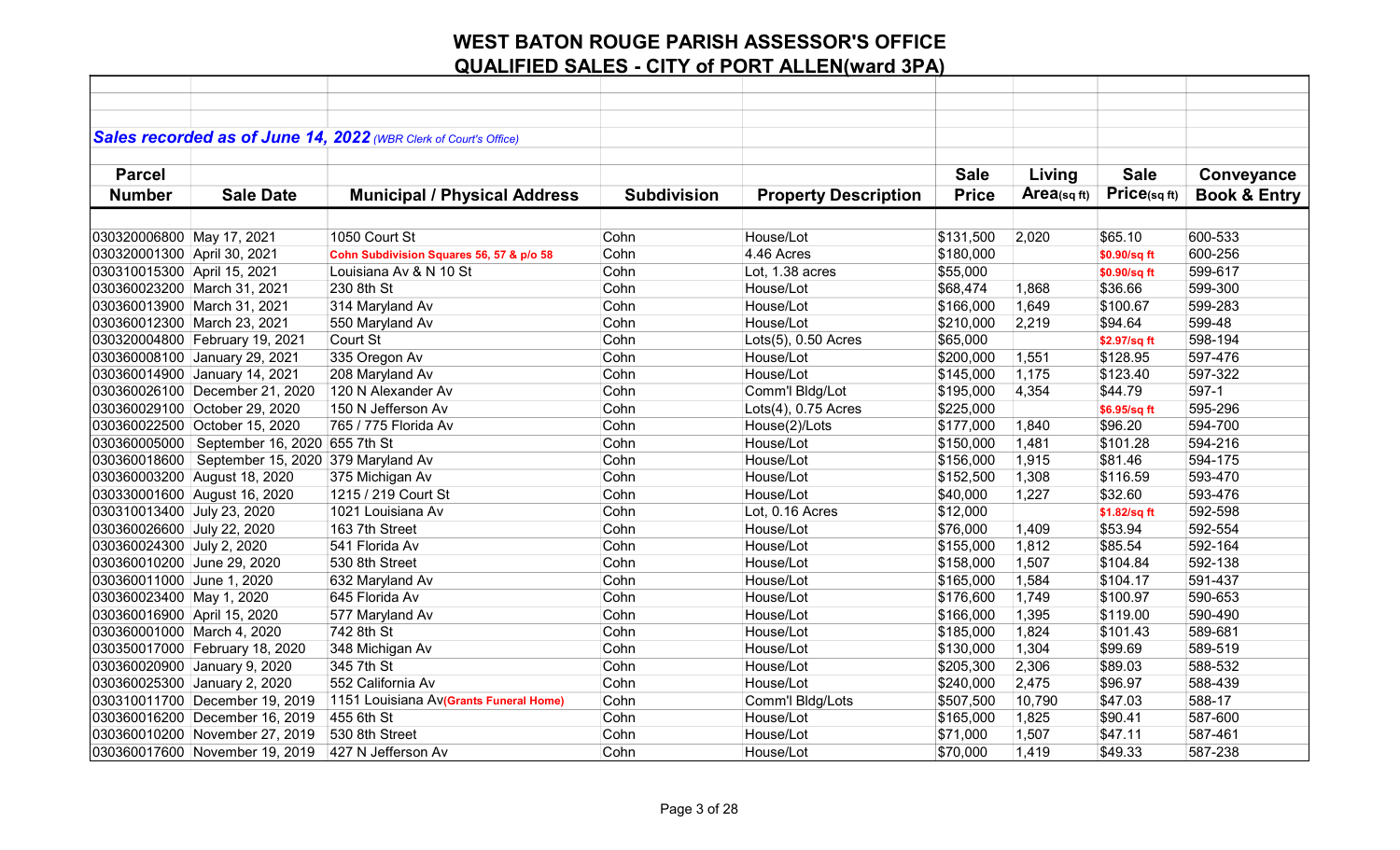|                             |                                    | Sales recorded as of June 14, 2022 (WBR Clerk of Court's Office) |                    |                             |                    |                |              |                         |
|-----------------------------|------------------------------------|------------------------------------------------------------------|--------------------|-----------------------------|--------------------|----------------|--------------|-------------------------|
|                             |                                    |                                                                  |                    |                             |                    |                |              |                         |
| <b>Parcel</b>               |                                    |                                                                  |                    |                             | <b>Sale</b>        | Living         | <b>Sale</b>  | Conveyance              |
| <b>Number</b>               | <b>Sale Date</b>                   | <b>Municipal / Physical Address</b>                              | <b>Subdivision</b> | <b>Property Description</b> | <b>Price</b>       | Area(sq $ft$ ) | Price(sq ft) | <b>Book &amp; Entry</b> |
|                             |                                    |                                                                  |                    |                             |                    |                |              |                         |
|                             | 030360007500 August 30, 2019       | 446 Georgia Av                                                   | Cohn               | House/Lot                   | \$115,000          | 1,096          | \$104.93     | 585-506                 |
|                             | 030360017400 August 22, 2019       | 451 N Jefferson Av                                               | Cohn               | House/Lot                   | \$100,000          | 1,219          | \$82.03      | 585-326                 |
| 030360015301 August 5, 2019 |                                    | 743 Maryland Av                                                  | Cohn               | House/Lot                   | \$208,000          | 1,651          | \$125.98     | 585-41                  |
| 030360029300 June 27, 2019  |                                    | 110 N Jefferson Av(D'Agostino Bldg)                              | Cohn               | Comm'l Bldg/Lot             | \$175,000          |                | n/a          | 584-300                 |
| 030320004800 June 19, 2019  |                                    | N 14th Street                                                    | Cohn               | Lot, 0.51 Acres             | \$32,500           |                | 1.46/sq ft   | 583-496                 |
| 030360028201 June 7, 2019   |                                    | 170 6th Street(Best Lil Po-Boy House)                            | Cohn               | Comm'l Bldg/Lot             | \$200,000          |                | n/a          | 583-238                 |
| 030360012400 April 11, 2019 |                                    | 576 Maryland Av                                                  | Cohn               | House/Lot                   | \$220,000          | 1,939          | \$113.46     | 581-501                 |
|                             | 030320000212 March 18, 2019        | 1041 Michigan Av                                                 | Cohn               | House/Lot                   | \$78,500           | 1,856          | \$42.30      | 581-107                 |
|                             | 030330001200 December 5, 2018      | 1241 / 1243 / 1265 / 1285 / 1343 / 1345 Cou Cohn                 |                    | Houses/Lots(6)              | \$400,000          | 5,634          | \$71.00      | 578-651                 |
|                             | 030360015300 October 19, 2018      | 737 Maryland Av                                                  | Cohn               | House/Lot                   | \$145,000          | 1,319          | \$109.93     | 578-84                  |
| 030370001300                | September 28, 2018 655 Court St    |                                                                  | Cohn               | House/Lot                   | \$55,000           | 1,522          | \$36.14      | 577-467                 |
| 030360012600                | September 28, 2018 514 Maryland Av |                                                                  | Cohn               | House/Lot                   | \$198,500          | 1,728          | \$114.87     | 577-477                 |
| 030360022400 July 26, 2018  |                                    | 220 N Alexander Av(Walgreens)                                    | Cohn               | Comm'l Bldg/Land            | \$5,430,000 14,550 |                | \$373.20     | 576-17                  |
| 030360024100 July 23, 2018  |                                    | 262 7th St                                                       | Cohn               | House/Lot                   | \$25,000           | 1,111          | \$22.50      | 575-620                 |
| 030360003800 June 29, 2018  |                                    | 325 Palm St                                                      | Cohn               | House/Lot                   | \$30,000           | 779            | \$38.51      | 575-222                 |
| 030360009901 June 27, 2018  |                                    | 744 Maryland Av                                                  | Cohn               | House/lot                   | \$189,000          | 1,554          | \$121.62     | 575-182                 |
| 030360003900 June 15, 2018  |                                    | 316 Oregon Av                                                    | Cohn               | House/Lot                   | \$140,000          | 1,112          | \$125.90     | 574-639                 |
| 030350016600 May 18, 2018   |                                    | 425 Palm St                                                      | Cohn               | House/Lot                   | \$125,000          | 1,274          | \$98.12      | 573-665                 |
| 030350017400 May 9, 2018    |                                    | 341 Courthouse St                                                | Cohn               | House/Lot                   | \$105,000          | 1,103          | \$95.19      | 573-463                 |
| 030360014900 April 5, 2018  |                                    | 208 Maryland Av                                                  | Cohn               | House/Lot                   | \$57,000           | 1,227          | \$46.45      | 572-508                 |
| 030310014900 April 4, 2018  |                                    | 845 N 10th St                                                    | Cohn               | House/Lot                   | \$30,000           |                | n/a          | 572-488                 |
|                             | 030360017600 March 26, 2018        | 427 N Jefferson Av                                               | Cohn               | House/Lot                   | \$55,103           | 1,419          | \$38.83      | 572-338                 |
|                             | 030350017400 March 14, 2018        | 341 Courthouse St                                                | Cohn               | House/Lot                   | \$100,405          | 1,103          | \$91.03      | 572-105                 |
|                             | 030360013200 January 22, 2018      | 510 N Jefferson Av                                               | Cohn               | Houses(2)/Lot               | \$178,000          | 2,488          | \$71.54      | 571-33                  |
|                             | 030310008200 November 30, 2017     | 808 N 14th St                                                    | Cohn               | House/Lot                   | \$73,000           | 639            | \$114.24     | 569-244                 |
|                             | 030360001400 November 16, 2017     | 615 Michigan Av                                                  | Cohn               | House/Lot                   | \$133,000          | 1,565          | \$84.98      | 569-135                 |
|                             | 030360015700 November 8, 2017      | 750 Kentucky Av                                                  | Cohn               | House/Lot                   | \$145,000          | 1,331          | \$108.94     | 569-21                  |
|                             | 030360015400 November 6, 2017      | 469 7th St                                                       | Cohn               | House/Lot                   | \$100,000          | 1,830          | \$54.64      | 568-681                 |
|                             | 030360009500 October 31, 2017      | 743 Georgia Av                                                   | Cohn               | House/Lot                   | \$155,000          | 1,284          | \$120.72     | 568-536                 |
|                             | 030320007000 October 30, 2017      | 1034 Court St                                                    | Cohn               | Comm'l Land/ Bldg           | \$86,000           |                | n/a          | 568-521                 |
|                             | 030360003600 September 8, 2017     | 315 Michigan Av                                                  | Cohn               | House/Lot                   | \$138,000          | 1,418          | \$97.32      | 567-209                 |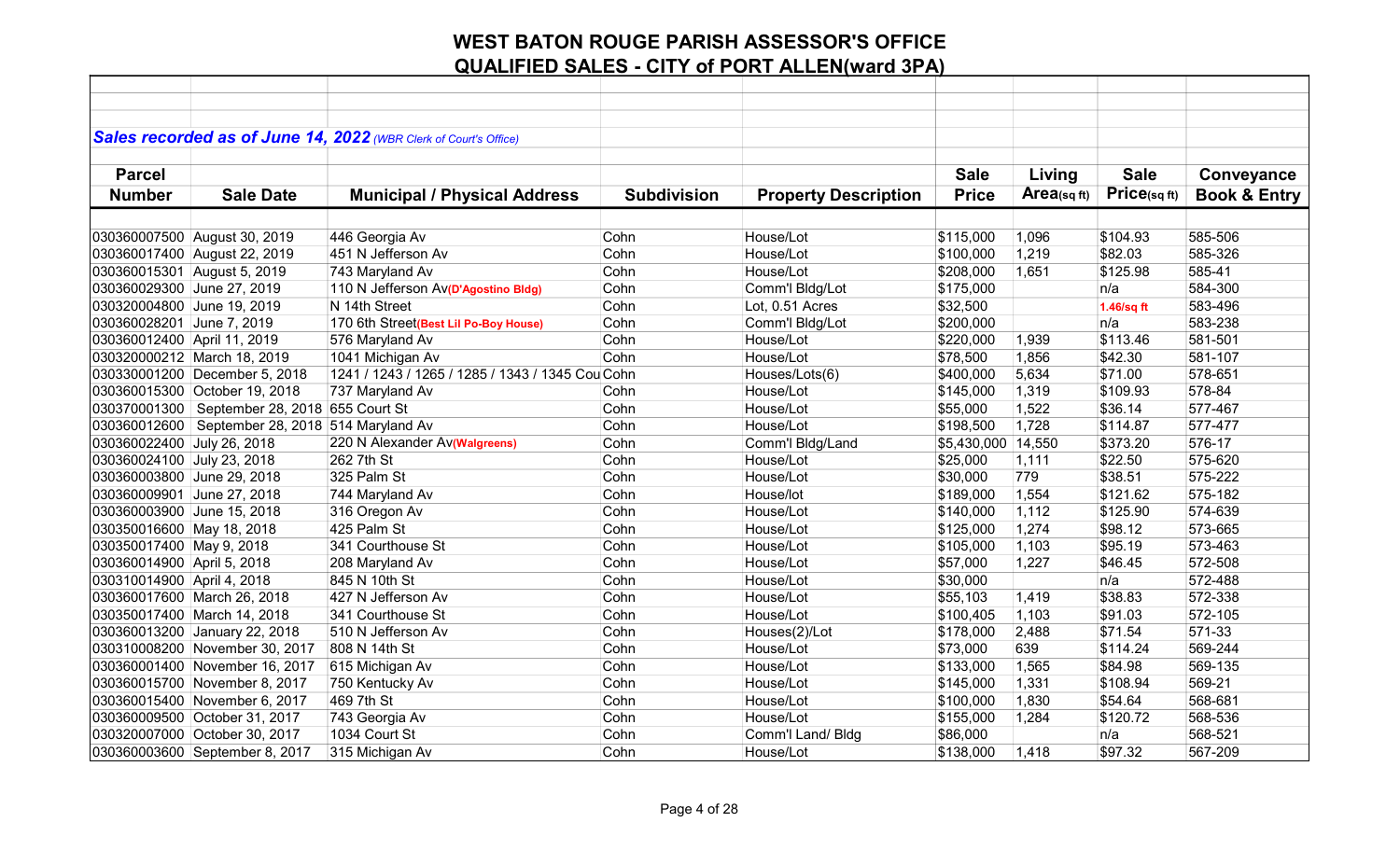|                             |                                               | Sales recorded as of June 14, 2022 (WBR Clerk of Court's Office) |                    |                             |              |            |               |                         |
|-----------------------------|-----------------------------------------------|------------------------------------------------------------------|--------------------|-----------------------------|--------------|------------|---------------|-------------------------|
|                             |                                               |                                                                  |                    |                             |              |            |               |                         |
|                             |                                               |                                                                  |                    |                             | <b>Sale</b>  |            | <b>Sale</b>   |                         |
| <b>Parcel</b>               |                                               |                                                                  |                    |                             |              | Living     |               | Conveyance              |
| <b>Number</b>               | <b>Sale Date</b>                              | <b>Municipal / Physical Address</b>                              | <b>Subdivision</b> | <b>Property Description</b> | <b>Price</b> | Area(sqft) | Price(sq ft)  | <b>Book &amp; Entry</b> |
|                             |                                               |                                                                  |                    |                             |              |            |               |                         |
|                             | 030360010400 August 31, 2017                  | 651 Georgia Av                                                   | Cohn               | House/Lot                   | \$190,000    | 1,566      | \$121.33      | 567-111                 |
|                             | 030360009901 August 17, 2017                  | 744 Maryland Av                                                  | Cohn               | Lot, 0.21 Acres             | \$40,000     |            | \$4.44/sq ft  | 566-557                 |
| 030360004300 July 5, 2017   |                                               | 310 Pine St                                                      | Cohn               | House/Lot                   | \$147,700    | 1,456      | \$101.44      | 565-318                 |
| 030360023400 July 3, 2017   |                                               | 645 Florida Av                                                   | Cohn               | House/Lot                   | \$160,000    | 1,749      | \$91.48       | 565-272                 |
| 030360011201 May 31, 2017   |                                               | 520 7th St                                                       | Cohn               | House/Lot                   | \$135,000    | 2,511      | \$53.76       | 564-239                 |
| 030360008500 May 30, 2017   |                                               | 320 Georgia Av                                                   | Cohn               | House/Lot                   | \$120,000    | 1,159      | \$103.54      | 564-204                 |
| 030360026602 May 23, 2017   |                                               | 7th St                                                           | Cohn               | Lot, 0.27 Acres             | \$40,000     |            | \$3.33/sq ft  | 564-70                  |
| 030360021400 May 17, 2017   |                                               | 7th St                                                           | Cohn               | Lot, 0.27 Acres             | \$40,000     |            | \$3.33/sq ft  | 564-9                   |
|                             | 030360009600 February 24, 2017                | 585 7th St                                                       | Cohn               | House/Lot                   | \$190,000    | 1,497      | \$126.92      | 561-231                 |
|                             | 030320007100 February 6, 2017                 | 1000 Court St                                                    | Cohn               | Comm'l Bldg/Land            | \$298,000    | 3,864      | \$77.12       | 560-574                 |
|                             | 030360002700 December 6, 2016                 | 339 Pine St                                                      | Cohn               | House/Lot                   | \$128,400    | 1,060      | \$121.13      | 559-212                 |
|                             | 030360002200 October 21, 2016                 | 736 7th St                                                       | Cohn               | House/Lot                   | \$115,000    | 1,772      | \$64.90       | 558-315                 |
|                             | 030360009900 October 11, 2016                 | 734 Maryland Av                                                  | Cohn               | House/Lot                   | \$130,000    | 1,655      | \$78.55       | 558-117                 |
|                             | 030350018700 September 28, 2016               | 431 Courthouse St                                                | Cohn               | House/Lot                   | \$135,000    | 1,224      | \$110.29      | 557-549                 |
|                             | 030360005200 September 23, 2016               | 748 Georgia Av                                                   | Cohn               | House/Lot                   | \$148,900    | 1,371      | \$108.61      | 557-468                 |
|                             | 030320005900 September 13, 2016 1140 Court St |                                                                  | Cohn               | House/Lot                   | \$85,000     | 1,484      | \$57.28       | 557-261                 |
|                             | 030370000100 September 7, 2016                | 110 S Alexander Av                                               | Cohn               | Comm'l Bldg/Lot             | \$290,000    |            | n/a           | 557-128                 |
|                             | 030320007000 September 2, 2016                | 1034 Court St                                                    | Cohn               | Comm'l Bldg/Lot             | \$72,500     |            | n/a           | 557-65                  |
|                             | 030310013900 September 1, 2016                | 850 N 11th St                                                    | Cohn               | House/Lot                   | \$23,500     | 1,074      | \$21.88       | 557-29                  |
| 030370000900 August 8, 2016 |                                               | 719 Court St                                                     | Cohn               | Apartment Complex(8 units)  | \$360,000    |            | \$45,000/unit | 556-376                 |
| 030360015100 June 15, 2016  |                                               | 470 N Alexander (Cou-Yons BBQ)                                   | Cohn               | Comm'l Bldg/Land            | \$475,000    |            | n/a           | 555-219                 |
| 030370001600 June 2, 2016   |                                               | 633 Court St                                                     | Cohn               | Comm'l Bldg/Land            | \$68,000     |            | n/a           | 555-59                  |
| 030320004201 May 6, 2016    |                                               | California Av                                                    | Cohn               | 5.48 Acres                  | \$225,000    |            | \$0.94/sq ft  | 554-166                 |
| 030360004400 April 12, 2016 |                                               | 330 Pine St                                                      | Cohn               | House/Lot                   | \$146,800    | 1,436      | \$102.23      | 553-312                 |
|                             | 030370000600 March 24, 2016                   | 751 Court St(Louisiana Chiropractic, LLC)                        | Cohn               | Comm'l Bldg/Land            | \$215,000    | 1,854      | \$115.97      | 553-70                  |
| 030360012400 March 2, 2016  |                                               | 576 Maryland Av                                                  | Cohn               | House/Lot                   | \$132,000    | 1,939      | \$68.08       | 552-417                 |
|                             | 030360017800 February 5, 2016                 | 528 Kentucky Av                                                  | Cohn               | House/Lot                   | \$228,500    | 2,538      | \$90.03       | 552-26                  |
|                             | 030360012300 October 28, 2015                 | 550 Maryland Av                                                  | Cohn               | House/Lot                   | \$200,000    | 2,219      | \$90.13       | 549-415                 |
|                             | 030320006301 September 2, 2015                | California Av                                                    | Cohn               | Lot                         | \$32,000     |            | \$1.75/sq ft  | 548-173                 |
|                             | 030360007100 August 28, 2015                  | 564 Georgia Av                                                   | Cohn               | House/Lot                   | \$171,000    | 1,663      | \$102.83      | 548-87                  |
| 030320000102 August 3, 2015 |                                               | 1353 Michigan Av                                                 | Cohn               | House/Lot                   | \$14,450     | 1,525      | \$9.48        | 547-369                 |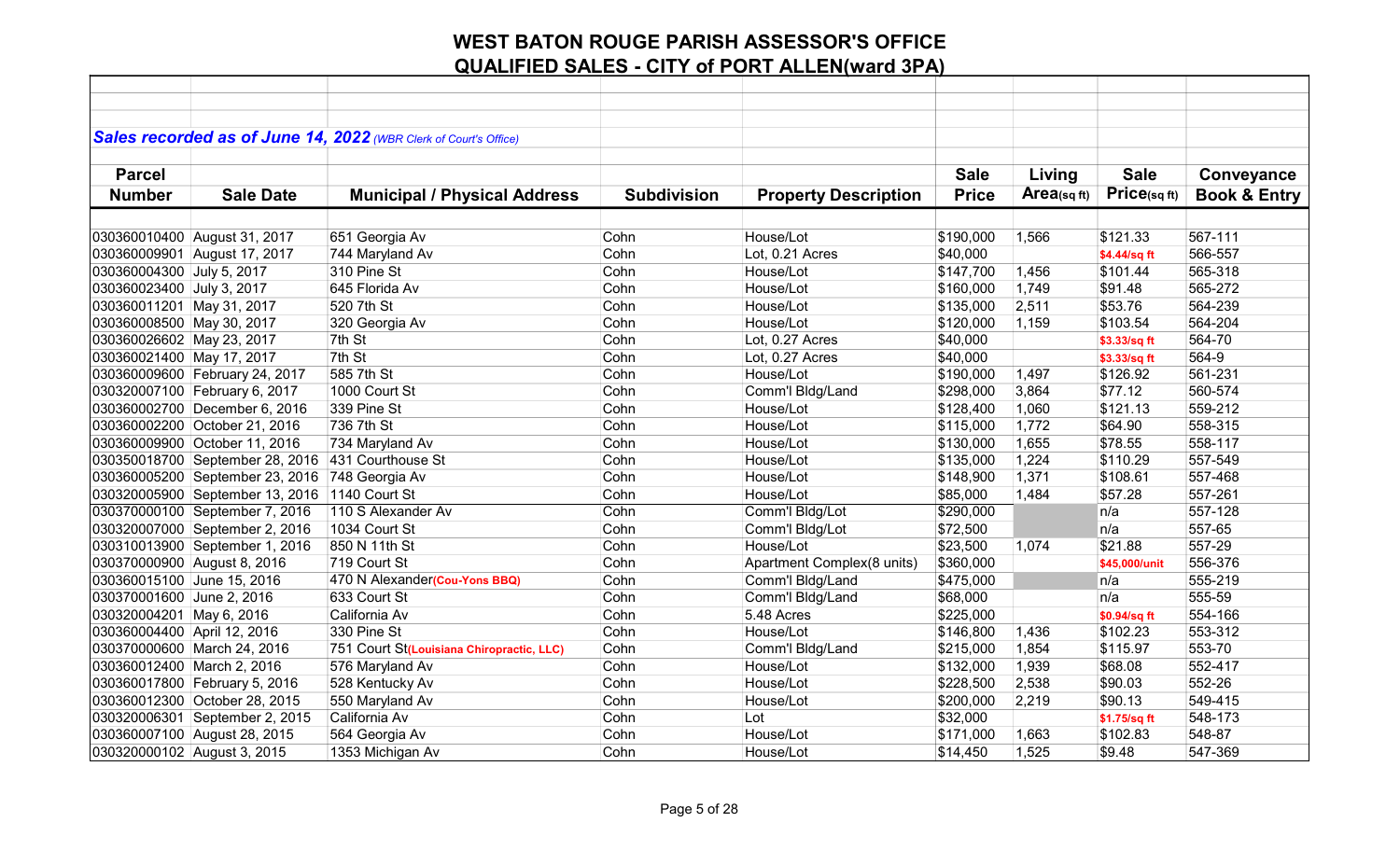|                             |                                 | Sales recorded as of June 14, 2022 (WBR Clerk of Court's Office) |                    |                             |                    |                |              |                         |
|-----------------------------|---------------------------------|------------------------------------------------------------------|--------------------|-----------------------------|--------------------|----------------|--------------|-------------------------|
| <b>Parcel</b>               |                                 |                                                                  |                    |                             | <b>Sale</b>        |                | <b>Sale</b>  |                         |
|                             |                                 |                                                                  |                    |                             |                    | Living         |              | Conveyance              |
| <b>Number</b>               | <b>Sale Date</b>                | <b>Municipal / Physical Address</b>                              | <b>Subdivision</b> | <b>Property Description</b> | <b>Price</b>       | Area(sq $ft$ ) | Price(sqft)  | <b>Book &amp; Entry</b> |
|                             |                                 |                                                                  |                    |                             |                    |                |              |                         |
| 030360021700 July 23, 2015  |                                 | 349 6th St                                                       | Cohn               | House/Lot                   | \$233,500          | 2,113          | \$110.51     | 547-158                 |
| 030360017800 July 14, 2015  |                                 | 528 Kentucky Av                                                  | Cohn               | House/Lot                   | \$65,000           | 2,538          | \$25.61      | 546-696                 |
| 030360004900 June 29, 2015  |                                 | 671 7th St                                                       | Cohn               | House/Lot                   | \$90,000           | 1,399          | \$64.33      | 546-388                 |
| 030360001400 May 1, 2015    |                                 | 615 Michigan Av                                                  | Cohn               | House/Lot                   | \$158,000          | 1,565          | \$100.96     | 544-660                 |
|                             | 030310015800 February 5, 2015   | 855 / 857 / 859 N Alexander Av                                   | Cohn               | Comm'l Bldg/Land            | \$95,000           |                | n/a          | 542-359                 |
|                             | 030360015900 December 17, 2014  | 420 8th St                                                       | Cohn               | House/Lot                   | \$125,000          | 1,558          | \$80.23      | 541-315                 |
|                             | 030360028301 December 11, 2014  | 549 / 549 1/2 California Av                                      | Cohn               | Houses(3)/Lot               | \$145,000          |                | n/a          | 541-222                 |
|                             | 030360015301 November 5, 2014   | 743 Maryland Av                                                  | Cohn               | House/Lot                   | \$194,000          | 1,651          | \$117.50     | 540-328                 |
|                             | 030310015000 October 24, 2014   | 857 N 10th St                                                    | Cohn               | House/Lot                   | \$5,000            | 998            | \$5.01       | 540-160                 |
| 030360029000 July 24, 2014  |                                 | 548 Court St                                                     | Cohn               | Comm'l Bldg/Lot             | \$90,000           |                | n/a          | 537-416                 |
| 030360011000 July 8, 2014   |                                 | 632 Maryland Av                                                  | Cohn               | House/Lot                   | \$135,000          | 1,584          | \$85.23      | 537-123                 |
| 030360010400 May 7, 2014    |                                 | 651 Georgia Av                                                   | Cohn               | House/Lot                   | \$163,900          | 1,566          | \$104.66     | 535-299                 |
| 030320000700 May 1, 2014    |                                 | 719 N Alexander Av(PA Grocery, formerly Quik- Cohn               |                    | Comm'l Bldg/Lot             | \$210,000          | 2,755          | \$76.23      | 535-230                 |
| 030360013800 April 17, 2014 |                                 | 135 Palm St                                                      | Cohn               | House/Lot                   | \$164,500          | 2,036          | \$80.80      | 534-638                 |
| 030320006900 March 21, 2014 |                                 | 1046 Court St                                                    | Cohn               | House/Lot                   | \$85,000           | 942            | \$90.23      | 533-147                 |
|                             | 030360021500 February 18, 2014  | 649 Kentucky Av                                                  | Cohn               | House/Lot                   | \$130,000          | 1,996          | \$65.13      | 532-33                  |
|                             | 030360022400 January 27, 2014   | 220 N Alexander Av(Walgreens)                                    | Cohn               | Comm'l Bldg/Land            | \$5,600,000 14,550 |                | \$384.88     | 531-283                 |
|                             | 030360000200 January 3, 2014    | 777 Michigan Av                                                  | Cohn               | Comm'l Bld/Land             | \$120,000          |                | n/a          | 530-397                 |
|                             | 030330001200 December 23, 2013  | 1241 Court St                                                    | Cohn               | Lots(6)                     | \$57,000           |                | n/a          | 529-463                 |
|                             | 030320001502 December 10, 2013  | 607 N Alexander Av                                               | Cohn               | Comm'l Bldg/Land            | \$255,000          | 2,148          | 118.72/sq ft | 529-134                 |
|                             | 030360004000 November 4, 2013   | 334 Oregon Av                                                    | Cohn               | House/Lot                   | \$130,000          | 1,224          | \$106.21     | 528-262                 |
|                             | 030320005200 October 8, 2013    | 1310 Court St                                                    | Cohn               | House/Lot                   | \$124,000          | 1,495          | \$82.94      | 527-587                 |
|                             | 030320001500 September 12, 2013 | 667 N Alexander Av                                               | Cohn               | Comm'l Bldg/Land            | \$15,000           |                | n/a          | 527-95                  |
|                             | 030360012000 August 19, 2013    | 514 Maryland Av                                                  | Cohn               | House/Lot                   | \$151,000          | 1,728          | \$87.38      | 526-268                 |
| 030360021700 June 28, 2013  |                                 | 349 6th St                                                       | Cohn               | House/Lot                   | \$180,000          | 2,113          | \$85.19      | 525-244                 |
| 030360004800 June 5, 2013   |                                 | 733 Oregon Av                                                    | Cohn               | House/Lot                   | \$125,000          | 1,670          | \$74.85      | 524-615                 |
| 030360010900 May 28, 2013   |                                 | 511 6th St                                                       | Cohn               | House/Lot                   | \$135,000          | 2,068          | \$65.28      | 524-330                 |
| 030360003700 May 20, 2013   |                                 | 331 Palm St                                                      | Cohn               | House/Lot                   | \$41,000           | 1,639          | \$25.02      | 524-175                 |
| 030350018700 May 17, 2013   |                                 | 431 Courthouse St                                                | Cohn               | House/Lot                   | \$105,000          | 1,224          | \$85.78      | 524-147                 |
| 030320006300 April 29, 2013 |                                 | 1108 Court St                                                    | Cohn               | House/Lot                   | \$110,000          | 1,514          | \$72.66      | 523-273                 |
| 030360012300 March 6, 2013  |                                 | 550 Maryland Av                                                  | Cohn               | House/Lot                   | \$218,000          | 2,219          | \$98.24      | 521-700                 |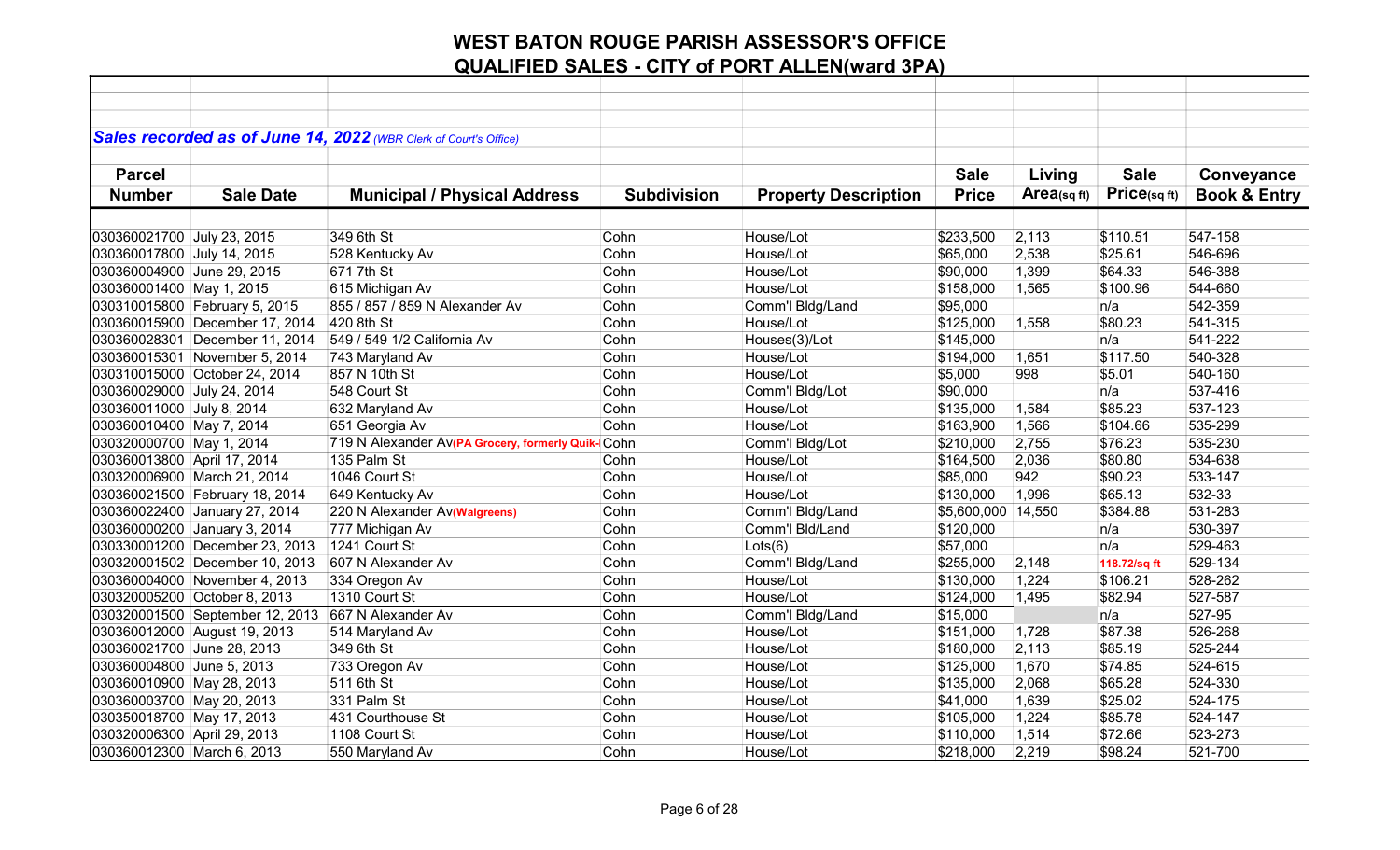|                             |                                 | Sales recorded as of June 14, 2022 (WBR Clerk of Court's Office) |                    |                             |              |                |              |                         |
|-----------------------------|---------------------------------|------------------------------------------------------------------|--------------------|-----------------------------|--------------|----------------|--------------|-------------------------|
|                             |                                 |                                                                  |                    |                             |              |                |              |                         |
| <b>Parcel</b>               |                                 |                                                                  |                    |                             | <b>Sale</b>  | Living         | <b>Sale</b>  | Conveyance              |
| <b>Number</b>               | <b>Sale Date</b>                | <b>Municipal / Physical Address</b>                              | <b>Subdivision</b> | <b>Property Description</b> | <b>Price</b> | Area(sq $ft$ ) | Price(sq ft) | <b>Book &amp; Entry</b> |
|                             |                                 |                                                                  |                    |                             |              |                |              |                         |
|                             | 030360009200 February 22, 2013  | 218 Palm St                                                      | Cohn               | House/Lot                   | \$183,500    | 1,965          | \$93.38      | 521-477                 |
|                             | 030360016200 January 22, 2013   | 455 6th St                                                       | Cohn               | House/Lot                   | \$115,000    | 1,825          | \$63.01      | 521-26                  |
|                             | 030350017700 January 14, 2013   | 321 Courthouse St                                                | Cohn               | House/Lot                   | \$67,500     | 1,365          | \$49.45      | 520-552                 |
|                             | 030360001000 October 24, 2012   | 742 8th St                                                       | Cohn               | House/Lot                   | \$192,500    | 1,824          | \$105.54     | 518-392                 |
|                             | 030360004602 October 2, 2012    | 618 N Alexander Av(Church's Chicken)                             | Cohn               | Comm'l Bldg/Lot             | \$475,000    |                | n/a          | 517-601                 |
|                             | 030360018600 September 19, 2012 | 379 Maryland Av                                                  | Cohn               | House/Lot                   | \$60,000     | 1,915          | \$31.33      | 517-355                 |
|                             | 030320000106 September 17, 2012 | 1321 Michigan Av                                                 | Cohn               | House/Lot                   | \$76,000     | 1,210          | \$62.81      | 517-264                 |
|                             | 030320000212 August 16, 2012    | 1041 Michigan Av                                                 | Cohn               | House/Lot                   | \$22,000     | 1,588          | \$13.85      | 516-14                  |
| 030360028001 July 18, 2012  |                                 | 140 7th St                                                       | Cohn               | House/Lot                   | \$119,500    | 1,091          | \$109.53     | 514-114                 |
| 030360007200 July 16, 2012  |                                 | 668 N Jefferson Av                                               | Cohn               | Comm'l Bld/Lot              | \$64,000     |                | n/a          | 514-71                  |
| 030360015300 April 26, 2012 |                                 | 737 Maryland Av                                                  | Cohn               | House/Lot                   | \$135,000    | 1,090          | \$123.85     | 511-470                 |
| 030360028001 April 18, 2012 |                                 | 140 7th St                                                       | Cohn               | House/Lot                   | \$56,000     | 1,091          | \$51.33      | 511-340                 |
|                             | 030320005400 March 23, 2012     | 1240 Court St                                                    | Cohn               | House/Lot                   | \$140,000    | 2,074          | \$67.50      | 510-658                 |
|                             | 030360024800 March 14, 2012     | 245 N Jefferson Av                                               | Cohn               | House/Lot                   | \$110,000    | 1,827          | \$60.21      | 510-525                 |
|                             | 030360013900 February 13, 2012  | 314 Maryland Av                                                  | Cohn               | House/Lot                   | \$164,000    | 1,649          | \$99.45      | 510-50                  |
|                             | 030360007600 January 31, 2012   | 462 Georgia Av                                                   | Cohn               | House/Lot                   | \$55,000     | 1,203          | \$45.72      | 509-568                 |
|                             | 030360019600 December 14, 2011  | 324 Kentucky Av                                                  | Cohn               | House/Lot                   | \$28,000     | 964            | \$29.05      | 508-555                 |
|                             | 030360024300 September 13, 2011 | 541 Florida Av                                                   | Cohn               | House/Lot                   | \$132,000    | 1,725          | \$76.52      | 506-57                  |
|                             | 030320006401 September 7, 2011  | 1045 California Av                                               | Cohn               | House/Lot                   | \$80,000     | 960            | \$83.33      | 505-651                 |
|                             | 030360028200 September 6, 2011  | 150 6th St                                                       | Cohn               | House/Lot                   | \$58,000     | 2,553          | \$22.72      | 505-618                 |
| 030330001100 May 27, 2011   |                                 | 1245 Court St                                                    | Cohn               | House/Lot                   | \$55,500     | 943            | \$58.85      | 503-324                 |
|                             | 030360015301 February 25, 2011  | 743 Maryland Av                                                  | Cohn               | House/Lot                   | \$189,000    | 1,651          | \$114.48     | 501-257                 |
|                             | 030360022500 February 1, 2011   | 765 Florida Av                                                   | Cohn               | House/Lot                   | \$110,000    | 784            | \$140.31     | 500-673                 |
|                             | 030330001100 January 21, 2011   | 1245 Court St                                                    | Cohn               | House/Lot                   | \$15,500     | 657            | \$23.59      | 500-585                 |
|                             | 030360003900 January 18, 2011   | 316 Oregon Av                                                    | Cohn               | House/Lot                   | \$94,000     | 1,112          | \$84.53      | 500-533                 |
|                             | 030360008400 December 22, 2010  | 209 Palm St                                                      | Cohn               | House/Lot                   | \$75,000     | 1,104          | \$67.93      | 500-185                 |
|                             | 030360016200 October 4, 2010    | 455 6th St                                                       | Cohn               | House/Lot                   | \$85,000     | 1,825          | \$46.58      | 497-509                 |
|                             | 030350017400 September 28, 2010 | 341 Courthouse St                                                | Cohn               | House/Lot                   | \$94,500     | 1,103          | \$85.68      | 497-408                 |
|                             | 030370000100 August 30, 2010    | 110 S Alexander Av                                               | Cohn               | <b>Commercial Land</b>      | \$240,000    |                | n/a          | 496-685                 |
| 030360001100 July 23, 2010  |                                 | 780 7th St                                                       | Cohn               | House/Lot                   | \$153,000    | 1,375          | \$111.27     | 496-142                 |
| 030360002700 July 14, 2010  |                                 | 339 Pine St                                                      | Cohn               | Lot                         | \$35,000     |                | n/a          | 495-635                 |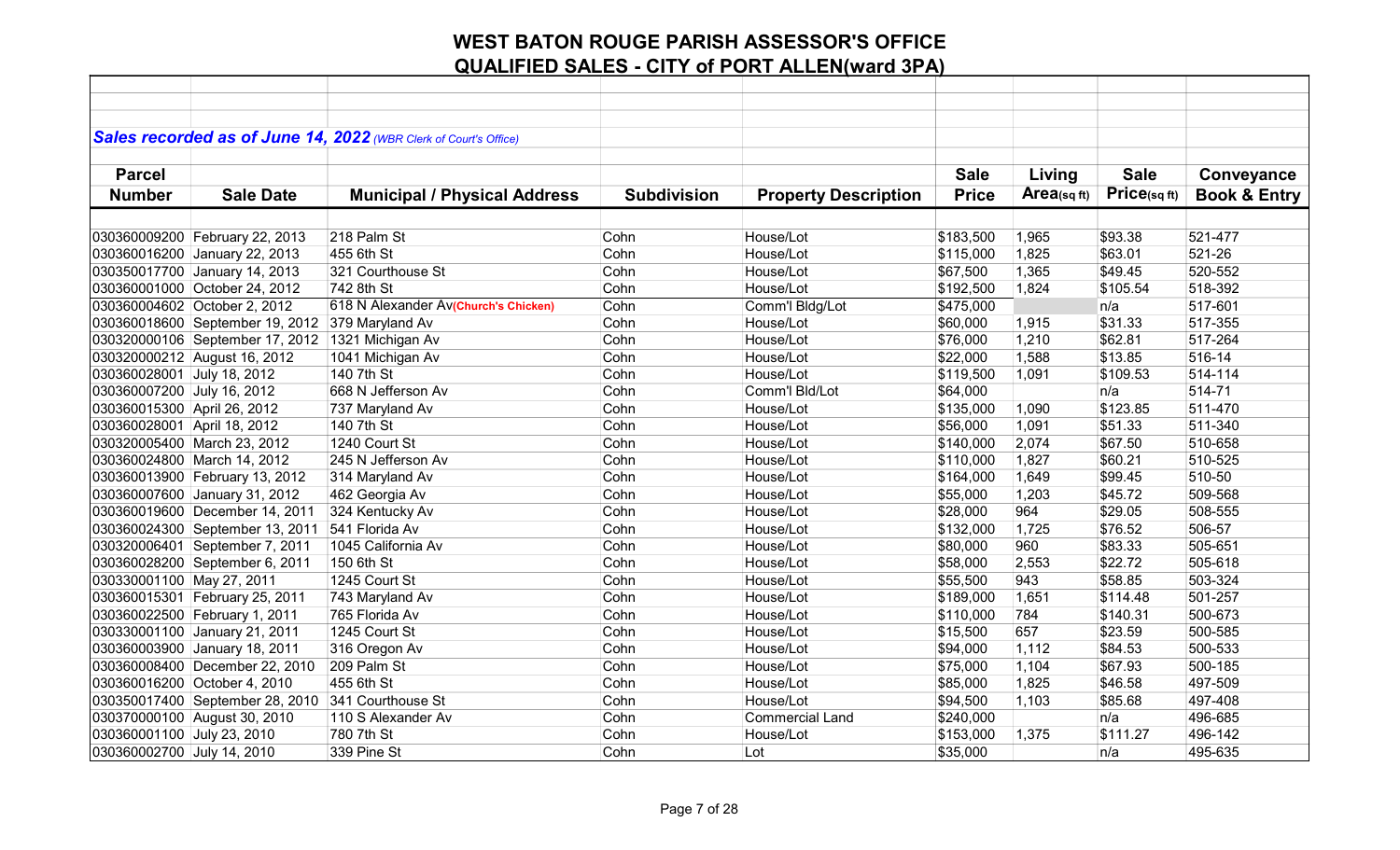|                             |                                 | Sales recorded as of June 14, 2022 (WBR Clerk of Court's Office) |                    |                             |              |            |                 |                         |
|-----------------------------|---------------------------------|------------------------------------------------------------------|--------------------|-----------------------------|--------------|------------|-----------------|-------------------------|
|                             |                                 |                                                                  |                    |                             |              |            |                 |                         |
| <b>Parcel</b>               |                                 |                                                                  |                    |                             | <b>Sale</b>  | Living     | <b>Sale</b>     | Conveyance              |
| <b>Number</b>               | <b>Sale Date</b>                | <b>Municipal / Physical Address</b>                              | <b>Subdivision</b> | <b>Property Description</b> | <b>Price</b> | Area(sqft) | $Price$ (sq ft) | <b>Book &amp; Entry</b> |
|                             |                                 |                                                                  |                    |                             |              |            |                 |                         |
| 030360013900 July 9, 2010   |                                 | 314 Maryland Av                                                  | Cohn               | House/Lot                   | \$160,000    | 1,649      | \$97.03         | 495-497                 |
| 030360003200 July 2, 2010   |                                 | 375 Michigan Av                                                  | Cohn               | House/Lot                   | \$135,000    | 1,308      | \$103.21        | 495-371                 |
| 030360023701 June 30, 2010  |                                 | 620 1/2 California Av                                            | Cohn               | House/Lot                   | \$25,000     | 1,154      | \$21.66         | 495-256                 |
| 030360004300 May 19, 2010   |                                 | 310 Pine St                                                      | Cohn               | House/Lot                   | \$120,000    | 1,456      | \$82.42         | 494-133                 |
| 030360015301 May 3, 2010    |                                 | 743 Maryland Av                                                  | Cohn               | Lot                         | \$30,000     |            | n/a             | 494-62                  |
|                             | 030360016900 March 31, 2010     | 577 Maryland Av                                                  | Cohn               | House/Lot                   | \$160,000    | 1,395      | \$114.70        | 493-148                 |
|                             | 030320004900 March 30, 2010     | 1381 California Av                                               | Cohn               | House/Lot                   | \$71,000     | 1,188      | \$59.76         | 493-145                 |
|                             | 030360008601 March 16, 2010     | 240 Pine St                                                      | Cohn               | House/Lot                   | \$129,000    | 1,290      | \$100.00        | 493-95                  |
|                             | 030360001500 March 12, 2010     | 769 6th St                                                       | Cohn               | House/Lot                   | \$126,000    | 1,174      | \$107.33        | 493-89                  |
|                             | 030360005200 February 24, 2016  | 748 Georgia Av                                                   | Cohn               | House/Lot                   | \$56,000     | 1,371      | \$40.85         | 552-283                 |
|                             | 030360004000 March 10, 2015     | 334 Oregon Av                                                    | Cohn               | House/Lot                   | \$136,000    | 1,224      | \$111.11        | 543-244                 |
|                             | 030320001500 January 8, 2015    | 625 / 667 N Alexander Av                                         | Cohn               | 0.37 Acres, Comm'l Land     | \$10,000     |            | \$0.62/sq ft    | 541-620                 |
|                             | 030360003002 September 29, 2014 | 339 Pine St( lot 20' x 62.5')                                    | Cohn               | Lot                         | \$3,000      |            | \$2.40/sq ft    | 539-345                 |
|                             | 030360005101 August 29, 2014    | 621 7th St                                                       | Cohn               | House/Lot                   | \$70,000     | 1,378      | \$50.80         | 538-447                 |
| 030360008700 July 31, 2014  |                                 | 350 Georgia Av                                                   | Cohn               | House/Lot                   | \$45,000     | 1,300      | \$34.62         | 537-592                 |
| 030360002700 July 11, 2014  |                                 | 339 Pine St                                                      | Cohn               | House/Lot                   | \$125,000    | 1,060      | \$117.92        | 537-172                 |
| 030330000200 April 14, 2014 |                                 | 1405 Court St                                                    | Cohn               | Lots(2)                     | \$23,000     |            | n/a             | 533-591                 |
|                             | 030360009200 February 27, 2014  | 218 Palm St                                                      | Cohn               | House/Lot                   | \$174,500    | 1,965      | \$88.80         | 532-146                 |
|                             | 030360028500 February 18, 2014  | 149 N Jefferson Av                                               | Cohn               | Comm'l Bldg/Land            | \$108,000    |            | n/a             | 532-20                  |
| 030360005000 April 1, 2013  |                                 | 655 7th St                                                       | Cohn               | House/Lot                   | \$122,000    | 1,481      | \$82.38         | 522-498                 |
|                             | 030360009700 September 14, 2012 | 535 7th St                                                       | Cohn               | House/Lot                   | \$160,000    | 2,027      | \$78.93         | 517-223                 |
| 030310014600 July 1, 2011   |                                 | 815 N 10th St                                                    | Cohn               | House/Lot                   | \$97,500     | 1,242      | \$78.50         | 504-252                 |
| 030360023900 April 25, 2011 |                                 | 650 California Av                                                | Cohn               | House/Lot                   | \$120,000    | 1,857      | \$64.62         | 502-656                 |
|                             | 030310006700 February 18, 2022  | 950 N 12th St                                                    | Glober             | House/Lot                   | \$205,000    | 2,990      | \$68.56         | 608-161                 |
| 030310006600 April 23, 2018 |                                 | 926 N 12th St                                                    | Glober             | House/Lot                   | \$80,000     | 1,619      | \$49.41         | 573-123                 |
| 030310003200 May 15, 2017   |                                 | 1019 N 12th St                                                   | Glober             | House/Lot                   | \$137,000    | 1,741      | \$78.69         | 563-608                 |
| 030310002600 April 21, 2015 |                                 | 909 N 12th St                                                    | Glober             | House/Lot                   | \$50,000     | 1,250      | \$40.00         | 544-301                 |
|                             | 030320015900 March 11, 2022     | Oregon Av/Michigan Av/LA Av /N 10 St                             | Kingfisher         | Lots(24)                    | \$1,056,000  |            | \$44,000/lot    | 608-536                 |
|                             | 030350014900 September 22, 2021 | 414 Courthouse St                                                | La Central         | House/Lot                   | \$128,000    | 1,086      | \$117.86        | 604-83                  |
| 030350015200 May 15, 2020   |                                 | 378 Courthouse St                                                | La Central         | House/Lot                   | \$175,000    | 1,706      | \$102.58        | 591-203                 |
|                             | 030350015300 December 2, 2019   | 356 Courthouse St                                                | La Central         | House/Lot                   | \$185,000    | 1,477      | \$125.25        | 587-464                 |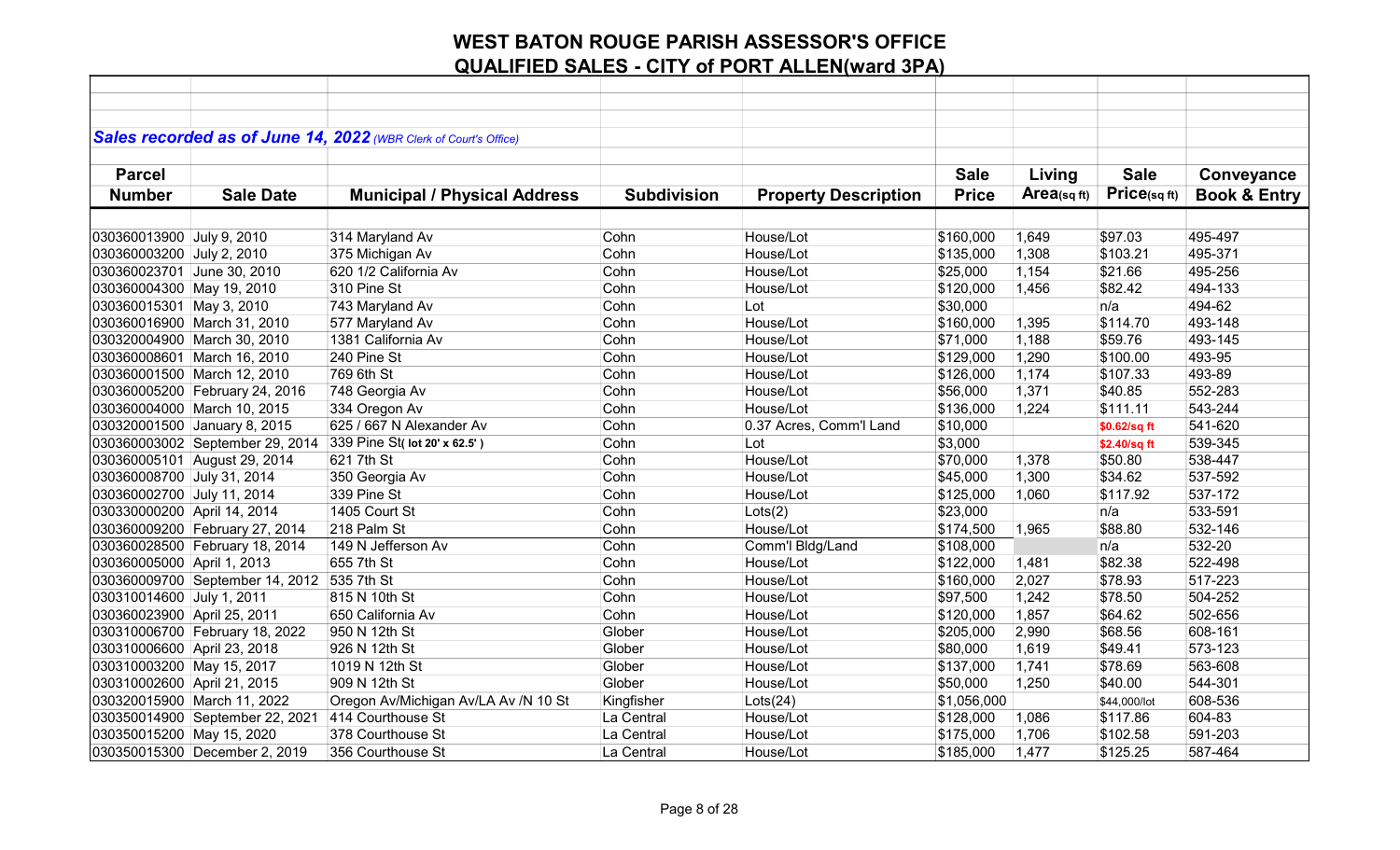|                             |                                 | Sales recorded as of June 14, 2022 (WBR Clerk of Court's Office) |                        |                             |              |            |              |                         |
|-----------------------------|---------------------------------|------------------------------------------------------------------|------------------------|-----------------------------|--------------|------------|--------------|-------------------------|
|                             |                                 |                                                                  |                        |                             |              |            |              |                         |
| <b>Parcel</b>               |                                 |                                                                  |                        |                             | <b>Sale</b>  | Living     | <b>Sale</b>  | Conveyance              |
| <b>Number</b>               | <b>Sale Date</b>                | <b>Municipal / Physical Address</b>                              | <b>Subdivision</b>     | <b>Property Description</b> | <b>Price</b> | Area(sqft) | Price(sq ft) | <b>Book &amp; Entry</b> |
|                             |                                 |                                                                  |                        |                             |              |            |              |                         |
|                             | 030350016100 August 21, 2018    | 306 Courthouse St                                                | La Central             | House/Lot                   | \$60,000     | 856        | \$70.09      | 576-447                 |
|                             | 030350014800 November 16, 2017  | 420 Courthouse St                                                | La Central             | House/Lot                   | \$120,000    | 957        | \$125.39     | 569-122                 |
| 030350014501 April 18, 2017 |                                 | 428 Courthouse St / 856 N Jefferson Av                           | La Central             | Comm'l Bldgs(2)/Lot(2)      | \$100,000    | 4,539      | \$22.03      | 562-483                 |
|                             | 030350014900 January 27, 2017   | 414Courthouse St                                                 | La Central             | House/Lot                   | \$130,000    | 1,086      | \$119.71     | 560-479                 |
|                             | 030350015000 October 26, 2016   | 419 Louisiana Av                                                 | La Central             | House/Lot                   | \$145,000    | 1,917      | \$75.64      | 558-364                 |
| 030350015300 June 26, 2015  |                                 | 356 Courthouse St                                                | La Central             | House/Lot                   | \$166,000    | 1,477      | \$112.39     | 546-371                 |
|                             | 030350015300 March 24, 2015     | 356 Courthouse St                                                | La Central             | House/Lot                   | \$72,750     | 1,534      | \$47.43      | 543-451                 |
|                             | 030350016200 December 10, 2014  | 314 Courthouse St                                                | La Central             | House/Lot                   | \$118,500    | 760        | \$155.92     | 541-185                 |
|                             | 030350015401 September 29, 2014 | 344 Courthouse St                                                | La Central             | House/Lot                   | \$145,000    | 1,738      | \$83.43      | 539-318                 |
| 030350015401 July 17, 2012  |                                 | 344 Courthouse St                                                | La Central             | House/Lot                   | \$133,000    | 1,463      | \$90.91      | 514-87                  |
|                             | 030350016200 March 22, 2010     | 314 Courthouse St                                                | La Central             | House/Lot                   | \$112,500    | 760        | \$148.03     | 493-112                 |
| 030320013200 May 25, 2022   |                                 | 1036 California Av                                               | <b>Meadow Crossing</b> | House/Lot                   | \$188,000    | 1,340      | \$140.30     | 610-121                 |
|                             | 030320014000 December 3, 2020   | 1170 California Av                                               | <b>Meadow Crossing</b> | House/Lot                   | \$160,000    | 1,336      | \$119.76     | 596-250                 |
|                             | 030320013400 October 23, 2019   | 1056 California Av                                               | <b>Meadow Crossing</b> | House/Lot                   | \$160,000    | 1,340      | \$119.40     | 586-654                 |
|                             | 030320014000 August 29, 2018    | 1170 California Av                                               | <b>Meadow Crossing</b> | House/Lot                   | \$157,000    | 1,336      | \$117.51     | 577-12                  |
| 030320014100 June 4, 2018   |                                 | 1180 California Av                                               | <b>Meadow Crossing</b> | House/Lot                   | \$157,000    | 1,335      | \$117.60     | 574-379                 |
| 030320013900 May 18, 2018   |                                 | 1160 California Av                                               | <b>Meadow Crossing</b> | House/Lot                   | \$157,000    | 1,343      | \$116.90     | 573-661                 |
|                             | 030320013800 March 29, 2018     | 1150 California Av                                               | <b>Meadow Crossing</b> | House/Lot                   | \$157,000    | 1,336      | \$117.51     | 572-433                 |
|                             | 030320013600 January 11, 2018   | 1130 California Av                                               | <b>Meadow Crossing</b> | House/Lot                   | \$157,000    | 1,340      | \$117.16     | 570-456                 |
|                             | 030320013700 December 19, 2017  | 1140 California Av                                               | <b>Meadow Crossing</b> | House/Lot                   | \$157,000    | 1,340      | \$117.16     | 569-513                 |
|                             | 030320013500 October 13, 2017   | 1066 California Av                                               | <b>Meadow Crossing</b> | House/Lot                   | \$155,000    | 1,340      | \$115.67     | 568-263                 |
|                             | 030320013400 September 14, 2017 | 1056 California Av                                               | <b>Meadow Crossing</b> | House/Lot                   | \$155,000    | 1,340      | \$115.67     | 567-356                 |
| 030320013600 July 27, 2017  |                                 | 1130 / 1180 California Av                                        | <b>Meadow Crossing</b> | Lots(6)                     | \$207,000    |            | \$3.59/sq ft | 566-91                  |
| 030320013200 June 26, 2017  |                                 | 1036 California Av                                               | <b>Meadow Crossing</b> | House/Lot                   | \$155,000    | 1,340      | \$115.67     | 565-168                 |
| 030320013600 June 12, 2017  |                                 | 1130 / 1180 California Av                                        | <b>Meadow Crossing</b> | Lots(6)                     | \$180,000    |            | \$3.12/sq ft | 564-653                 |
| 030320013300 June 7, 2017   |                                 | 1046 California Av                                               | <b>Meadow Crossing</b> | House/Lot                   | \$155,000    | 1,340      | \$115.67     | 564-585                 |
| 030320013100 May 5, 2017    |                                 | 1026 California Av                                               | <b>Meadow Crossing</b> | House/Lot                   | \$155,000    | 1,340      | \$115.67     | 563-475                 |
|                             | 030320013000 August 8, 2016     | 1016 / 1066 California Av                                        | <b>Meadow Crossing</b> | Lots(6)                     | \$186,000    |            | \$3.23/sq ft | 556-397                 |
| 030320013000 May 1, 2017    |                                 | 1016 California Av                                               | <b>Meadow Crossing</b> | House/Lot                   | \$155,000    | 1,340      | \$115.67     | 563-328                 |
| 030370015500 June 9, 2022   |                                 | 345 Avenue B                                                     | Oaks                   | House/Lot                   | \$85,000     | 648        | \$131.17     | 611-389                 |
| 030370024300 May 25, 2022   |                                 | 407 Avenue D                                                     | Oaks                   | House/Lot                   | \$185,000    | 1,460      | \$126.71     | 610-652                 |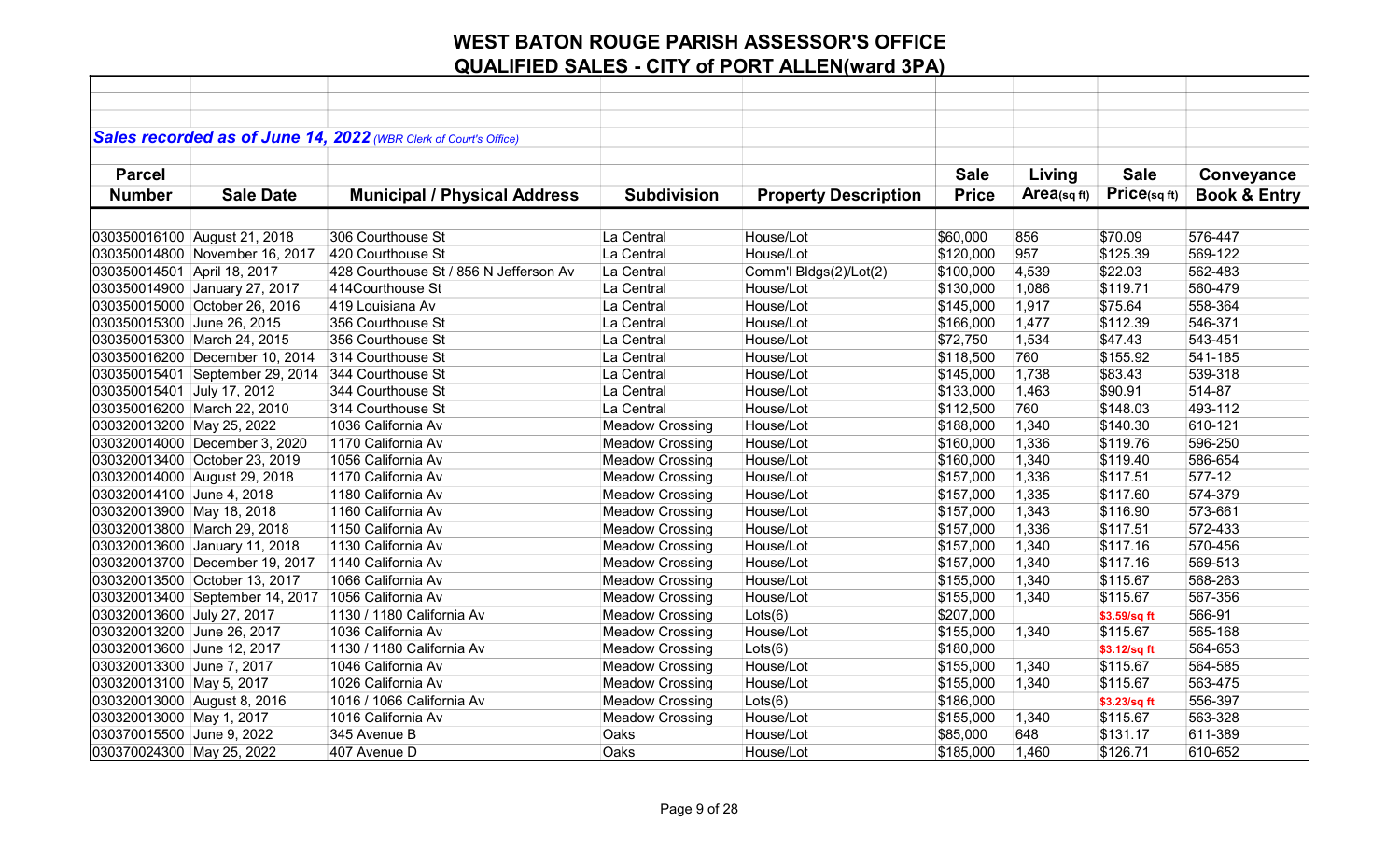| Sales recorded as of June 14, 2022 (WBR Clerk of Court's Office) |                                                      |                    |                             |              |            |                |                         |
|------------------------------------------------------------------|------------------------------------------------------|--------------------|-----------------------------|--------------|------------|----------------|-------------------------|
|                                                                  |                                                      |                    |                             |              |            |                |                         |
| <b>Parcel</b>                                                    |                                                      |                    |                             | <b>Sale</b>  | Living     | <b>Sale</b>    | Conveyance              |
| <b>Sale Date</b>                                                 |                                                      |                    |                             | <b>Price</b> | Area(sqft) | Price(sqft)    |                         |
| <b>Number</b>                                                    | <b>Municipal / Physical Address</b>                  | <b>Subdivision</b> | <b>Property Description</b> |              |            |                | <b>Book &amp; Entry</b> |
|                                                                  |                                                      |                    |                             |              |            |                |                         |
| 030370024100 May 16, 2022                                        | 630 Avenue E                                         | Oaks               | House/Lot                   | \$150,000    | 929        | \$161.46       | 610-432                 |
| 030330001900 May 12, 2022                                        | 1370 Avenue A                                        | Oaks               | House/Lot                   | \$85,000     | 892        | \$95.29        | 610-397                 |
| 030370023100 April 21, 2022                                      | 617 Avenue D                                         | Oaks               | House/Lot                   | \$250,000    | 1,716      | \$145.69       | 610-57                  |
| 030370013600 April 18, 2022                                      | 754 Avenue C                                         | Oaks               | House/Lot                   | \$270,000    | 1,834      | \$147.22       | 609-619                 |
| 030370016304 April 18, 2022                                      | 326 Avenue C                                         | Oaks               | House/Lot                   | \$98,000     | 867        | \$113.03       | 609-615                 |
| 030330019000 April 5, 2022                                       | 1035 Avenue B                                        | Oaks               | House/Lot                   | \$30,000     | 737        | \$40.71        | 609-335                 |
| 030370027200 March 7, 2022                                       | 830 Avenue F                                         | Oaks               | House/Lot                   | \$190,000    | 1,488      | \$127.69       | 608-409                 |
| 030370022500 February 22, 2022                                   | 756 Avenue E                                         | Oaks               | House/Lot                   | \$212,000    | 1,446      | \$146.61       | 608-178                 |
| 030370022600 February 18, 2022                                   | 768 Avenue E                                         | Oaks               | House/Lot                   | \$185,000    | 1,778      | \$104.05       | 608-126                 |
| 030370006900 February 14, 2022                                   | 717 Avenue A                                         | Oaks               | House/Lot                   | \$160,000    | 1,484      | \$107.82       | 608-40                  |
| 030370010200 January 24, 2022                                    | 367 Avenue A                                         | Oaks               | House/Lot                   | \$130,000    | 1,038      | \$125.24       | 607-456                 |
| 030370015600 January 10, 2022                                    | 327 Avenue B                                         | Oaks               | House/Lot                   | \$220,000    | 1,664      | \$132.21       | 607-178                 |
| 030370020600 January 7, 2022                                     | 332 Avenue D                                         | Oaks               | House/Lot                   | \$105,000    | 952        | \$110.29       | 607-157                 |
| 030330002000 December 21, 2021                                   | 1366 Avenue A                                        | Oaks               | House/Lot                   | \$55,000     | 1,182      | \$46.53        | 606-448                 |
| 030370017600 December 7, 2021                                    | 445 Whitehead Blvd                                   | Oaks               | House/Lot                   | \$239,200    | 1,893      | \$126.36       | 606-143                 |
| 030370008200 October 27, 2021                                    | 609 Avenue A                                         | Oaks               | House/Lot                   | \$180,000    | 1,879      | \$95.80        | 605-79                  |
| 030370018900 October 20, 2021                                    | 415 S Jefferson Av                                   | Oaks               | House/Lot                   | \$238,000    | 3,784      | \$62.90        | 604-670                 |
| 030370014500 September 14, 2021                                  | 519 Avenue B                                         | Oaks               | House/Lot                   | \$70,000     | 1,479      | \$47.33        | 603-674                 |
| 030370021300 September 10, 2021                                  | 520 S Alexander Av(O'Reilly's, Pizza Hut & Phar Oaks |                    | Comm'l Bldg/Lot             | \$1,325,000  | 9,037      | \$146.62/sq ft | 603-595                 |
| 030370034400 August 26, 2021                                     | 771 Avenue G                                         | Oaks               | House/Lot                   | \$190,000    | 1,335      | \$142.32       | 603-407                 |
| 030370018400 August 23, 2021                                     | 619 Avenue C                                         | Oaks               | House/Lot                   | \$250,000    | 2,325      | \$107.53       | 603-349                 |
| 030370026300 August 17, 2021                                     | 745 Avene E                                          | Oaks               | House/Lot                   | \$221,000    | 1,646      | \$134.26       | 603-209                 |
| 030330020200 July 22, 2021                                       | 1150 Avenue C                                        | Oaks               | House/Lot                   | \$23,000     | 842        | \$27.32        | 602-524                 |
| 030370032100 July 14, 2021                                       | 735 S Jefferson Av                                   | Oaks               | House/Lot                   | \$215,000    | 2,044      | \$105.19       | 602-394                 |
| 030330007100 July 7, 2021                                        | 1126 Avenue A                                        | Oaks               | Lot, 0.07 Acres             | \$6,000      |            | \$2.00/sq ft   | 602-274                 |
| 030370039500 July 2, 2021                                        | 725 Oaks Av                                          | Oaks               | House/Lot                   | \$261,000    | 2,568      | \$101.64       | 602-184                 |
| 030370014600 June 24, 2021                                       | 507 Avenue B                                         | Oaks               | House/Lot                   | \$175,000    | 1,721      | \$101.69       | 602-1                   |
| 030370017600 June 9, 2021                                        | 445 Whitehead Blvd                                   | Oaks               | House/Lot                   | \$233,000    | 1,893      | \$123.09       | 601-449                 |
| 030330022000 June 8, 2021                                        | 920 Avenue C                                         | Oaks               | House/Lot                   | \$146,000    | 1,154      | \$126.52       | 601-419                 |
| 030370013000 June 1, 2021                                        | 715 Avenue B                                         | Oaks               | House/Lot                   | \$140,000    | 892        | \$156.95       | 601-282                 |
| 030370012300 May 26, 2021                                        | 827 Avenue B                                         | Oaks               | House/Lot                   | \$159,000    | 1,903      | \$83.55        | 601-16                  |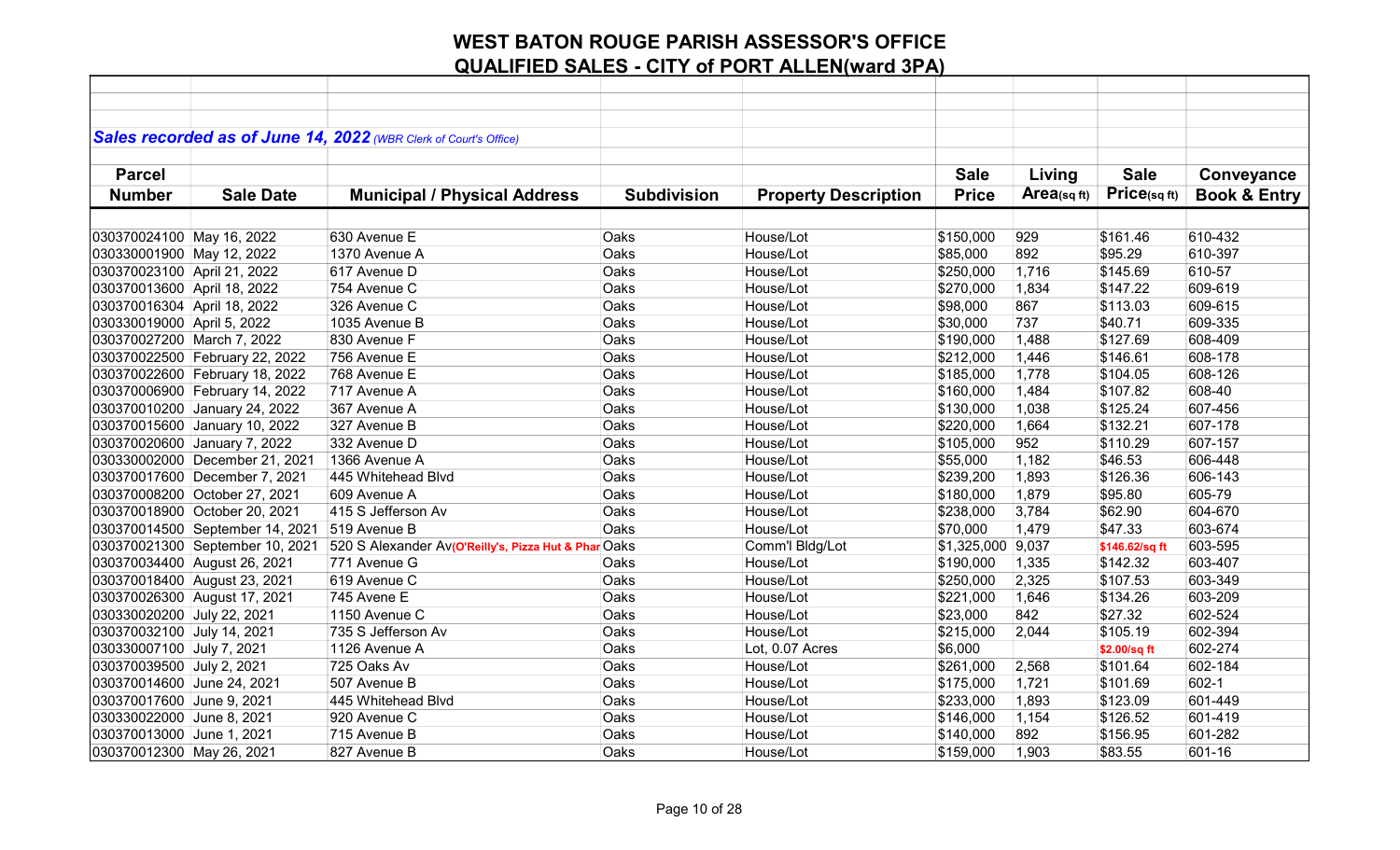|                             |                                                  | Sales recorded as of June 14, 2022 (WBR Clerk of Court's Office) |                    |                             |              |            |              |                         |
|-----------------------------|--------------------------------------------------|------------------------------------------------------------------|--------------------|-----------------------------|--------------|------------|--------------|-------------------------|
|                             |                                                  |                                                                  |                    |                             |              |            |              |                         |
| <b>Parcel</b>               |                                                  |                                                                  |                    |                             | <b>Sale</b>  | Living     | <b>Sale</b>  | Conveyance              |
| <b>Number</b>               | <b>Sale Date</b>                                 | <b>Municipal / Physical Address</b>                              | <b>Subdivision</b> | <b>Property Description</b> | <b>Price</b> | Area(sqft) | Price(sqft)  | <b>Book &amp; Entry</b> |
|                             |                                                  |                                                                  |                    |                             |              |            |              |                         |
| 030370023000 April 30, 2021 |                                                  | 510 Whitehead Blvd                                               | Oaks               | House/Lot                   | \$201,000    | 2,115      | \$95.04      | 600-222                 |
| 030370035800 April 13, 2021 |                                                  | 815 Avenue D                                                     | Oaks               | House/Lot                   | \$103,000    | 1,006      | \$102.39     | 599-553                 |
| 030370028800 April 12, 2021 |                                                  | 423 Avenue E                                                     | Oaks               | House/Lot                   | \$245,000    | 2,120      | \$115.57     | 599-509                 |
| 030370012100 April 5, 2021  |                                                  | 831 Avenue B                                                     | Oaks               | House/Lot                   | \$154,000    | 1,090      | \$141.28     | 599-371                 |
|                             | 030370009400 February 12, 2021                   | 560 Avenue B                                                     | Oaks               | House/Lot                   | \$158,000    | 1,398      | \$113.02     | 598-86                  |
|                             | 030370022200 December 17, 2020                   | 509 Whitehead Blvd                                               | Oaks               | House/Lot                   | \$192,000    | 1,857      | \$103.39     | 596-388                 |
|                             | 030370040800 December 9, 2020                    | 511 Oaks Av                                                      | Oaks               | House/Lot                   | \$285,000    | 2,443      | \$116.66     | 596-301                 |
|                             | 030370028900 October 19, 2020                    | 411 Avenue E                                                     | Oaks               | House/Lot                   | \$196,000    | 2,694      | \$72.75      | 595-25                  |
|                             | 030370009200   September 25, 2020   542 Avenue B |                                                                  | Oaks               | House/Lot                   | \$193,000    | 1,515      | \$127.39     | 594-400                 |
|                             | 030370022000   September 16, 2020   759 Avenue D |                                                                  | Oaks               | House/Lot                   | \$75,000     | 864        | \$86.81      | 594-219                 |
| 030370011000 June 5, 2020   |                                                  | 338 Avenue B                                                     | Oaks               | House/Lot                   | \$185,000    | 1,382      | \$133.86     | 591-540                 |
| 030330014200 April 9, 2020  |                                                  | 1136 Avenue B                                                    | Oaks               | House/Lot                   | \$80,000     | 1,103      | \$72.53      | 590-446                 |
|                             | 030370012400 March 26, 2020                      | 817 Avenue B                                                     | Oaks               | House/Lot                   | \$197,500    | 1,627      | \$121.39     | 590-296                 |
|                             | 030370038500 March 23, 2020                      | 843 Oaks Av(Russo Auto Parts / The Belt Center) Oaks             |                    | Comm'l Bldg/Lots(4)         | \$230,000    | 3,750      | \$61.33      | 590-242                 |
|                             | 030370040500 February 28, 2020                   | 774 S River Rd                                                   | Oaks               | House/Lot                   | \$226,350    | 1,829      | \$123.76     | 589-594                 |
|                             | 030370028100 February 11, 2020                   | 548 Avenue F                                                     | Oaks               | House/Lot                   | \$232,000    | 1,626      | \$142.68     | 589-299                 |
|                             | 030370026800 January 13, 2020                    | 760 Avenue F                                                     | Oaks               | House/Lot                   | \$185,000    | 2,420      | \$76.45      | 588-568                 |
|                             | 030370039600 December 19, 2019                   | 611 Oaks Av                                                      | Oaks               | House/Lot                   | \$150,000    | 1,672      | \$89.71      | 587-690                 |
|                             | 030370008800 October 15, 2019                    | 211 S Jefferson Av                                               | Oaks               | Lot, 0.103 Acres            | \$22,500     |            | \$5.00/sq ft | 586-576                 |
|                             | 030370035600 October 1, 2019                     | 810 Oaks Av                                                      | Oaks               | House/Lot                   | \$105,000    | 889        | \$118.11     | 586-275                 |
| 030370008401 August 6, 2019 |                                                  | Avenue A                                                         | Oaks               | Lot, 0.138 Acres            | \$35,000     |            | \$5.83/sq ft | 585-78                  |
| 030370026900 July 19, 2019  |                                                  | 802 Avenue F                                                     | Oaks               | House/Lot                   | \$145,000    | 1,302      | \$111.37     | 584-539                 |
| 030330014900 July 15, 2019  |                                                  | 320 S 14th Street                                                | Oaks               | Lot, 0.14 Acres             | \$9,500      |            | 1.58/sq ft   | 584-464                 |
| 030370028800 June 10, 2019  |                                                  | 423 Avenue E                                                     | Oaks               | House/Lot                   | \$85,000     | 2,120      | \$40.09      | 583-305                 |
| 030370017400 May 30, 2019   |                                                  | 407 Whitehead Blvd                                               | Oaks               | House/Lot                   | \$198,000    | 2,230      | \$88.79      | 583-81                  |
| 030370022500 April 15, 2019 |                                                  | 756 Avenue E                                                     | Oaks               | House/Lot                   | \$157,500    | 1,446      | \$108.92     | 581-534                 |
|                             | 030370027200 January 22, 2019                    | 830 Avenue F                                                     | Oaks               | House/Lot                   | \$72,000     | 1,488      | \$48.39      | 579-534                 |
|                             | 030370004300 January 2, 2019                     | 120 S Alexander Av                                               | Oaks               | Comm'l Bldg/Lot             | \$180,000    | 2,053      | \$87.68      | 579-312                 |
| 030370039200                | September 28, 2018 741 Oaks Av                   |                                                                  | Oaks               | House/Lot                   | \$126,000    | 908        | \$138.77     | 577-474                 |
|                             | 030370036200 September 10, 2018                  | 810 Whitehead Blvd                                               | Oaks               | House/Lot                   | \$205,000    | 1,725      | \$118.84     | 577-173                 |
|                             | 030370035700 September 5, 2018                   | 816 Oaks Av                                                      | Oaks               | House/Lot                   | \$105,000    | 875        | \$120.00     | 577-132                 |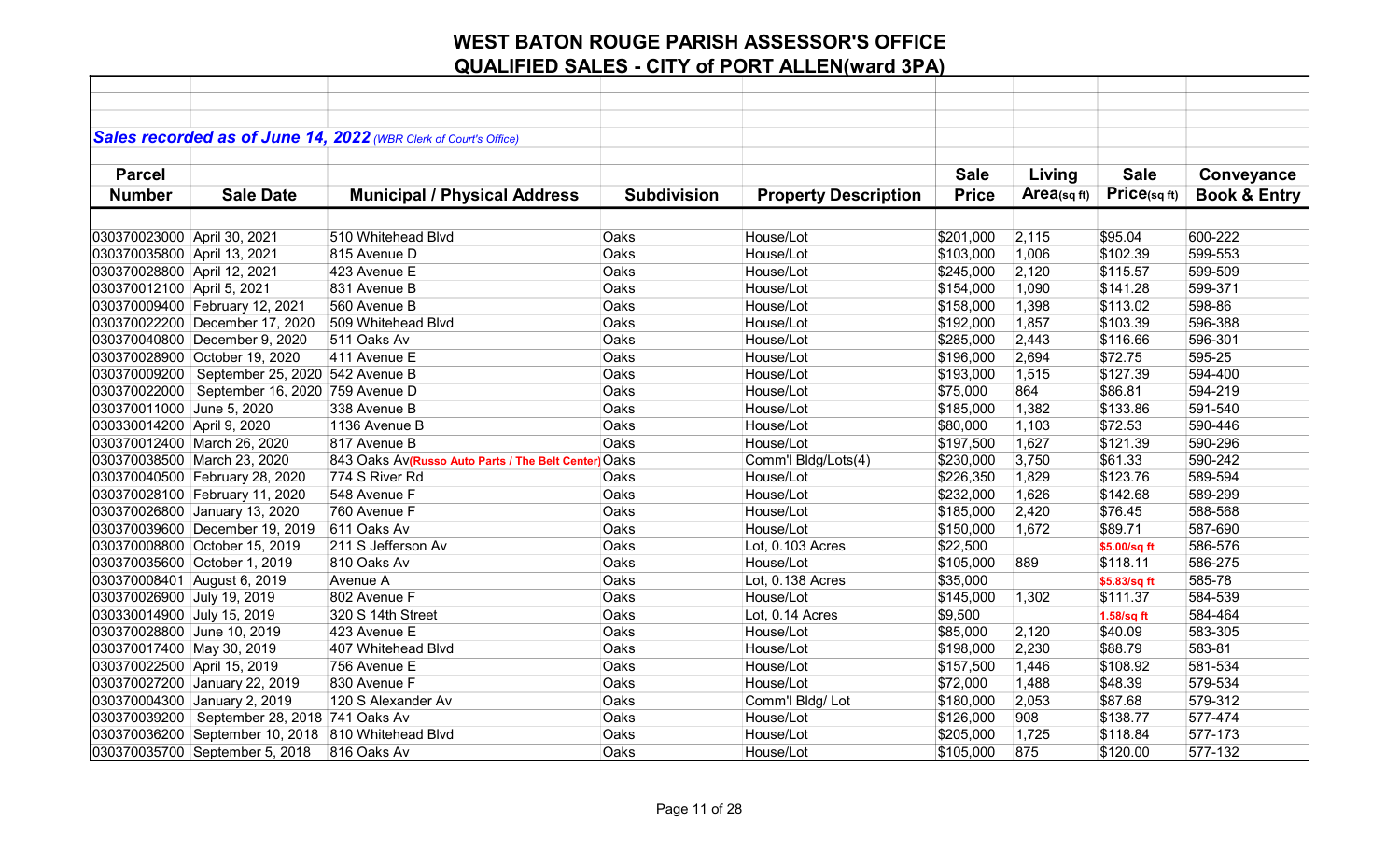|                             |                                 | Sales recorded as of June 14, 2022 (WBR Clerk of Court's Office) |                    |                             |              |            |              |                         |
|-----------------------------|---------------------------------|------------------------------------------------------------------|--------------------|-----------------------------|--------------|------------|--------------|-------------------------|
|                             |                                 |                                                                  |                    |                             |              |            |              |                         |
| <b>Parcel</b>               |                                 |                                                                  |                    |                             | <b>Sale</b>  | Living     | <b>Sale</b>  | Conveyance              |
| <b>Number</b>               | <b>Sale Date</b>                | <b>Municipal / Physical Address</b>                              | <b>Subdivision</b> | <b>Property Description</b> | <b>Price</b> | Area(sqft) | Price(sqft)  | <b>Book &amp; Entry</b> |
|                             |                                 |                                                                  |                    |                             |              |            |              |                         |
| 030370037800 August 3, 2018 |                                 | 835 Whitehead Blvd                                               | Oaks               | House/Lot                   | \$164,000    | 1,674      | \$97.97      | 576-185                 |
| 030370012300 August 1, 2018 |                                 | 827 Avenue B                                                     | Oaks               | House/Lot                   | \$133,000    | 1,903      | \$69.89      | 576-101                 |
| 030370035600 July 17, 2018  |                                 | 810 Oaks Av                                                      | Oaks               | House/Lot                   | \$87,900     | 889        | \$98.88      | 575-544                 |
| 030370029100 July 6, 2018   |                                 | 310 Avenue F                                                     | Oaks               | House/Lot                   | \$220,000    | 1,960      | \$112.24     | 575-408                 |
| 030370019900 June 18, 2018  |                                 | 343 / 345 Avenue C                                               | Oaks               | Duplex/Lot                  | \$175,000    | 1,465      | \$119.45     | 575-1                   |
| 030370034200 June 5, 2018   |                                 | 815 Avenue G                                                     | Oaks               | House/Lot                   | \$169,900    | 2,027      | \$83.82      | 574-419                 |
| 030330025500 May 2, 2018    |                                 | 951 Avenue C                                                     | Oaks               | House/Lot                   | \$35,000     | 1,538      | \$22.76      | 573-340                 |
|                             | 030370025400 March 14, 2018     | 410 Avenue E                                                     | Oaks               | House/Lot                   | \$190,000    | 1,994      | \$95.29      | 572-110                 |
| 030370017600 March 2, 2018  |                                 | 445 Whitehead Blvd                                               | Oaks               | House/Lot                   | \$187,000    | 1,664      | \$112.38     | 571-689                 |
|                             | 030370015200 January 10, 2018   | 308 S Jefferson Av                                               | Oaks               | House/Lot                   | \$130,000    | 2,510      | \$51.79      | 570-411                 |
|                             | 030370030500 December 22, 2017  | 735 Whitehead Blvd                                               | Oaks               | House/Lot                   | \$140,900    | 1,976      | \$71.31      | 569-584                 |
|                             | 030370003800 November 22, 2017  | 816 Avenue A                                                     | Oaks               | House/Lot                   | \$105,000    | 1,141      | \$92.02      | 569-169                 |
|                             | 030370011200 November 13, 2017  | 354 Avenue B                                                     | Oaks               | House/Lot                   | \$145,000    | 1,166      | \$124.36     | 569-33                  |
|                             | 030370027500 November 13, 2017  | 633 Avenue E                                                     | Oaks               | House/Lot                   | \$175,000    | 1,587      | \$110.27     | 569-59                  |
|                             | 030370016600 October 31, 2017   | 326 S Jefferson Av                                               | Oaks               | House/Lot                   | \$150,000    | 1,841      | \$81.48      | 568-554                 |
|                             | 030370024900 October 25, 2017   | 521 S River Rd                                                   | Oaks               | House/Lot                   | \$170,000    | 1,549      | \$109.75     | 568-480                 |
|                             | 030370012100 August 24, 2017    | 831 Avenue B                                                     | Oaks               | House/Lot                   | \$15,500     | 1,075      | \$14.42      | 567-22                  |
| 030330021600 July 6, 2017   |                                 | 1010 / 1012 Avenue C                                             | Oaks               | House/Lot                   | \$25,000     |            | n/a          | 565-354                 |
| 030370009500 May 23, 2017   |                                 | 610 Avenue B                                                     | Oaks               | House/Lot                   | \$157,000    | 1,243      | \$126.31     | 564-83                  |
| 030370011200 May 2, 2017    |                                 | 354 Avenue B                                                     | Oaks               | House/Lot                   | \$56,500     | 1,166      | \$48.46      | 563-366                 |
| 030370003000 April 7, 2017  |                                 | 656 Avenue A                                                     | Oaks               | House/Lot                   | \$205,000    | 1,975      | \$103.80     | 562-319                 |
|                             | 030370009700 February 10, 2017  | 232 Whitehead Blvd                                               | Oaks               | House/Lot                   | \$140,000    | 1,174      | \$119.25     | 560-655                 |
|                             | 030370013000 December 9, 2016   | 715 Avenue B                                                     | Oaks               | House/Lot                   | \$46,000     | 736        | \$62.50      | 559-267                 |
|                             | 030370028100 September 20, 2016 | 548 Avenue F                                                     | Oaks               | House/Lot                   | \$226,500    | 1,626      | \$139.30     | 557-390                 |
|                             | 030370008500 September 6, 2016  | 535 Avenue A                                                     | Oaks               | House/Lot                   | \$175,000    | 1,518      | \$115.28     | 557-92                  |
| 030370036200 July 18, 2016  |                                 | 810 Whitehead Blvd                                               | Oaks               | House/Lot                   | \$205,000    | 1,725      | \$118.84     | 556-118                 |
| 030370040200 July 14, 2016  |                                 | 301 Oaks Av                                                      | Oaks               | Lot, 0.116 Acres            | \$12,600     |            | \$2.50/sq ft | 556-72                  |
| 030370009701 June 30, 2016  |                                 | 238 Whitehead Blvd                                               | Oaks               | House/Lot                   | \$145,500    | 1,277      | \$113.94     | 555-509                 |
| 030370016500 June 2, 2016   |                                 | 440 Avenue C                                                     | Oaks               | House/Lot                   | \$149,500    | 1,410      | \$106.03     | 555-63                  |
| 030370008100 May 18, 2016   |                                 | 623 Avenue A                                                     | Oaks               | House/Lot                   | \$79,000     | 1,079      | \$73.22      | 554-381                 |
| 030370009400 May 10, 2016   |                                 | 560 Avenue B                                                     | Oaks               | House/Lot                   | \$139,000    | 1,398      | \$99.43      | 554-208                 |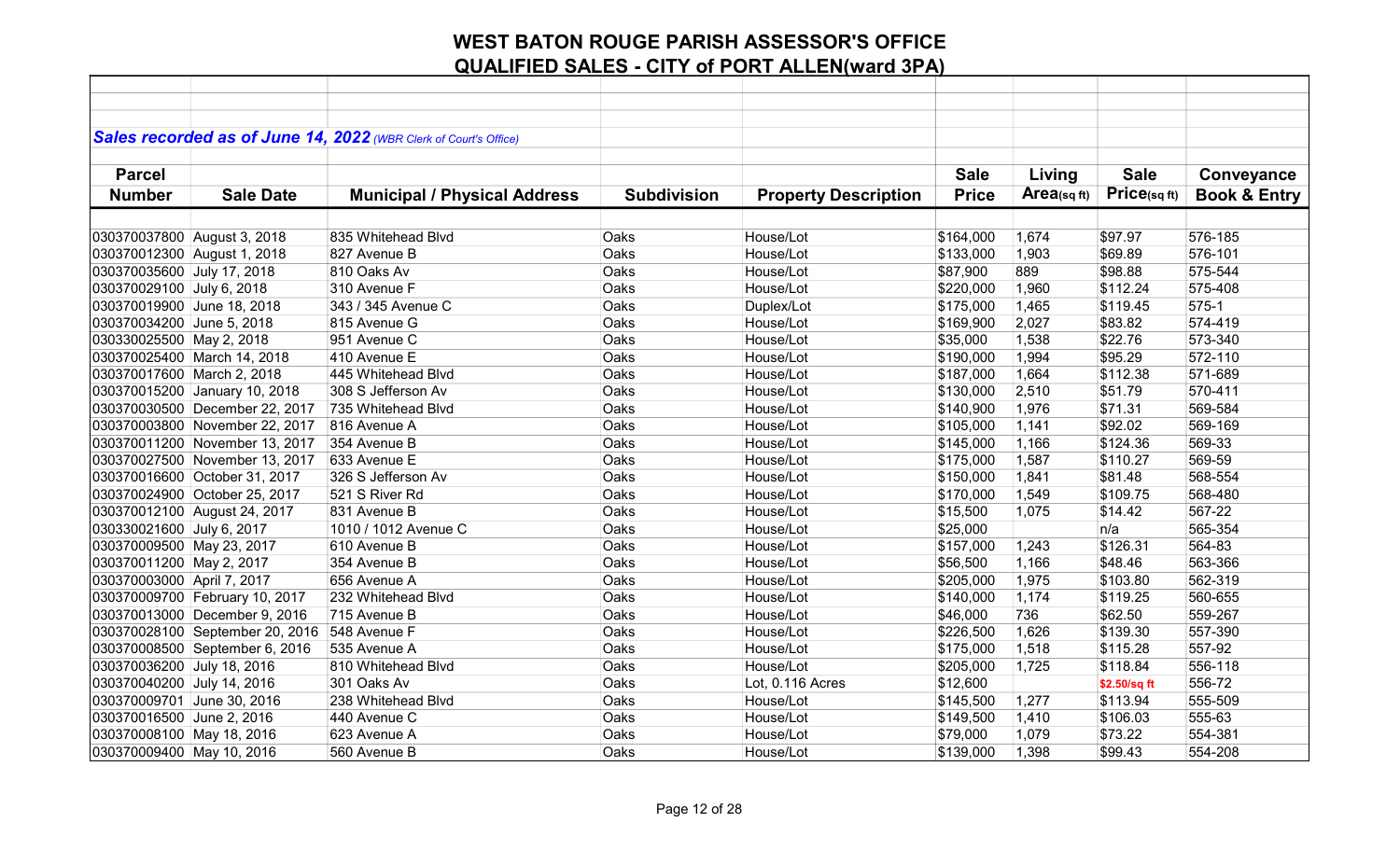|                             |                                  | Sales recorded as of June 14, 2022 (WBR Clerk of Court's Office) |                    |                             |              |             |               |                         |
|-----------------------------|----------------------------------|------------------------------------------------------------------|--------------------|-----------------------------|--------------|-------------|---------------|-------------------------|
|                             |                                  |                                                                  |                    |                             |              |             |               |                         |
| <b>Parcel</b>               |                                  |                                                                  |                    |                             | <b>Sale</b>  | Living      | <b>Sale</b>   | Conveyance              |
| <b>Number</b>               | <b>Sale Date</b>                 | <b>Municipal / Physical Address</b>                              | <b>Subdivision</b> | <b>Property Description</b> | <b>Price</b> | Area(sq ft) | Price(sq ft)  | <b>Book &amp; Entry</b> |
|                             |                                  |                                                                  |                    |                             |              |             |               |                         |
| 030330025700 May 5, 2016    |                                  | 923 Avenue C                                                     | Oaks               | House/Lot                   | \$20,000     | 954         | \$20.96       | 554-110                 |
| 030370018900 April 29, 2016 |                                  | 415 S Jefferson Av                                               | Oaks               | House/Lot                   | \$250,000    | 3,784       | \$66.07       | 553-693                 |
| 030370021200 April 12, 2016 |                                  | 436 S Jefferson Av                                               | Oaks               | House/Lot                   | \$178,500    | 1,499       | \$119.08      | 553-323                 |
|                             | 030370006801 March 18, 2016      | 748 Avenue B                                                     | Oaks               | House/Lot                   | \$145,000    | 1,293       | \$112.14      | 553-7                   |
|                             | 030370007000 February 3, 2016    | 711 Avenue A                                                     | Oaks               | House/Lot                   | \$81,679     | 2,347       | \$34.80       | 552-6                   |
|                             | 030330018800 January 15, 2016    | 1053 Avenue B                                                    | Oaks               | House/Lot                   | \$35,000     | 1,154       | \$30.33       | 551-174                 |
|                             | 030370024400 January 4, 2016     | 355 Avenue D                                                     | Oaks               | House/Lot                   | \$125,000    | 1,095       | \$114.16      | $551-1$                 |
|                             | 030370008401 December 14, 2015   | Avenue A                                                         | Oaks               | Lot, 0.14 Acres             | \$30,000     |             | \$5.00/sq ft  | 550-484                 |
|                             | 030370021500 November 19, 2015   | 823 Avenue D                                                     | Oaks               | House/Lot                   | \$95,000     | 988         | \$96.15       | 550-108                 |
|                             | 030370030100 November 2, 2015    | 805 Avenue F                                                     | Oaks               | House/Lot                   | \$125,000    | 1,528       | \$81.81       | 549-616                 |
|                             | 030370034400 October 30, 2015    | 771 Avenue G                                                     | Oaks               | House/Lot                   | \$165,000    | 1,335       | \$123.60      | 549-593                 |
|                             | 030370030200 September 14, 2015  | 749 Avenue F                                                     | Oaks               | House/Lot                   | \$201,000    | 1,748       | \$114.99      | 548-451                 |
|                             | 030370031700 September 9, 2015   | 557 Avenue F                                                     | Oaks               | House/Lot                   | \$104,800    | 1,274       | \$82.26       | 548-322                 |
|                             | 030370020700 September 4, 2015   | 350 Avenue D                                                     | Oaks               | House/Lot                   | \$125,000    | 1,866       | \$66.99       | 548-228                 |
| 030370034700 July 30, 2015  |                                  | 735 Avenue G                                                     | Oaks               | House/Lot                   | \$95,000     | 875         | \$108.57      | 547-333                 |
| 030370036500 July 16, 2015  |                                  | 541 Avenue G                                                     | Oaks               | House/Lot                   | \$141,500    | 1,718       | \$82.36       | 547-25                  |
| 030370007200 May 15, 2015   |                                  | 239 Whitehead Blvd                                               | Oaks               | House/Lot                   | \$110,000    | 1,896       | \$58.02       | 545-208                 |
| 030370025800 May 11, 2015   |                                  | 650 S Alexander Av(Circle K)                                     | Oaks               | Lot                         | \$349,000    |             | \$19.35/sq ft | 545-137                 |
| 030370027300 May 11, 2015   |                                  | 650 S Alexander Av(Circle K)                                     | Oaks               | Lot                         | \$240,000    |             | \$18.74/sq ft | 545-148                 |
| 030370035700 May 7, 2015    |                                  | 816 Oaks Av                                                      | Oaks               | House/Lot                   | \$105,000    | 875         | \$120.00      | 545-98                  |
| 030330019000 April 13, 2015 |                                  | 1035 Avenue B                                                    | Oaks               | House/Lot                   | \$31,000     | 737         | \$42.06       | 544-66                  |
|                             | 030370017400 March 30, 2015      | 407 Whitehead Blvd                                               | Oaks               | House/Lot                   | \$178,000    | 2,230       | \$79.82       | 543-511                 |
|                             | 030370028102 February 27, 2015   | 536 Avenue F                                                     | Oaks               | House/Lot                   | \$210,000    | 1,693       | \$124.04      | 542-699                 |
|                             | 030370010400 February 4, 2015    | 347 Avenue A                                                     | Oaks               | House/Lot                   | \$85,000     | 1,351       | \$62.92       | 542-331                 |
|                             | 030370036500 January 14, 2015    | 541 Avenue G                                                     | Oaks               | House/Lot                   | \$100,000    | 1,718       | \$58.21       | 541-694                 |
|                             | 030370037500   December 30, 2014 | 544 Oaks Av                                                      | Oaks               | House/Lot                   | \$125,000    | 1,112       | \$112.41      | 541-534                 |
|                             | 030370009200 November 5, 2014    | 542 Avenue B                                                     | Oaks               | House/Lot                   | \$173,900    | 1,515       | \$114.79      | 540-334                 |
|                             | 030370028100 August 11, 2014     | 548 Avenue F                                                     | Oaks               | House/Lot                   | \$218,000    | 1,626       | \$134.07      | 538-20                  |
| 030370012400 July 30, 2014  |                                  | 817 Avenue B                                                     | Oaks               | House/Lot                   | \$169,000    | 1,627       | \$103.87      | 537-566                 |
| 030370016500 July 25, 2014  |                                  | 440 Avenue C                                                     | Oaks               | House/Lot                   | \$155,000    | 1,410       | \$109.93      | 537-431                 |
| 030370009300 May 30, 2014   |                                  | 548 Avenue B                                                     | Oaks               | House/Lot                   | \$79,000     | 985         | \$80.20       | 536-182                 |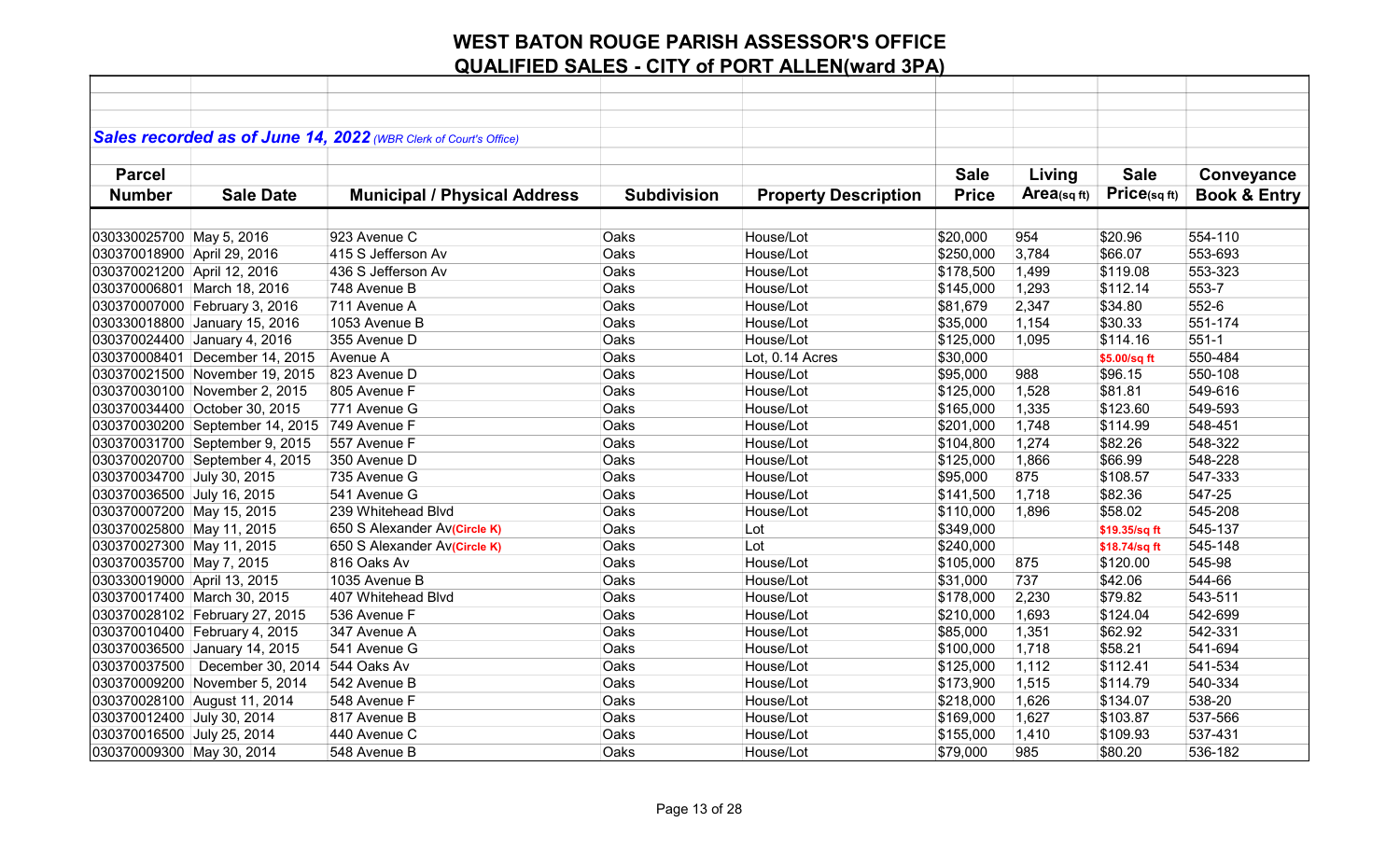|                             |                                 | Sales recorded as of June 14, 2022 (WBR Clerk of Court's Office) |                    |                             |                   |            |                |                         |
|-----------------------------|---------------------------------|------------------------------------------------------------------|--------------------|-----------------------------|-------------------|------------|----------------|-------------------------|
|                             |                                 |                                                                  |                    |                             |                   |            |                |                         |
| <b>Parcel</b>               |                                 |                                                                  |                    |                             | <b>Sale</b>       | Living     | <b>Sale</b>    | Conveyance              |
| <b>Number</b>               | <b>Sale Date</b>                | <b>Municipal / Physical Address</b>                              | <b>Subdivision</b> | <b>Property Description</b> | <b>Price</b>      | Area(sqft) | Price(sqft)    | <b>Book &amp; Entry</b> |
|                             |                                 |                                                                  |                    |                             |                   |            |                |                         |
|                             |                                 |                                                                  |                    |                             |                   |            |                |                         |
| 030370040501 May 12, 2014   |                                 | 716 S River Rd                                                   | Oaks               | House/Lot                   | \$285,000         | 2,288      | \$124.56       | 535-458                 |
| 030370010100 April 25, 2014 |                                 | 375 Avenue A                                                     | Oaks               | House/Lot                   | \$65,000          | 1,218      | \$53.37        | 535-73                  |
|                             | 030370014000 March 18, 2014     | 635 Avenue B                                                     | Oaks               | House/Lot                   | \$155,000         | 1,189      | \$130.36       | 532-618                 |
|                             | 030370028300 February 21, 2014  | 560 Avenue F                                                     | Oaks               | House/Lot                   | \$80,000          | 1,068      | \$74.91        | 532-86                  |
|                             | 030370019500 February 12, 2014  | 404 S Jefferson Av                                               | Oaks               | House/Lot                   | \$54,000          | 993        | \$54.38        | 531-565                 |
|                             | 030370028100 January 6, 2014    | 548 Avenue F                                                     | Oaks               | Lot                         | \$40,000          |            | \$3.33/sq ft   | 530-461                 |
|                             | 030370028101 December 18, 2013  | 554 Avenue F                                                     | Oaks               | House/Lot                   | \$195,000         | 1,542      | \$126.46       | 529-377                 |
|                             | 030370019900 December 2, 2013   | 343 Avenue C                                                     | Oaks               | House/Lot                   | \$90,000          | 1,465      | \$61.43        | 528-670                 |
| 030370007201 July 25, 2013  |                                 | 716 Avenue B                                                     | Oaks               | House/Lot                   | \$140,000         | 1,337      | \$104.71       | 525-628                 |
| 030370028101 July 3, 2013   |                                 | Avenue F                                                         | Oaks               | Lot                         | \$36,000          |            |                | 525-316                 |
| 030370015000 June 28, 2013  |                                 | 618 Avenue C                                                     | Oaks               | House/Lot                   | \$324,900         | 2,741      | \$118.53       | 525-262                 |
| 030330016100 May 15, 2013   |                                 | 1215 Avenue B                                                    | Oaks               | House/Lot                   | \$18,000          | 628        | \$28.66        | 523-659                 |
| 030370039800 May 7, 2013    |                                 | 545 Oaks Av                                                      | Oaks               | House/Lot                   | \$130,000         | 1,182      | \$109.98       | 523-478                 |
| 030370015000 April 15, 2013 |                                 | 352 Whitehead Blvd                                               | Oaks               | House/Lot                   | \$180,000         | 1,197      | \$150.38       | 522-688                 |
|                             | 030370037400 March 28, 2013     | 538 Oaks Av                                                      | Oaks               | House/Lot                   | \$131,000         | 1,224      | \$107.03       | 522-474                 |
| 030370027800 March 8, 2013  |                                 | 615 S Jefferson Av                                               | Oaks               | House/Lot                   | \$180,000         | 2,160      | \$83.33        | 522-55                  |
|                             | 030370021300 February 6, 2013   | 520 S Alexander Av(O'Reilly's, Pizza Hut & Phar Oaks             |                    | Comm'l Bldg/Land            | \$1,350,000 9,037 |            | \$149.39/sq ft | 521-206                 |
|                             | 030330021800 January 15, 2013   | 950 Avenue C                                                     | Oaks               | House/Lot                   | \$25,000          | 990        | \$25.25        | 520-563                 |
|                             | 030370034400 January 11, 2013   | 771 Avenue G                                                     | Oaks               | House/Lot                   | \$141,000         | 1,335      | \$105.62       | 520-514                 |
|                             | 030370034900 January 10, 2013   | 715 Avenue G                                                     | Oaks               | House/Lot                   | \$113,000         | 1,367      | \$82.66        | 520-493                 |
|                             | 030370023100 November 30, 2012  | 617 Avenue D                                                     | Oaks               | House/Lot                   | \$102,000         | 1,788      | \$57.05        | 519-260                 |
|                             | 030370026000 November 8, 2012   | 825 Avenue E                                                     | Oaks               | House/Lot                   | \$195,665         | 2,150      | \$91.01        | 518-699                 |
|                             | 030370016100 November 2, 2012   | 327 S River Rd                                                   | Oaks               | House/Lot                   | \$122, 125        | 1,076      | \$113.50       | 518-535                 |
|                             | 030370022101 September 28, 2012 | 749 Avenue D                                                     | Oaks               | House/Lot                   | \$169,000         | 1,513      | \$111.70       | 517-517                 |
|                             | 030370014900 September 28, 2012 | 568 Avenue C                                                     | Oaks               | House/Lot                   | \$315,000         | 3,686      | \$85.46        | 517-521                 |
|                             | 030370002401 September 5, 2012  | 530 Avenue A                                                     | Oaks               | House/Lot                   | \$135,000         | 1,305      | \$103.45       | 516-666                 |
|                             | 030370024500 August 24, 2012    | 339 Avenue D                                                     | Oaks               | House/Lot                   | \$107,500         | 1,057      | \$101.70       | 516-517                 |
| 030370030200 June 28, 2012  |                                 | 749 Avenue F                                                     | Oaks               | House/Lot                   | \$162,000         | 1,748      | \$92.68        | 513-509                 |
| 030370037500 June 20, 2012  |                                 | 544 Oaks Av                                                      | Oaks               | House/Lot                   | \$83,500          | 1,112      | \$75.09        | 513-389                 |
| 030370033800 June 7, 2012   |                                 | 720 S Jefferson Ave                                              | Oaks               | House/Lot                   | \$60,000          | 1,245      | \$48.19        | 513-130                 |
| 030370030300 May 30, 2012   |                                 | 747 Avenue F                                                     | Oaks               | House/Lot                   | \$155,000         | 1,449      | \$106.97       | 512-483                 |
|                             |                                 |                                                                  |                    |                             |                   |            |                |                         |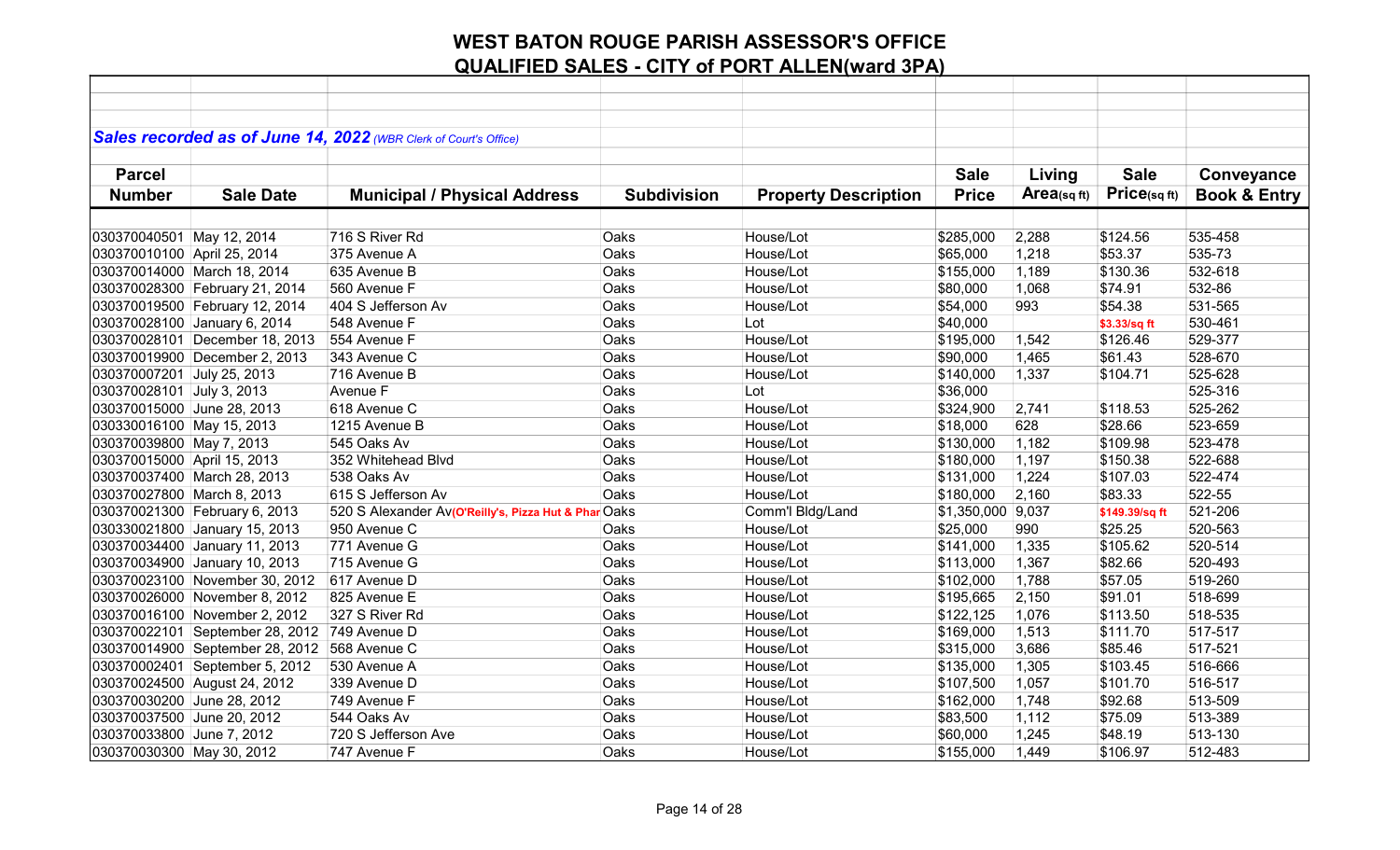|                             |                                 | Sales recorded as of June 14, 2022 (WBR Clerk of Court's Office) |                    |                             |              |            |             |                         |
|-----------------------------|---------------------------------|------------------------------------------------------------------|--------------------|-----------------------------|--------------|------------|-------------|-------------------------|
|                             |                                 |                                                                  |                    |                             |              |            |             |                         |
| <b>Parcel</b>               |                                 |                                                                  |                    |                             | <b>Sale</b>  | Living     | <b>Sale</b> | Conveyance              |
| <b>Number</b>               | <b>Sale Date</b>                | <b>Municipal / Physical Address</b>                              | <b>Subdivision</b> | <b>Property Description</b> | <b>Price</b> | Area(sqft) | Price(sqft) | <b>Book &amp; Entry</b> |
|                             |                                 |                                                                  |                    |                             |              |            |             |                         |
| 030370006900 April 5, 2012  |                                 | 717 Avenue A                                                     | Oaks               | House/Lot                   | \$95,000     | 1,484      | \$64.02     | 511-161                 |
|                             | 030370009701 March 21, 2012     | 238 Whitehead Blvd                                               | Oaks               | House/Lot                   | \$128,000    | 1,277      | \$100.23    | 510-633                 |
|                             | 030370035000 March 12, 2012     | 829 Whitehead Blvd                                               | Oaks               | House/Lot                   | \$105,000    | 1,080      | \$97.22     | 510-504                 |
| 030370024500 March 2, 2012  |                                 | 339 Avenue D                                                     | Oaks               | House/Lot                   | \$122,500    | 1,057      | \$115.89    | 510-388                 |
|                             | 030370017400 February 10, 2012  | 407 Whitehead Blvd                                               | Oaks               | House/Lot                   | \$174,000    | 2,230      | \$78.03     | 510-37                  |
|                             | 030370019400 January 27, 2012   | 450 Whitehead Blvd                                               | Oaks               | House/Lot                   | \$275,000    | 3,213      | \$85.59     | 509-536                 |
|                             | 030370036300 January 5, 2012    | 611 Avenue G                                                     | Oaks               | House/Lot                   | \$54,000     | 855        | \$63.16     | 509-166                 |
|                             | 030370009500 September 9, 2011  | 610 Avenue B                                                     | Oaks               | House/Lot                   | \$112,000    | 1,243      | \$90.10     | 506-26                  |
| 030370026100 July 29, 2011  |                                 | 809 Avenue E                                                     | Oaks               | House/Lot                   | \$160,000    | 1,731      | \$92.43     | 504-573                 |
| 030370030400 July 13, 2011  |                                 | 715 Whitehead Blvd                                               | Oaks               | House/Lot                   | \$165,250    | 1,825      | \$90.55     | 504-336                 |
| 030370037200 June 29, 2011  |                                 | 526 Oaks Av                                                      | Oaks               | House/Lot                   | \$115,000    | 1,280      | \$89.84     | 504-166                 |
| 030370006803 June 14, 2011  |                                 | Avenue A                                                         | Oaks               | Lot                         | \$25,000     |            | n/a         | 503-664                 |
|                             | 030370006801 February 16, 2011  | 748 Avenue B                                                     | Oaks               | House/Lot                   | \$141,000    | 1,293      | \$109.05    | 501-153                 |
|                             | 030370023700 February 7, 2011   | 542 Avenue E                                                     | Oaks               | House/Lot                   | \$126,400    | 1,970      | \$64.16     | 501-40                  |
|                             | 030370025400 December 13, 2010  | 410 Avenue E                                                     | Oaks               | House/Lot                   | \$171,000    | 1,994      | \$85.76     | 500-70                  |
|                             | 030370002401 December 9, 2010   | 530 Avenue A                                                     | Oaks               | House/Lot                   | \$130,000    | 1,305      | \$99.62     | $500-1$                 |
|                             | 030370009700 November 23, 2010  | 232 Whitehead Blvd                                               | Oaks               | House/Lot                   | \$123,119    | 1,175      | \$104.78    | 499-395                 |
|                             | 030370007201 November 19, 2010  | 716 Avenue B                                                     | Oaks               | House/Lot                   | \$155,000    | 1,337      | \$115.93    | 499-189                 |
|                             | 030370034100 November 9, 2010   | 823 Avenue G                                                     | Oaks               | House/Lot                   | \$115,000    | 918        | \$125.27    | 498-417                 |
|                             | 030370019600 November 8, 2010   | 437 Avenue C                                                     | Oaks               | House/Lot                   | \$119,900    | 1,035      | \$115.85    | 498-397                 |
|                             | 030330014200 October 5, 2010    | 1136 Avenue B                                                    | Oaks               | House/Lot                   | \$66,000     | 1,103      | \$59.84     | 497-519                 |
|                             | 030370008500 September 30, 2010 | 535 Avenue A                                                     | Oaks               | House/Lot                   | \$155,000    | 1,518      | \$102.11    | 497-460                 |
|                             | 030370024301 September 27, 2010 | 449 Avenue D                                                     | Oaks               | House/Lot                   | \$124,000    | 1,390      | \$89.21     | 497-402                 |
|                             | 030370024600 September 10, 2010 | 327 Avenue D                                                     | Oaks               | House/Lot                   | \$128,000    | 1,651      | \$77.53     | 497-160                 |
|                             | 030370039200 September 7, 2010  | 741 Oaks Av                                                      | Oaks               | House/Lot                   | \$107,000    | 908        | \$117.84    | 497-118                 |
|                             | 030370035600 September 2, 2010  | 810 Oaks Av                                                      | Oaks               | House/Lot                   | \$95,000     | 889        | \$106.86    | 497-58                  |
| 030370029601 July 21, 2010  |                                 | Avenue F                                                         | Oaks               | Lot                         | \$25,000     |            | n/a         | 496-36                  |
| 030370008100 July 20, 2010  |                                 | 623 Avenue A                                                     | Oaks               | House/Lot                   | \$68,500     | 1,079      | \$63.48     | 496-4                   |
| 030330022600 June 29, 2010  |                                 | 1307 Avenue C                                                    | Oaks               | House/Lot                   | \$5,000      | 1,103      | \$4.53      | 495-248                 |
| 030370020400 May 14, 2010   |                                 | 310 Avenue D                                                     | Oaks               | House/Lot                   | \$179,000    | 1,872      | \$95.62     | 494-110                 |
| 030370037700 April 19, 2010 |                                 | 604 Oaks Av                                                      | Oaks               | House/Lot                   | \$122,000    | 1,186      | \$102.87    | 494-15                  |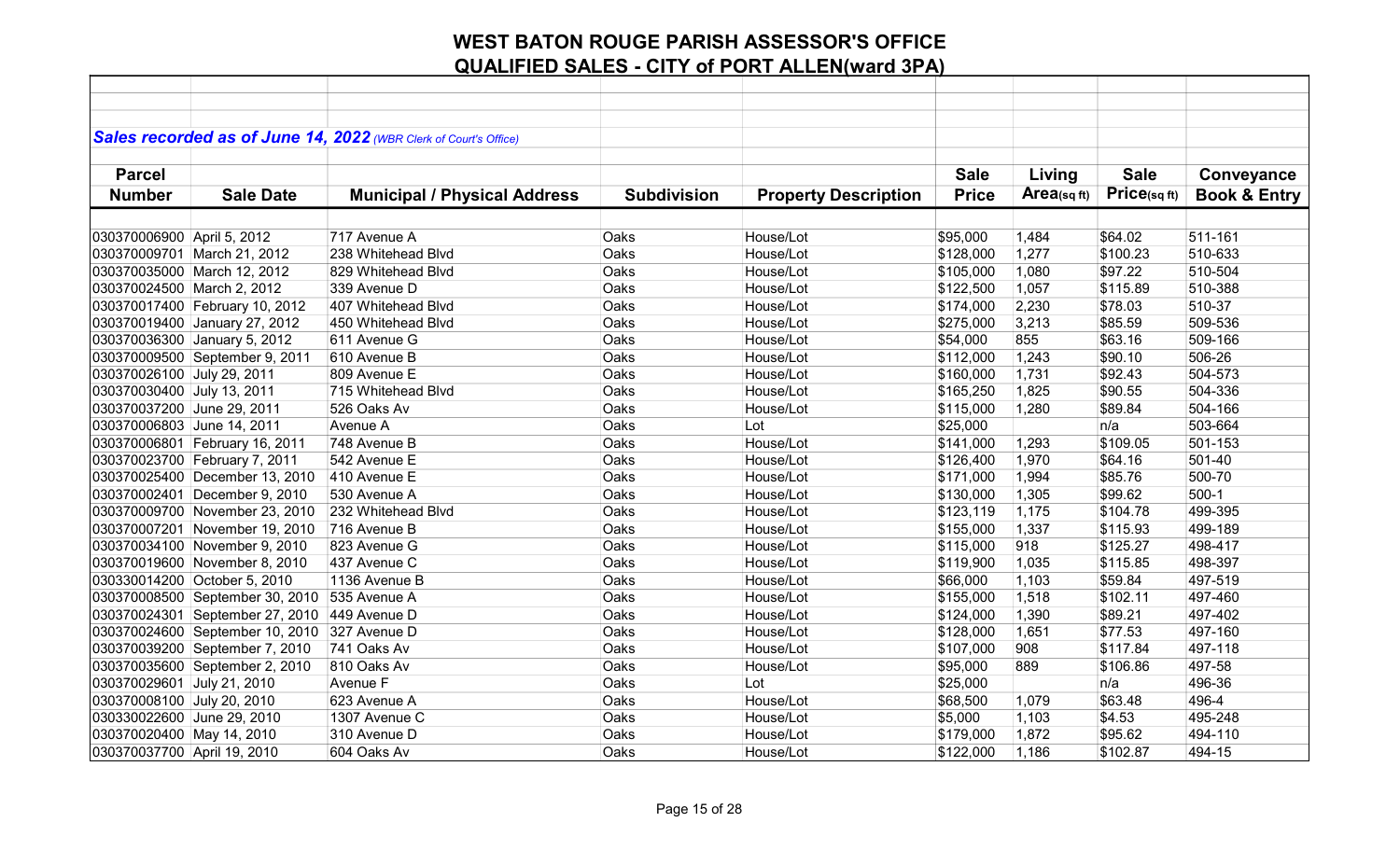|                             |                                | Sales recorded as of June 14, 2022 (WBR Clerk of Court's Office) |                       |                             |              |            |              |                         |
|-----------------------------|--------------------------------|------------------------------------------------------------------|-----------------------|-----------------------------|--------------|------------|--------------|-------------------------|
|                             |                                |                                                                  |                       |                             |              |            |              |                         |
| <b>Parcel</b>               |                                |                                                                  |                       |                             | <b>Sale</b>  | Living     | <b>Sale</b>  | Conveyance              |
| <b>Number</b>               | <b>Sale Date</b>               | <b>Municipal / Physical Address</b>                              | <b>Subdivision</b>    | <b>Property Description</b> | <b>Price</b> | Area(sqft) | Price(sq ft) | <b>Book &amp; Entry</b> |
|                             |                                |                                                                  |                       |                             |              |            |              |                         |
|                             |                                |                                                                  |                       |                             |              |            |              |                         |
| 030370016000 April 16, 2010 |                                | 319 S River Rd                                                   | Oaks                  | House/Lot                   | \$72,000     | 1,016      | \$70.87      | 494-7                   |
|                             | 030370026600 March 30, 2010    | 635 Whitehead Blvd                                               | Oaks                  | House/Lot                   | \$186,000    | 1,740      | \$106.90     | 493-146                 |
| 030330015900 March 9, 2010  |                                | 1227 Avenue B                                                    | Oaks                  | House/Lot                   | \$10,000     | 789        | \$12.67      | 493-77                  |
|                             | 030330014200 January 25, 2010  | 1136 Avenue B                                                    | Oaks                  | House/Lot                   | \$30,000     | 1,103      | \$27.20      | 492-170                 |
|                             | 030370014300 February 20, 2018 | 551 Avenue B                                                     | Oaks                  | House/Lot                   | \$187,000    | 1,697      | \$110.19     | 571-532                 |
|                             | 030370039000 October 21, 2016  | 753 Oaks Av                                                      | Oaks                  | House/Lot                   | \$80,000     | 1,079      | \$74.14      | 558-312                 |
|                             | 030370030700 August 2, 2016    | 744 Avenue G                                                     | Oaks                  | House/Lot                   | \$67,000     | 880        | \$76.14      | 556-288                 |
|                             | 030370022600 February 25, 2015 | 768 Avenue E                                                     | Oaks                  | House/Lot                   | \$90,000     | 1,778      | \$50.62      | 542-663                 |
|                             | 030370020400 February 4, 2015  | 310 Avenue D                                                     | Oaks                  | House/Lot                   | \$165,000    | 1,872      | \$88.14      | 542-335                 |
|                             | 030370037200 November 7, 2014  | 526 Oaks Av                                                      | Oaks                  | House/Lot                   | \$132,000    | 1,280      | \$103.13     | 540-388                 |
|                             | 030330018000 November 3, 2014  | 1149 Avenue B                                                    | Oaks                  | House/Lot                   | \$9,000      | 1,170      | \$7.69       | 540-260                 |
|                             | 030370023200 October 28, 2014  | 567 Avenue D                                                     | Oaks                  | House/Lot                   | \$161,500    | 1,491      | \$108.32     | 540-174                 |
|                             | 030370033200 October 22, 2013  | 329 Avenue F                                                     | Oaks                  | House/Lot                   | \$260,000    | 2,379      | \$109.29     | 528-102                 |
|                             | 030370006200 December 27, 2012 | 855 Avenue A                                                     | Oaks                  | House/Lot                   | \$152,381    | 1,254      | \$121.52     | 520-257                 |
|                             | 030370034300 February 29, 2012 | 801 Avenue G                                                     | Oaks                  | House/Lot                   | \$180,000    | 1,983      | \$90.77      | 510-355                 |
|                             | 030370039100 August 18, 2011   | 749 Oaks Av                                                      | Oaks                  | House/Lot                   | \$95,250     | 1,314      | \$72.49      | 505-319                 |
|                             | 030310016600 January 4, 2022   | 932 Franklin St                                                  | Reginald Place        | House/Lot                   | \$155,000    | 1,238      | \$125.20     | 607-7                   |
| 030310016600 July 15, 2021  |                                | 932 Franklin St                                                  | Reginald Place        | House/Lot                   | \$63,000     | 1,238      | \$50.89      | 602-426                 |
| 030310017000 April 4, 2019  |                                | 1008 Franklin St                                                 | <b>Reginald Place</b> | House/Lot                   | \$108,000    | 1,178      | \$91.68      | 581-421                 |
|                             | 030310018300 December 27, 2016 | 1026 Johnson St                                                  | <b>Reginald Place</b> | House/Lot                   | \$116,900    | 1,988      | \$58.80      | 559-584                 |
| 030370043500 April 30, 2021 |                                | 230 S River Rd                                                   | <b>River Oaks</b>     | House/Lot                   | \$80,000     | 1,870      | \$42.78      | 600-243                 |
|                             | 030370041900 March 26, 2021    | 532 S River Rd                                                   | <b>River Oaks</b>     | House/Lot                   | \$196,000    | 2,080      | \$94.23      | 599-189                 |
| 030370041600 April 16, 2020 |                                | 602 S River Rd                                                   | <b>River Oaks</b>     | Lot, 0.15 Acres             | \$45,000     |            | \$7.26/sq ft | 590-508                 |
|                             | 030370041400 October 31, 2018  | 652 S River Rd                                                   | <b>River Oaks</b>     | House/Lot                   | \$248,000    | 1,983      | \$125.06     | 578-216                 |
| 030370041400 July 8, 2016   |                                | 652 S River Rd                                                   | <b>River Oaks</b>     | House/Lot                   | \$245,000    | 1,893      | \$129.42     | 555-626                 |
|                             | 030370042500 February 12, 2015 | 412 S River Rd                                                   | <b>River Oaks</b>     | House/Lot                   | \$53,000     | 1,334      | \$39.73      | 542-484                 |
|                             | 030370043100 January 31, 2014  | 306 S River Rd                                                   | <b>River Oaks</b>     | House/Lot                   | \$160,000    | 1,490      | \$107.38     | 531-364                 |
| 030370041500 May 2, 2012    |                                | 618 S River Rd                                                   | <b>River Oaks</b>     | House/Lot                   | \$173,500    | 1,720      | \$100.87     | 511-585                 |
|                             | 030370041200 December 9, 2011  | 660 S River Rd                                                   | <b>River Oaks</b>     | House/Lot                   | \$185,000    | 1,891      | \$97.83      | 508-500                 |
| 030370043500 May 28, 2010   |                                | 230 S River Rd                                                   | <b>River Oaks</b>     | House/Lot                   | \$140,000    | 1,708      | \$81.97      | 494-214                 |
| 030350013500 June 19, 2018  |                                | 920 N Alexander Av(convenience store)                            | Sunnsyside            | Comm'l Bldg & Lot           |              |            | n/a          | 575-34                  |
|                             |                                |                                                                  |                       |                             | \$150,000    |            |              |                         |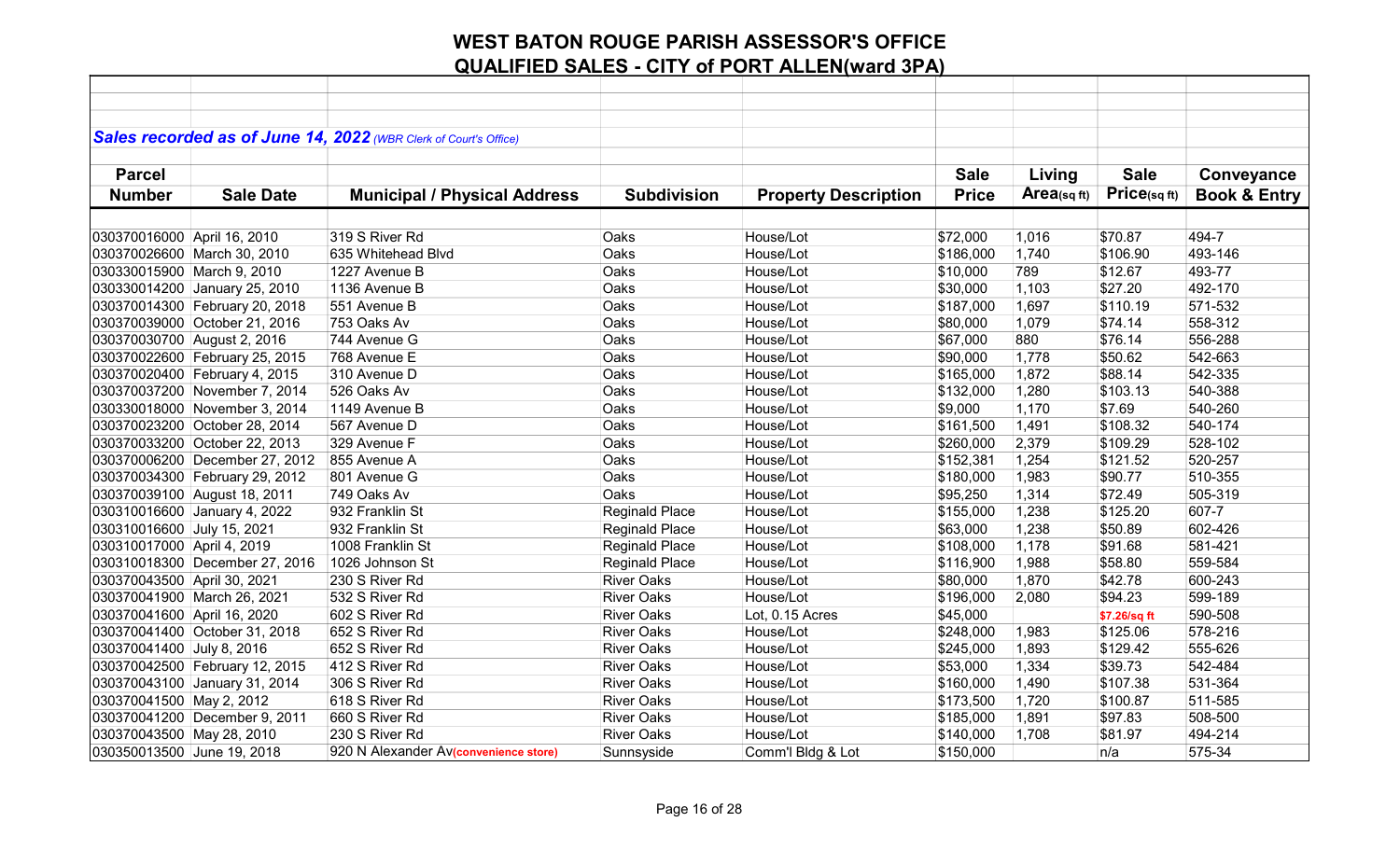| Sales recorded as of June 14, 2022 (WBR Clerk of Court's Office)                                                                                            |              |                         |
|-------------------------------------------------------------------------------------------------------------------------------------------------------------|--------------|-------------------------|
|                                                                                                                                                             |              |                         |
| <b>Parcel</b><br><b>Sale</b><br>Living                                                                                                                      | <b>Sale</b>  | Conveyance              |
| Area(sqft)<br><b>Price</b><br><b>Number</b><br><b>Sale Date</b><br><b>Municipal / Physical Address</b><br><b>Subdivision</b><br><b>Property Description</b> | Price(sqft)  | <b>Book &amp; Entry</b> |
|                                                                                                                                                             |              |                         |
|                                                                                                                                                             |              |                         |
| 119 4th St<br>1,308<br>030350007700 April 19, 2022<br>Sunnyside<br>House/Lot<br>\$165,000                                                                   | \$126.15     | 609-692                 |
| 717 Burbridge St<br>House/Lot<br>2,636<br>030350011900 November 24, 2021<br>Sunnyside<br>\$50,000                                                           | \$18.97      | 605-528                 |
| 030350013600 October 25, 2021<br>970 N Alexander Av<br>Sunnyside<br>Comm'l Bldg/Lot<br>\$124,000<br>2,030                                                   | \$61.08      | 605-51                  |
| 030350013601 October 20, 2021<br>Sunnyside<br>Lot, 0.16 Acres<br>\$35,000<br>952 N Alexander Av                                                             | n/a          | 604-667                 |
| 030350005700 July 28, 2021<br>Sunnyside<br>House/Lot<br>1,348<br>332 Burbridge St<br>\$133,500                                                              | \$99.04      | 602-662                 |
| Sunnyside<br>House/Lot<br>1,600<br>030350004100 July 1, 2021<br>457 Rosedale Rd<br>\$175,000                                                                | \$109.38     | 602-150                 |
| 030350006600 June 3, 2021<br>361 Burbridge St<br>Sunnyside<br>House/Lot<br>\$167,200<br>1,633                                                               | \$102.39     | 601-315                 |
| 1,226<br>030350006300 May 28, 2021<br>130 3rd St<br>Sunnyside<br>House/Lot<br>\$115,000                                                                     | \$93.80      | 601-194                 |
| 1043 6th St<br>030350003300 April 22, 2021<br>Sunnyside<br>1,901<br>House/Lot<br>\$75,000                                                                   | \$39.45      | 600-72                  |
| 2,270<br>030350005300   September 25, 2020   309 Rosedale Rd<br>Sunnyside<br>House/Lot<br>\$290,000                                                         | \$127.75     | 594-411                 |
| September 22, 2020 786 Burbridge St<br>030350002100<br>Sunnyside<br>House/Lot<br>\$80,000<br>3,280                                                          | \$24.39      | 594-315                 |
| 1052 N Jefferson Av<br>030350005000 June 24, 2020<br>Sunnyside<br>House/Lot<br>\$278,000<br>2,282                                                           | \$121.82     | 592-77                  |
| 736 / 744 Louisiana Av<br>Sunnyside<br>Lot, 0.29 Acres<br>030359012300 April 7, 2020<br>\$40,000                                                            | \$3.22/sq ft | 590-420                 |
| 030350007600 February 10, 2020<br>137 4th St<br>Sunnyside<br>House/Lot<br>\$170,000<br>1,526                                                                | \$111.40     | 589-282                 |
| 2,068<br>030350006200 June 5, 2019<br>210 3rd Street<br>Sunnyside<br>House/Lot<br>\$175,000                                                                 | \$84.62      | 583-161                 |
| Sunnyside<br>1,080<br>030350004200 April 12, 2019<br>435 Rosedale Rd<br>House/Lot<br>\$128,000                                                              | \$118.52     | 581-520                 |
| 1,268<br>030350005501 September 6, 2018<br>225 3rd St<br>Sunnyside<br>House/lot<br>\$150,000                                                                | \$118.30     | 577-141                 |
| 1,252<br>030350008300 June 28, 2018<br>Sunnyside<br>472 Louisiana Av<br>House/Lot<br>\$100,000                                                              | \$79.87      | 575-195                 |
| 030350010600 May 15, 2018<br>967 6th St<br>House/Lot<br>1,375<br>Sunnyside<br>\$137,000                                                                     | \$99.64      | 573-536                 |
| 030350009600 May 3, 2018<br>Sunnyside<br>1,205<br>584 Louisiana Av<br>House/Lot<br>\$105,000                                                                | \$87.14      | 573-357                 |
| 030350003000 March 29, 2018<br>Sunnyside<br>1,390<br>635 Rosedale Rd<br>House/Lot<br>\$85,000                                                               | \$61.15      | 572-454                 |
| 030350007500 February 14, 2018<br>Sunnyside<br>House/Lot<br>\$60,000<br>1,006<br>433 Burbridge St                                                           | \$59.64      | 571-412                 |
| 2,043<br>030350006400 February 9, 2018<br>116 3rd St<br>Sunnyside<br>House/lot<br>\$140,000                                                                 | \$68.53      | 571-333                 |
| Sunnyside<br>House/Lot<br>030350007000 November 29, 2017<br>321 Burbridge St<br>\$144,500<br>1,460                                                          | \$98.97      | 569-201                 |
| Sunnyside<br>030350003000 November 2, 2017<br>Rosedale Rd<br>Lot, 0.43 Acres<br>\$38,000                                                                    | 2.03/sq ft   | 568-623                 |
| 030350005800 September 18, 2017<br>344 Burbridge St<br>Sunnyside<br>House/Lot<br>\$58,000<br>1,454                                                          | \$39.89      | 567-380                 |
| 1,375<br>030350010600 March 3, 2017<br>967 6th St<br>Sunnyside<br>House/Lot<br>\$109,000                                                                    | \$79.27      | 561-313                 |
| 934 6th St<br>House/Lot<br>1,070<br>030350009700 February 22, 2017<br>Sunnyside<br>\$88,000                                                                 | \$82.24      | 561-175                 |
| 030350005400 October 28, 2016<br>245 3rd St<br>Sunnyside<br>House/Lot<br>\$230,200<br>1,794                                                                 | \$128.32     | 558-419                 |
| Sunnyside<br>030350004200 August 31, 2015<br>435 Rosedale Rd<br>House/Lot<br>\$115,000<br>1,080                                                             | \$106.48     | 548-144                 |
| 030350009100 June 29, 2015<br>969 N Jefferson Av<br>Sunnyside<br>House/Lot<br>869<br>\$110,000                                                              | \$126.58     | 546-385                 |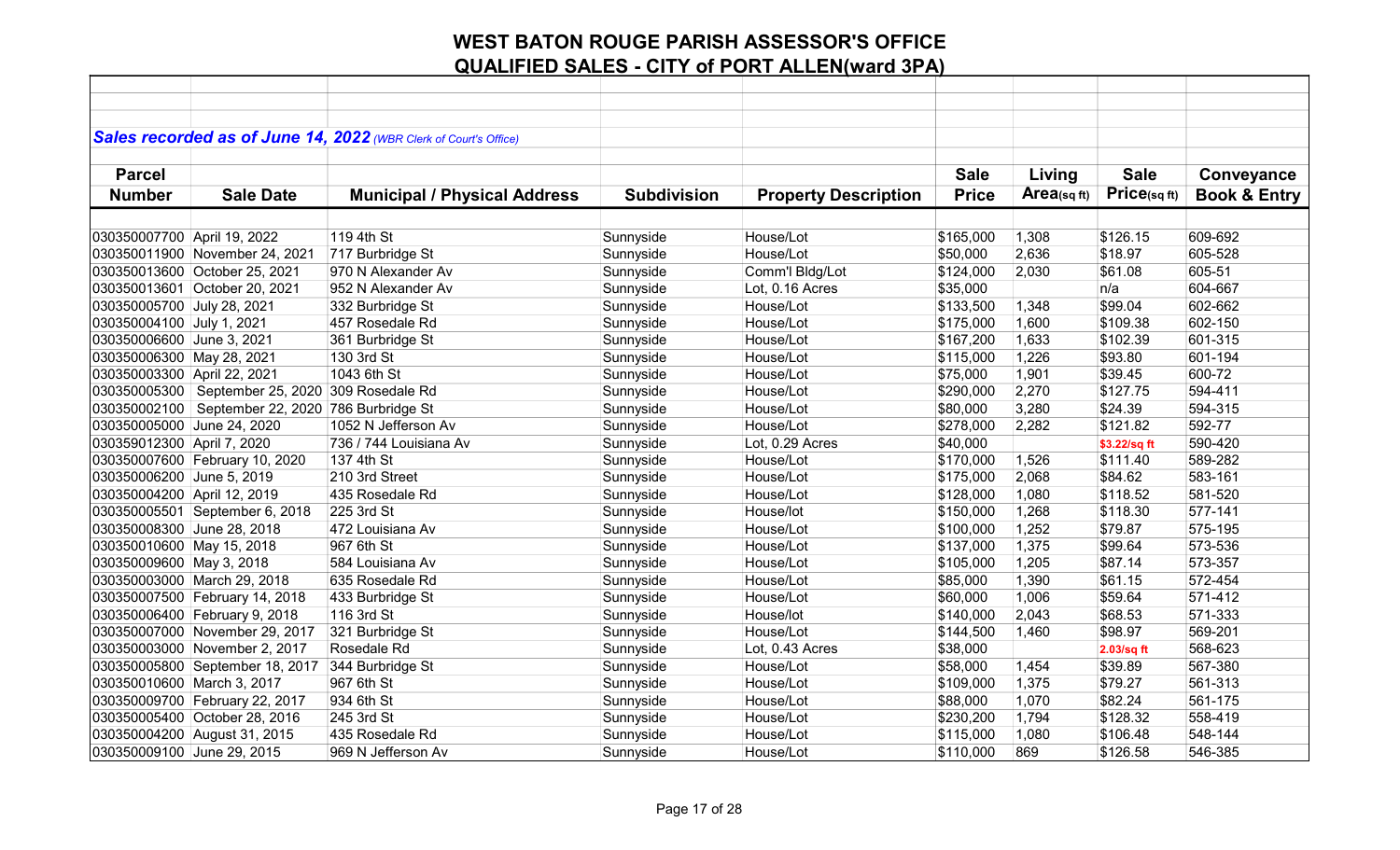|                             |                                 | Sales recorded as of June 14, 2022 (WBR Clerk of Court's Office) |                    |                             |              |            |              |                         |
|-----------------------------|---------------------------------|------------------------------------------------------------------|--------------------|-----------------------------|--------------|------------|--------------|-------------------------|
|                             |                                 |                                                                  |                    |                             |              |            |              |                         |
| <b>Parcel</b>               |                                 |                                                                  |                    |                             | <b>Sale</b>  | Living     | <b>Sale</b>  | Conveyance              |
| <b>Number</b>               | <b>Sale Date</b>                | <b>Municipal / Physical Address</b>                              | <b>Subdivision</b> | <b>Property Description</b> | <b>Price</b> | Area(sqft) | Price(sqft)  | <b>Book &amp; Entry</b> |
|                             |                                 |                                                                  |                    |                             |              |            |              |                         |
| 030350009501 May 29, 2015   |                                 | 576 Louisiana Av                                                 | Sunnyside          | Lot                         | \$50,000     |            | \$4.70/sq ft | 545-668                 |
| 030350008000 May 20, 2015   |                                 | 430 Louisiana Av                                                 | Sunnyside          | House/Lot                   | \$150,000    | 1,940      | \$77.32      | 545-312                 |
| 030350008400 April 2, 2015  |                                 | 484 Louisiana Av(Bourg's Drugstore)                              | Sunnyside          | Comm'l Bldg/Lot             | \$134,000    | 3,357      | \$39.92      | 543-630                 |
|                             | 030350011400 January 23, 2015   | 690 Louisiana Av                                                 | Sunnyside          | House/Lot                   | \$80,000     | 1,996      | \$40.08      | 542-199                 |
|                             | 030350007600 August 18, 2014    | 137 4th St                                                       | Sunnyside          | House/Lot                   | \$143,500    | 1,526      | \$94.04      | 538-147                 |
| 030350005400 June 9, 2014   |                                 | 245 3rd St                                                       | Sunnyside          | House/Lot                   | \$235,000    | 1,794      | \$130.99     | 536-324                 |
| 030350009100 April 17, 2014 |                                 | 969 N Jefferson Av                                               | Sunnyside          | House/Lot                   | \$50,000     | 869        | \$57.54      | 534-648                 |
|                             | 030350005501 September 25, 2013 | 225 3rd St                                                       | Sunnyside          | House/Lot                   | \$135,000    | 1,268      | \$106.47     | 527-386                 |
|                             | 030350013300 February 13, 2013  | 817 Burbridge St                                                 | Sunnyside          | House/Lot                   | \$124,000    | 1,462      | \$84.82      | 521-352                 |
| 030350007100 June 26, 2012  |                                 | 125 3rd St                                                       | Sunnyside          | House/Lot                   | \$151,726    | 1,741      | \$87.15      | 513-447                 |
|                             | 030350005400 March 16, 2012     | 245 3rd St                                                       | Sunnyside          | House/Lot                   | \$215,000    | 1,794      | \$119.84     | 510-550                 |
| 030350009500 July 19, 2011  |                                 | 566 Louisiana Av                                                 | Sunnyside          | Lots(2)                     | \$90,000     |            | \$4.25/sq ft | 504-417                 |
| 030350006900 May 21, 2010   |                                 | 333 Burbridge St                                                 | Sunnyside          | House/Lot                   | \$95,000     | 1,120      | \$84.82      | 494-140                 |
|                             | 030350019200 March 12, 2010     | Louisiana Av                                                     | Sunnyside          | Lot                         | \$18,000     |            | n/a          | 493-91                  |
|                             | 030350007600 January 5, 2010    | 137 4th St                                                       | Sunnyside          | House/Lot                   | \$133,900    | 1,526      | \$87.75      | 492-119                 |
|                             | 030360019700 February 22, 2022  | 342 Kentucky Av                                                  | Town of WBR        | Lot, 0.11 Acres             | \$8,000      |            | \$1.67/sq ft | 608-192                 |
|                             | 030360020000 February 22, 2022  | 358 Kentucky Av                                                  | Town of WBR        | House/Lot                   | \$30,000     | 1,273      | \$23.57      | 608-175                 |
|                             | 030360035600 November 23, 2021  | 152 Atchafalaya St                                               | Town of WBR        | Lot, 0.193 Acres            | \$40,000     |            | \$4.76/sq ft | 605-500                 |
| 030360036300 April 15, 2021 |                                 | 121 Roosevelt St                                                 | Town of WBR        | House/Lot                   | \$43,000     | 700        | \$61.43      | 599-645                 |
|                             | 030360036100 August 14, 2019    | 327 Magnolia St                                                  | Town of WBR        | House/Lot                   | \$125,000    | 1,624      | \$76.97      | 585-198                 |
|                             | 030360036201 August 14, 2019    | 147 Roosevelt St                                                 | Town of WBR        | House/Lot                   | \$30,000     | 1,012      | \$29.64      | 585-201                 |
|                             | 030360036202 January 31, 2019   | 317 Magnolia St                                                  | Town of WBR        | House/Lot                   | \$25,000     | 734        | \$34.06      | 580-81                  |
|                             | 030360033201 December 21, 2018  | 345 Roosevelt St                                                 | Town of WBR        | House/Lot                   | \$25,000     | 806        | \$31.02      | 579-190                 |
|                             | 030360036200 October 25, 2018   | 315 Magnolia St                                                  | Town of WBR        | Comm'l Bldg/Lot             | \$45,000     |            | n/a          | 578-167                 |
|                             | 030360036400 February 14, 2018  | 310 Court St                                                     | Town of WBR        | House/Lot                   | \$200,000    | 2,670      | \$74.91      | 571-433                 |
|                             | 030360033300 August 27, 2015    | 330 Elm St                                                       | Town of WBR        | House/Lot                   | \$145,400    | 2,420      | \$60.08      | 548-51                  |
|                             | 030360033200 March 10, 2015     | 350 Washington St                                                | Town of WBR        | House/Lot                   | \$38,000     | 970        | \$39.18      | 543-265                 |
| 030360033200 July 19, 2013  |                                 | 345 Roosevelt St                                                 | Town of WBR        | House/Lot                   | \$35,000     | 806        | \$43.42      | 525-565                 |
|                             | 030360032401 March 25, 2013     | 343 Kentucky Av                                                  | Town of WBR        | House/Lot                   | \$17,500     | 843        | \$20.76      | 522-346                 |
|                             | 030360032900 September 6, 2012  | 389 Roosevelt St                                                 | Town of WBR        | Lot                         | \$3,500      |            | n/a          | 517-121                 |
|                             | 030360035800 February 14, 2012  | Washington St                                                    | Town of WBR        | Lot                         | \$10,000     |            | n/a          | 510-114                 |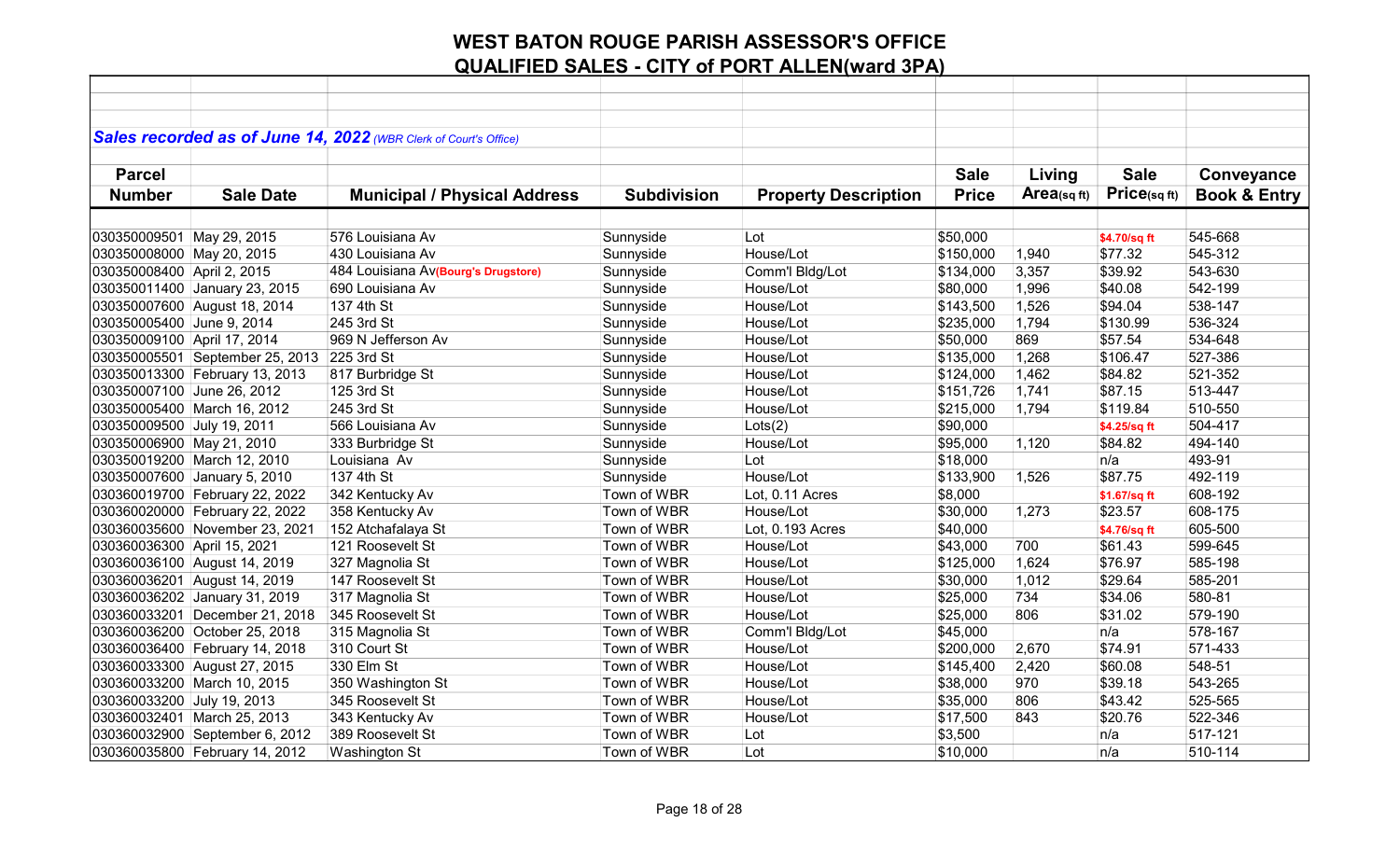|                             |                                                    | Sales recorded as of June 14, 2022 (WBR Clerk of Court's Office) |                          |                             |              |                |              |                         |
|-----------------------------|----------------------------------------------------|------------------------------------------------------------------|--------------------------|-----------------------------|--------------|----------------|--------------|-------------------------|
|                             |                                                    |                                                                  |                          |                             |              |                |              |                         |
| <b>Parcel</b>               |                                                    |                                                                  |                          |                             | <b>Sale</b>  | Living         | <b>Sale</b>  | Conveyance              |
| <b>Number</b>               | <b>Sale Date</b>                                   | <b>Municipal / Physical Address</b>                              | <b>Subdivision</b>       | <b>Property Description</b> | <b>Price</b> | $Area$ (sq ft) | Price(sq ft) | <b>Book &amp; Entry</b> |
|                             |                                                    |                                                                  |                          |                             |              |                |              |                         |
|                             | 035200013500 February 5, 2021                      | 287 Key Largo Dr                                                 | West Palm Est            | House/Lot                   | \$203,000    | 1,570          | \$129.30     | 597-607                 |
| 035200011700 May 6, 2022    |                                                    | 582 Key Biscayne Dr                                              | <b>West Palm Estates</b> | House/Lot                   | \$200,000    | 1,511          | \$132.36     | 610-298                 |
| 035200008400 March 2, 2022  |                                                    | 545 Key Biscayne Dr                                              | <b>West Palm Estates</b> | House/Lot                   | \$295,000    | 1,925          | \$153.25     | 608-356                 |
|                             | 035200007600 February 15, 2022                     | 1660 Sands Av                                                    | <b>West Palm Estates</b> | House/Lot                   | \$270,000    | 1,860          | \$145.16     | 608-75                  |
|                             | 035200011600 February 15, 2022                     | 566 Key Biscayne Dr                                              | <b>West Palm Estates</b> | House/Lot                   | \$215,000    | 1,544          | \$139.25     | 608-91                  |
|                             | 035200013600 November 5, 2021                      | 265 Key Largo Dr                                                 | <b>West Palm Estates</b> | House/Lot                   | \$205,000    | 1,434          | \$142.96     | 605-246                 |
|                             | 035200011000 September 16, 2021                    | 428 Key Biscayne Dr                                              | <b>West Palm Estates</b> | House/Lot                   | \$220,000    | 1,639          | \$134.23     | 604-15                  |
| 035200011100 July 20, 2021  |                                                    | 462 Key Biscayne Dr                                              | <b>West Palm Estates</b> | House/Lot                   | \$205,000    | 1,451          | \$141.28     | 602-490                 |
| 035200013300 May 6, 2021    |                                                    | 333 Key Largo Dr                                                 | <b>West Palm Estates</b> | House/Lot                   | \$205,000    | 1,416          | \$144.77     | 600-377                 |
| 035200011300 April 26, 2021 |                                                    | 510 Key Biscayne Dr                                              | <b>West Palm Estates</b> | House/Lot                   | \$205,000    | 1,430          | \$143.36     | 600-150                 |
| 035200010900 March 5, 2021  |                                                    | 406 Key Biscayne Dr                                              | <b>West Palm Estates</b> | House/Lot                   | \$205,000    | 1,558          | \$131.58     | 598-440                 |
|                             | 035200009100 February 26, 2021                     | 407 Key Biscayne Dr                                              | <b>West Palm Estates</b> | House/Lot                   | \$190,000    | 1,580          | \$120.25     | 598-269                 |
|                             | 035200012800 October 14, 2020                      | 461 Key Largo Dr                                                 | <b>West Palm Estates</b> | House/Lot                   | \$175,000    | 1,516          | \$115.44     | 594-697                 |
|                             | 035200012900   September 29, 2020 427 Key Largo Dr |                                                                  | <b>West Palm Estates</b> | House/Lot                   | \$189,500    | 1,448          | \$130.87     | 594-471                 |
| 035200007900 June 22, 2020  |                                                    | 1714 Sands Av                                                    | <b>West Palm Estates</b> | House/Lot                   | \$194,000    | 1,727          | \$112.33     | 592-31                  |
| 035200009000 May 8, 2020    |                                                    | 429 Key Biscayne Dr                                              | <b>West Palm Estates</b> | House/Lot                   | \$170,000    | 1,786          | \$95.18      | 591-116                 |
|                             | 035200011600 February 28, 2020                     | 566 Key Biscayne Dr                                              | <b>West Palm Estates</b> | House/Lot                   | \$175,000    | 1,544          | \$113.34     | 589-629                 |
|                             | 035200011600 February 28, 2020                     | 566 Key Biscayne Dr                                              | <b>West Palm Estates</b> | House/Lot                   | \$175,000    | 1,544          | \$113.34     | 589-629                 |
|                             | 035200006800 December 20, 2019                     | 508 Key Largo Dr                                                 | <b>West Palm Estates</b> | House/Lot                   | \$170,000    | 1,459          | \$116.52     | 588-71                  |
|                             | 035200006900 December 19, 2019                     | 526 Key Largo Dr                                                 | <b>West Palm Estates</b> | House/Lot                   | \$170,000    | 1,414          | \$120.23     | 588-23                  |
|                             | 035200010100 October 28, 2019                      | 222 Key Biscayne Dr                                              | <b>West Palm Estates</b> | House/Lot                   | \$169,000    | 1,456          | \$116.07     | 586-700                 |
| 035200007000 August 8, 2019 |                                                    | 542 Key Largo Dr                                                 | <b>West Palm Estates</b> | House/Lot                   | \$165,000    | 1,362          | \$121.15     | 585-115                 |
| 035200005600 May 21, 2019   |                                                    | 224 Key Largo Dr                                                 | <b>West Palm Estates</b> | House/Lot                   | \$167,100    | 1,462          | \$114.30     | 582-487                 |
| 035200009100 April 16, 2019 |                                                    | 407 Key Biscayne Dr                                              | <b>West Palm Estates</b> | House/Lot                   | \$178,000    | 1,580          | \$112.66     | 581-593                 |
| 035200008600 April 11, 2019 |                                                    | 511 Key Biscayne Dr                                              | <b>West Palm Estates</b> | House/Lot                   | \$169,000    | 1,526          | \$110.75     | 581-496                 |
| 035200009400 June 25, 2018  |                                                    | 335 Key Biscayne Dr                                              | <b>West Palm Estates</b> | House/Lot                   | \$169,900    | 1,562          | \$108.77     | 575-134                 |
| 035200012900 June 18, 2018  |                                                    | 427 Key Largo Dr                                                 | <b>West Palm Estates</b> | House/Lot                   | \$169,000    | 1,448          | \$116.71     | 574-672                 |
| 035200005800 May 29, 2018   |                                                    | 268 Key Largo Dr                                                 | <b>West Palm Estates</b> | House/Lot                   | \$165,000    | 1,571          | \$105.03     | 574-120                 |
|                             | 035200011900 February 14, 2018                     | 630 Key Biscayne Dr                                              | <b>West Palm Estates</b> | House/Lot                   | \$166,000    | 1,489          | \$111.48     | 571-437                 |
|                             | 035200013600 November 6, 2017                      | 265 Key Largo Dr                                                 | <b>West Palm Estates</b> | House/Lot                   | \$153,500    | 1,434          | \$107.04     | 568-687                 |
| 035200011700 April 28, 2017 |                                                    | 582 Key Biscayne Dr                                              | <b>West Palm Estates</b> | House/Lot                   | \$166,500    | 1,511          | \$110.19     | 563-324                 |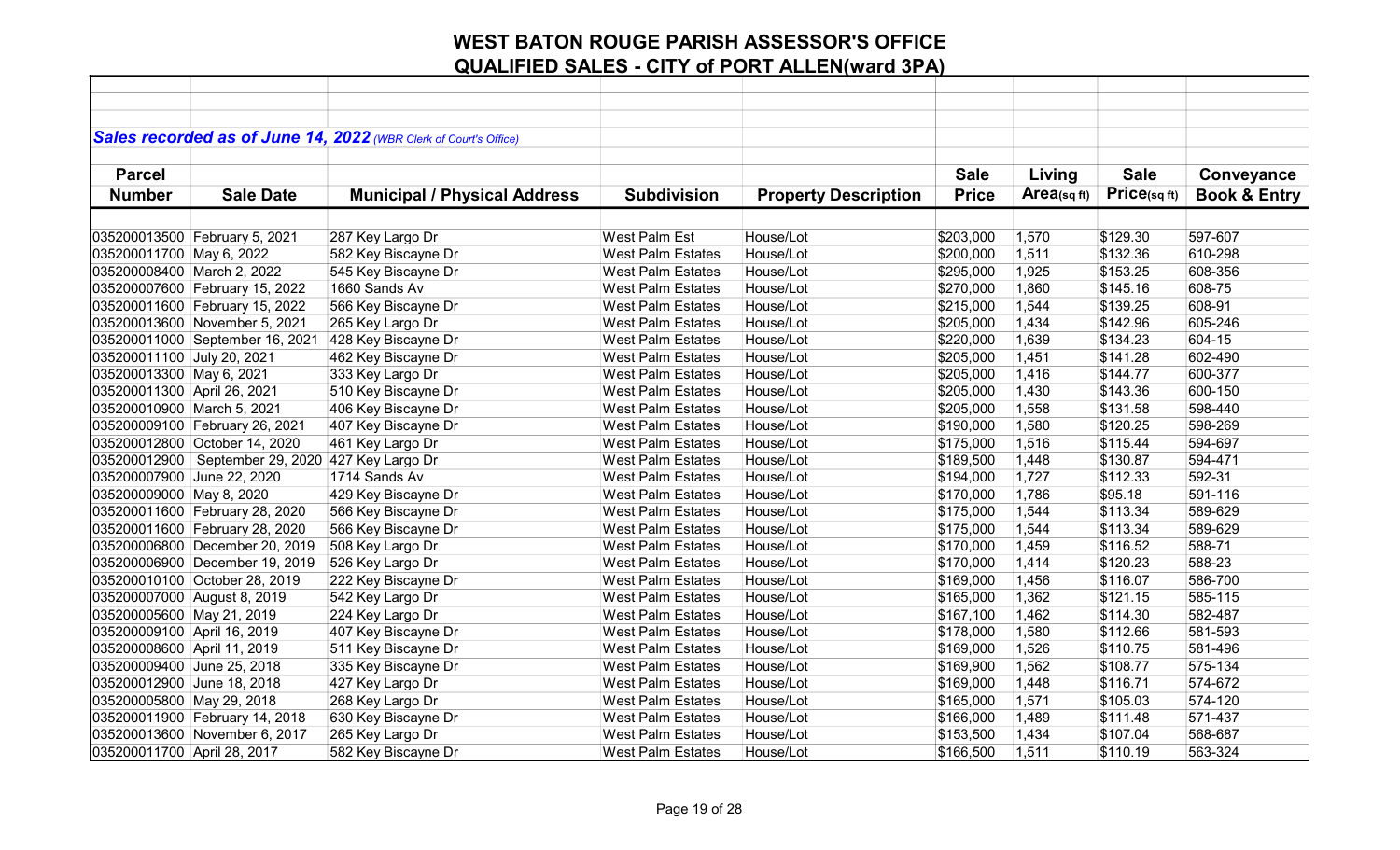|                             |                                | Sales recorded as of June 14, 2022 (WBR Clerk of Court's Office) |                          |                             |              |            |              |                         |
|-----------------------------|--------------------------------|------------------------------------------------------------------|--------------------------|-----------------------------|--------------|------------|--------------|-------------------------|
|                             |                                |                                                                  |                          |                             |              |            |              |                         |
| <b>Parcel</b>               |                                |                                                                  |                          |                             | <b>Sale</b>  | Living     | <b>Sale</b>  | Conveyance              |
| <b>Number</b>               | <b>Sale Date</b>               | <b>Municipal / Physical Address</b>                              | <b>Subdivision</b>       | <b>Property Description</b> | <b>Price</b> | Area(sqft) | Price(sqft)  | <b>Book &amp; Entry</b> |
|                             |                                |                                                                  |                          |                             |              |            |              |                         |
|                             | 035200007700 February 27, 2017 | 1688 Sands Av                                                    | <b>West Palm Estates</b> | House/Lot                   | \$183,000    | 1,454      | \$125.86     | 561-249                 |
|                             | 035200013800 February 21, 2017 | 221 Key Largo Dr                                                 | <b>West Palm Estates</b> | House/Lot                   | \$174,900    | 1,607      | \$108.84     | 561-167                 |
|                             | 035200011800 February 9, 2017  | 612 Key Biscayne Dr                                              | <b>West Palm Estates</b> | House/Lot                   | \$162,000    | 1,404      | \$115.38     | 560-621                 |
|                             | 035200008200 January 23, 2017  | 583 Key Biscayne Dr                                              | <b>West Palm Estates</b> | House/Lot                   | \$189,000    | 1,857      | \$101.78     | 560-362                 |
|                             | 035200010300 September 9, 2016 | 266 Key Biscayne Dr                                              | <b>West Palm Estates</b> | House/Lot                   | \$151,500    | 1,233      | \$122.87     | 557-203                 |
|                             | 035200010700 September 9, 2016 | 356 Key Biscayne Dr                                              | <b>West Palm Estates</b> | House/Lot                   | \$179,900    | 1,492      | \$120.58     | 557-206                 |
| 035200005500 July 5, 2016   |                                | 202 Key Largo Dr                                                 | <b>West Palm Estates</b> | House/Lot                   | \$174,000    | 1,568      | \$110.97     | 555-550                 |
|                             | 035200010700 March 31, 2016    | 356 Key Biscayne Dr(house destroyed in fire)                     | <b>West Palm Estates</b> | Lot, 0.26 Acres             | \$26,500     |            | \$2.38/sq ft | 553-173                 |
|                             | 035200009000 March 14, 2016    | 429 Key Biscayne Dr                                              | <b>West Palm Estates</b> | House/Lot                   | \$150,000    | 1,352      | \$110.95     | 552-616                 |
| 035200010100 March 3, 2016  |                                | 222 Key Bicayne Dr                                               | <b>West Palm Estates</b> | House/Lot                   | \$157,000    | 1,456      | \$107.83     | 552-443                 |
|                             | 035200006300 November 24, 2015 | 376 Key Largo Dr                                                 | <b>West Palm Estates</b> | House/Lot                   | \$169,500    | 1,578      | \$107.41     | 550-239                 |
|                             | 035200013100 November 9, 2015  | 377 Key Largo Dr                                                 | <b>West Palm Estates</b> | House/Lot                   | \$147,900    | 1,243      | \$118.99     | 549-691                 |
|                             | 035200012700 October 29, 2015  | 483 Key Largo Dr                                                 | <b>West Palm Estates</b> | House/Lot                   | \$159,900    | 1,487      | \$107.53     | 549-427                 |
| 035200009200 July 30, 2015  |                                | 379 Key Biscayne Dr                                              | <b>West Palm Estates</b> | House/Lot                   | \$150,000    | 1,241      | \$120.87     | 547-324                 |
| 035200013200 June 3, 2015   |                                | 355 Key Largo Dr                                                 | <b>West Palm Estates</b> | House/Lot                   | \$167,000    | 1,476      | \$113.14     | 546-46                  |
| 035200008300 April 28, 2015 |                                | 567 Key Biscayne Dr                                              | <b>West Palm Estates</b> | House/Lot                   | \$162,900    | 1,449      | \$112.42     | 544-580                 |
|                             | 035200009600 February 27, 2015 | 291 Key Biscayne Dr                                              | <b>West Palm Estates</b> | House/Lot                   | \$120,000    | 1,235      | \$97.17      | $543-1$                 |
|                             | 035200010600 November 10, 2014 | 334 Key Biscayne Dr                                              | <b>West Palm Estates</b> | House/Lot                   | \$169,000    | 1,388      | \$121.76     | 540-402                 |
| 035200010800 June 26, 2014  |                                | 378 Key Biscayne Dr                                              | <b>West Palm Estates</b> | House/Lot                   | \$166,500    | 1,572      | \$105.92     | 536-682                 |
|                             | 035200007600 October 15, 2013  | 1660 Sands Av                                                    | <b>West Palm Estates</b> | House/Lot                   | \$170,300    | 1,859      | \$91.61      | 527-691                 |
|                             | 035200009100 October 3, 2013   | 407 Key Biscayne Dr                                              | <b>West Palm Estates</b> | House/Lot                   | \$162,000    | 1,580      | \$102.53     | 527-516                 |
| 035200011600 July 3, 2013   |                                | 566 Key Biscayne Dr                                              | <b>West Palm Estates</b> | House/Lot                   | \$150,000    | 1,544      | \$97.15      | 525-363                 |
| 035200008000 June 24, 2013  |                                | 631 Key Biscayne Dr                                              | <b>West Palm Estates</b> | House/Lot                   | \$149,600    | 1,446      | \$103.46     | 525-186                 |
| 035200008100 June 21, 2013  |                                | 613 Key Biscayne Dr                                              | <b>West Palm Estates</b> | House/Lot                   | \$170,300    | 2,042      | \$83.40      | 525-171                 |
| 035200013200 May 21, 2013   |                                | 355 Key Largo Dr                                                 | <b>West Palm Estates</b> | House/Lot                   | \$157,900    | 1,476      | \$106.98     | 524-190                 |
| 035200013800 May 17, 2013   |                                | 221 Key Largo Dr                                                 | <b>West Palm Estates</b> | House/Lot                   | \$137,800    | 1,607      | \$85.75      | 524-155                 |
| 035200007900 May 6, 2013    |                                | 1714 Sands Av                                                    | <b>West Palm Estates</b> | House/Lot                   | \$157,400    | 1,727      | \$91.14      | 523-421                 |
|                             | 035200007200 March 25, 2013    | 580 Key Largo Dr                                                 | <b>West Palm Estates</b> | House/Lot                   | \$152,600    | 1,511      | \$100.99     | 522-364                 |
|                             | 035200012400 March 22, 2013    | 543 Key Largo Dr                                                 | <b>West Palm Estates</b> | House/Lot                   | \$147,400    | 1,467      | \$100.48     | 522-338                 |
|                             | 035200011900 February 20, 2013 | 630 Key Biscayne Dr                                              | <b>West Palm Estates</b> | House/Lot                   | \$159,000    | 1,489      | \$106.78     | 521-395                 |
|                             | 035200012100 January 11, 2013  | 611 Key Largo Dr                                                 | <b>West Palm Estates</b> | House/Lot                   | \$149,500    | 1,478      | \$101.15     | 520-520                 |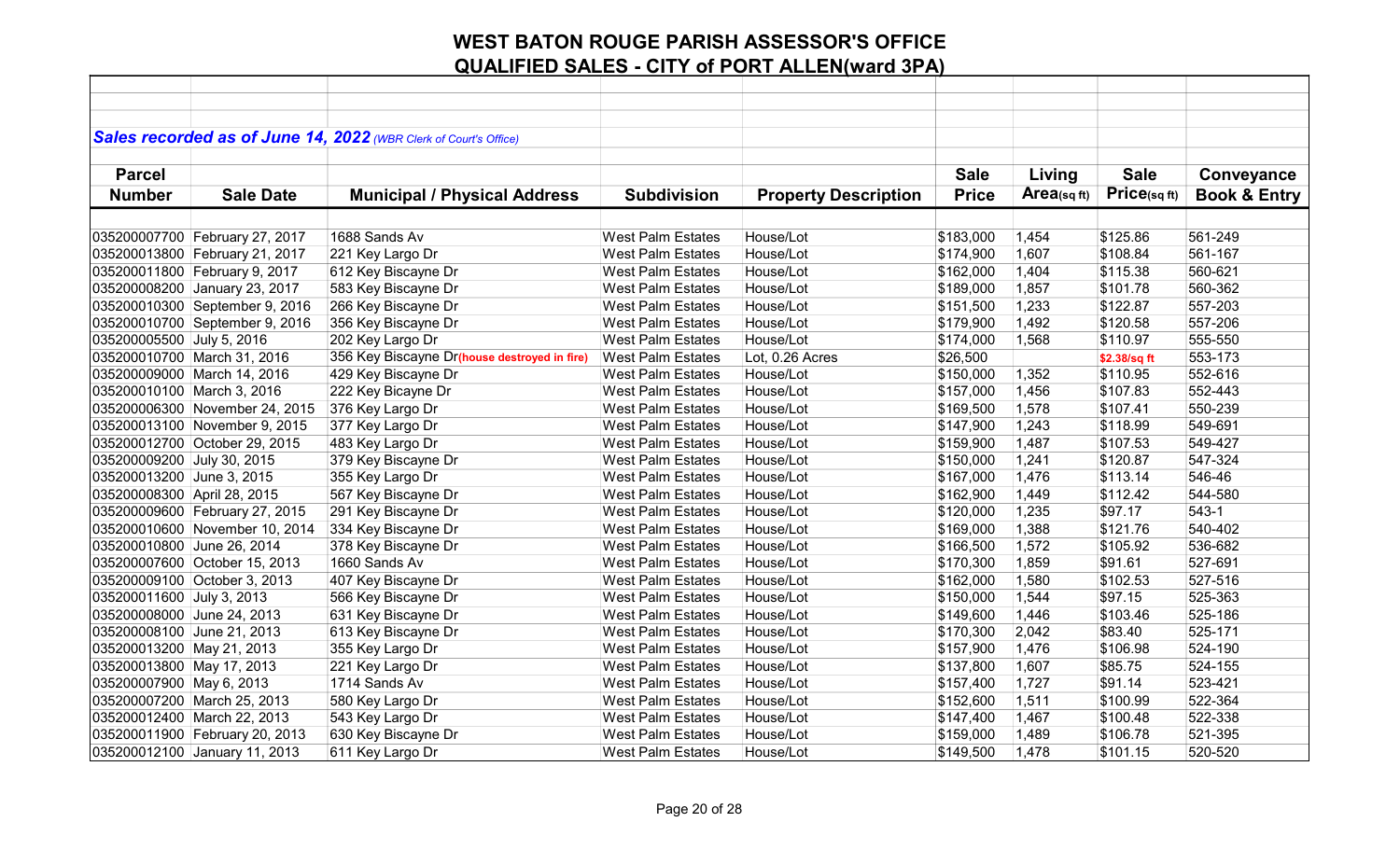|                              |                                 | Sales recorded as of June 14, 2022 (WBR Clerk of Court's Office) |                                                      |                             |                        |                |                     |                         |
|------------------------------|---------------------------------|------------------------------------------------------------------|------------------------------------------------------|-----------------------------|------------------------|----------------|---------------------|-------------------------|
|                              |                                 |                                                                  |                                                      |                             |                        |                |                     |                         |
| <b>Parcel</b>                |                                 |                                                                  |                                                      |                             | <b>Sale</b>            | Living         | <b>Sale</b>         | Conveyance              |
| <b>Number</b>                | <b>Sale Date</b>                | <b>Municipal / Physical Address</b>                              | <b>Subdivision</b>                                   | <b>Property Description</b> | <b>Price</b>           | Area(sqft)     | Price(sqft)         | <b>Book &amp; Entry</b> |
|                              |                                 |                                                                  |                                                      |                             |                        |                |                     |                         |
|                              |                                 |                                                                  |                                                      |                             |                        |                |                     |                         |
|                              | 035200012200 December 27, 2012  | 581 Key Largo Dr                                                 | <b>West Palm Estates</b><br><b>West Palm Estates</b> | House/Lot<br>House/Lot      | \$147,400              | 1,463<br>1,572 | \$100.75<br>\$97.96 | 520-288<br>517-664      |
| 035200010800 October 4, 2012 |                                 | 378 Key Biscayne Dr                                              |                                                      | House/Lot                   | \$154,000<br>\$149,600 | 1,415          | \$105.72            | 517-486                 |
|                              | 035200012300 September 26, 2012 | 565 Key Largo Dr                                                 | West Palm Estates                                    |                             |                        |                |                     |                         |
| 035200012500 August 13, 2012 |                                 | 527 Key Largo Dr                                                 | <b>West Palm Estates</b>                             | House/Lot                   | \$149,500              | 1,474          | \$101.42            | 515-501                 |
| 035200011800 August 2, 2012  |                                 | 612 Key Biscayne Dr                                              | <b>West Palm Estates</b>                             | House/Lot                   | \$147,800              | 1,404          | \$105.27            | 514-471                 |
| 035200011400 July 26, 2012   |                                 | 528 Key Biscayne Dr                                              | <b>West Palm Estates</b>                             | House/Lot                   | \$148,100              | 1,473          | \$100.54            | 514-312                 |
| 035200012900 July 18, 2012   |                                 | 427 Key Largo Dr                                                 | <b>West Palm Estates</b>                             | House/Lot                   | \$149,000              | 1,448          | \$102.90            | 514-111                 |
| 035200011500 July 10, 2012   |                                 | 544 Key Biscayne Dr                                              | <b>West Palm Estates</b>                             | House/Lot                   | \$156,300              | 1,584          | \$98.67             | 513-675                 |
| 035200007000 July 5, 2012    |                                 | 542 Key Largo Dr                                                 | <b>West Palm Estates</b>                             | House/Lot                   | \$144,100              | 1,362          | \$105.80            | 513-632                 |
| 035200007100 June 14, 2012   |                                 | 564 Key Largo Dr                                                 | <b>West Palm Estates</b>                             | House/Lot                   | \$149,600              | 1,461          | \$102.40            | 513-234                 |
| 035200010000 June 1, 2012    |                                 | 203 Key Biscayne Dr                                              | <b>West Palm Estates</b>                             | House/Lot                   | \$155,000              | 1,543          | \$100.45            | 513-39                  |
| 035200012600 May 8, 2012     |                                 | 509 Key Largo Dr                                                 | <b>West Palm Estates</b>                             | House/Lot                   | \$156,300              | 1,695          | \$92.21             | 512-55                  |
| 035200007600 May 2, 2012     |                                 |                                                                  | <b>West Palm Estates</b>                             | Lots(9)                     | \$270,000              |                | \$30,000/lot        | 511-581                 |
| 035200012700 April 3, 2012   |                                 | 483 Key Largo Dr                                                 | <b>West Palm Estates</b>                             | House/Lot                   | \$147,200              | 1,487          | \$98.99             | 511-133                 |
|                              | 035200012800 February 28, 2012  | 461 Key Largo Dr                                                 | <b>West Palm Estates</b>                             | House/Lot                   | \$148,100              | 1,516          | \$97.69             | 510-288                 |
|                              | 035200006800 February 6, 2012   | 508 Key Largo Dr                                                 | <b>West Palm Estates</b>                             | House/Lot                   | \$149,600              | 1,459          | \$102.54            | 509-649                 |
| 035200007200 January 4, 2012 |                                 | 580 Key Largo Dr                                                 | <b>West Palm Estates</b>                             | Lots(10)                    | \$300,000              |                | \$30,000/lot        | 509-159                 |
|                              | 035200008500 December 28, 2011  | 529 Key Biscayne Dr                                              | <b>West Palm Estates</b>                             | House/Lot                   | \$142,900              | 1,240          | \$115.24            | 509-107                 |
|                              | 035200008600 December 12, 2011  | 511 Key Biscayne Dr                                              | <b>West Palm Estates</b>                             | House/Lot                   | \$161,000              | 1,526          | \$105.50            | 508-524                 |
| 035200006800 August 31, 2011 |                                 | 508 Key Largo Dr                                                 | <b>West Palm Estates</b>                             | Lots(13)                    | \$390,000              |                | \$30,000/lot        | 505-560                 |
| 035200008900 July 29, 2011   |                                 | 463 Key Biscayne Dr                                              | <b>West Palm Estates</b>                             | House/Lot                   | \$143,295              | 1,244          | \$115.19            | 504-559                 |
| 035200008700 July 27, 2011   |                                 | 485 Key Biscayne Dr                                              | <b>West Palm Estates</b>                             | House/Lot                   | \$159,900              | 1,492          | \$107.17            | 504-534                 |
|                              | 035200009000 January 21, 2011   | 429 Key Biscayne Dr                                              | <b>West Palm Estates</b>                             | House/Lot                   | \$157,900              | 1,352          | \$116.79            | 500-597                 |
|                              | 035200006500 December 22, 2010  | 426 Key Largo Dr                                                 | <b>West Palm Estates</b>                             | House/Lot                   | \$165,950              | 1,543          | \$107.55            | 500-208                 |
|                              | 035200006700 November 12, 2010  | 482 Key Largo Dr                                                 | <b>West Palm Estates</b>                             | House/Lot                   | \$167,900              | 1,488          | \$112.84            | 498-471                 |
| 035200006600 October 7, 2010 |                                 | 460 Key Largo Dr                                                 | <b>West Palm Estates</b>                             | House/Lot                   | \$154,500              | 1,236          | \$125.00            | 497-554                 |
| 035200006400 August 12, 2010 |                                 | 404 Key Largo Dr                                                 | <b>West Palm Estates</b>                             | House/Lot                   | \$171,400              | 1,495          | \$114.65            | 496-357                 |
| 035200011100 July 1, 2010    |                                 | 462 Key Biscayne Dr                                              | <b>West Palm Estates</b>                             | House/Lot                   | \$176,300              | 1,451          | \$121.50            | 495-335                 |
| 035200011000 June 29, 2010   |                                 | 428 Key Biscayne Dr                                              | <b>West Palm Estates</b>                             | House/Lot                   | \$184,900              | 1,639          | \$112.81            | 495-232                 |
| 035200013100 June 1, 2010    |                                 | 377 Key Largo Dr                                                 | <b>West Palm Estates</b>                             | House/Lot                   | \$149,000              | 1,243          | \$119.87            | 494-223                 |
| 035200005800 May 18, 2010    |                                 | 268 Key Largo Dr                                                 | <b>West Palm Estates</b>                             | House/Lot                   | \$165,000              | 1,571          | \$105.03            | 494-126                 |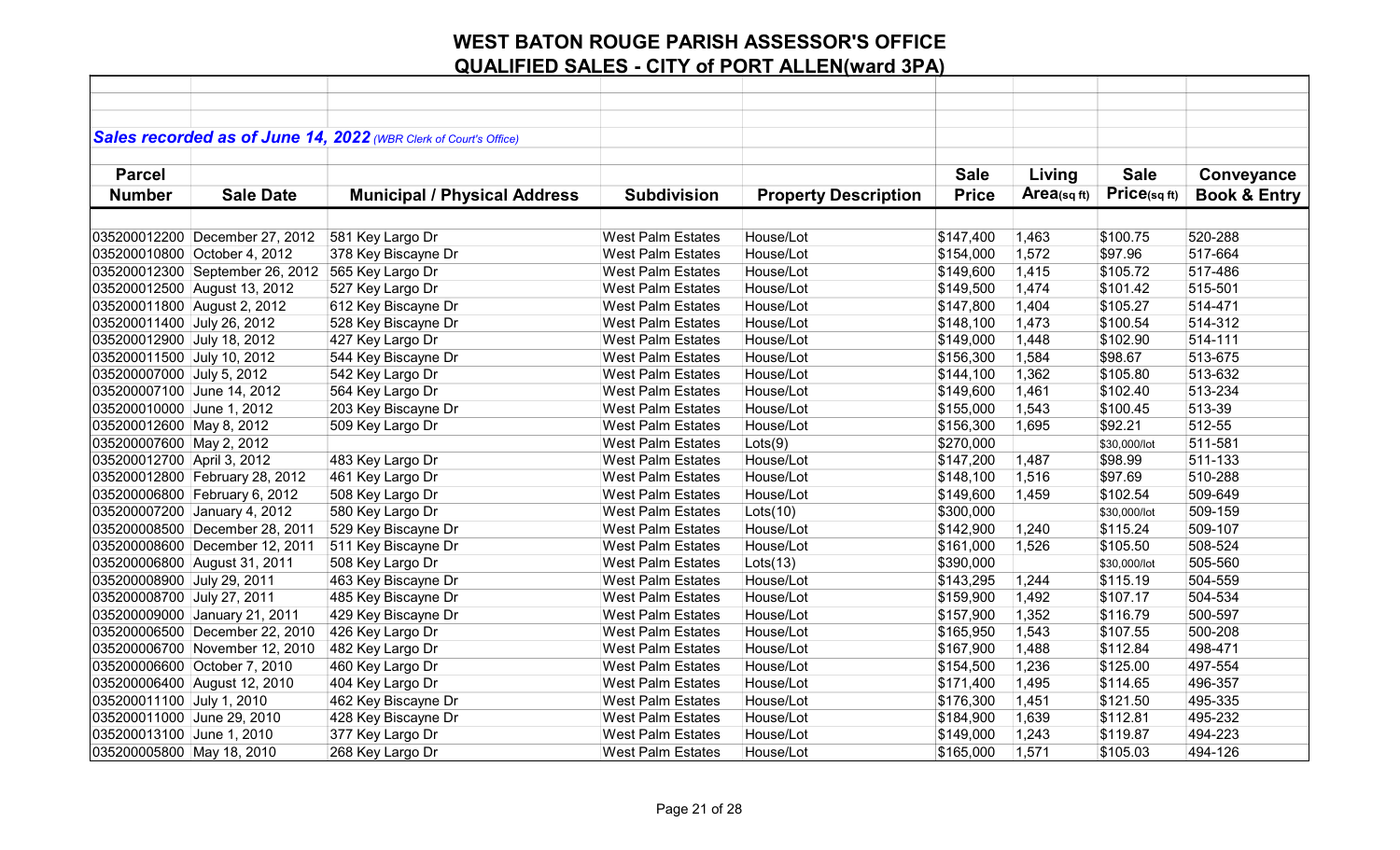|                             |                                 | Sales recorded as of June 14, 2022 (WBR Clerk of Court's Office)   |                          |                             |              |            |                |                         |
|-----------------------------|---------------------------------|--------------------------------------------------------------------|--------------------------|-----------------------------|--------------|------------|----------------|-------------------------|
|                             |                                 |                                                                    |                          |                             |              |            |                |                         |
| <b>Parcel</b>               |                                 |                                                                    |                          |                             | <b>Sale</b>  | Living     | <b>Sale</b>    | Conveyance              |
| <b>Number</b>               | <b>Sale Date</b>                | <b>Municipal / Physical Address</b>                                | <b>Subdivision</b>       | <b>Property Description</b> | <b>Price</b> | Area(sqft) | Price(sq ft)   | <b>Book &amp; Entry</b> |
|                             |                                 |                                                                    |                          |                             |              |            |                |                         |
| 035200006300 April 29, 2010 |                                 | 376 Key Largo Dr                                                   | <b>West Palm Estates</b> | House/Lot                   | \$166,400    | 1,578      | \$105.45       | 494-48                  |
|                             | 035200010800 March 22, 2010     | 378 Key Biscayne Dr                                                | <b>West Palm Estates</b> | House/Lot                   | \$189,900    | 1,572      | \$120.80       | 493-118                 |
|                             | 035200013300 March 17, 2010     | 333 Key Largo Dr                                                   | <b>West Palm Estates</b> | House/Lot                   | \$177,000    | 1,416      | \$125.00       | 493-99                  |
| 035200006100 March 9, 2010  |                                 | 332 Key Largo Dr                                                   | <b>West Palm Estates</b> | House/Lot                   | \$176,000    | 1,249      | \$140.91       | 493-76                  |
|                             | 035200010700 February 26, 2010  | 356 Key Biscayne Dr                                                | <b>West Palm Estates</b> | House/Lot                   | \$165,900    | 1,492      | \$111.19       | 493-43                  |
|                             | 035200006200 February 12, 2010  | 354 Key Largo Dr                                                   | <b>West Palm Estates</b> | House/Lot                   | \$149,900    | 1,236      | \$121.28       | 493-6                   |
|                             | 035200006900 December 10, 2013  | 526 Key Largo Dr                                                   | West Palm Estates        | House/Lot                   | \$148,000    | 1,414      | \$104.67       | 529-130                 |
|                             | 035200008200 November 13, 2013  | 583 Key Biscayne Dr                                                | <b>West Palm Estates</b> | House/Lot                   | \$170,300    | 1,145      | \$148.73       | 528-448                 |
|                             | 035200011200 November 13, 2013  | 484 Key Biscayne Dr                                                | <b>West Palm Estates</b> | House/Lot                   | \$144,500    | 1,414      | \$102.19       | 528-452                 |
|                             | 035200007300 November 4, 2013   | 610 Key Largo Dr                                                   | <b>West Palm Estates</b> | House/Lot                   | \$166,900    | 1,697      | \$98.35        | 528-250                 |
|                             | 035200011300 October 21, 2013   | 510 Key Biscayne Dr                                                | <b>West Palm Estates</b> | House/Lot                   | \$147,800    | 1,430      | \$103.36       | 528-90                  |
|                             | 035200008300 October 3, 2013    | 567 Key Biscayne Dr                                                | <b>West Palm Estates</b> | House/Lot                   | \$149,600    | 1,449      | \$103.24       | 527-502                 |
|                             | 035200007700 September 26, 2013 | 1688 Sands Av                                                      | <b>West Palm Estates</b> | House/Lot                   | \$149,600    | 1,454      | \$102.89       | 527-421                 |
|                             | 035200007800 September 5, 2013  | 1702 Sands Av                                                      | <b>West Palm Estates</b> | House/Lot                   | \$170,300    | 1,874      | \$90.88        | 526-682                 |
| 035200008400 April 17, 2013 |                                 | 545 Key Biscayne Dr                                                | <b>West Palm Estates</b> | House/Lot                   | \$170,300    | 1,925      | \$88.47        | 523-18                  |
|                             | 035200007500 March 26, 2013     | 1646 Sands Av                                                      | <b>West Palm Estates</b> | House/Lot                   | \$149,500    | 1,478      | \$101.15       | 522-388                 |
|                             | 035209005400 October 15, 2012   | Court St(lot on eastern entrance to West Palm Es(West Palm Estates |                          | 1.35 Acres, Exempt Land     | \$135,000    |            | \$100,000/acre | 518-198                 |
|                             | 035200007400 October 4, 2012    | 628 Key Largo Dr                                                   | <b>West Palm Estates</b> | House/Lot                   | \$149,600    | 1,408      | \$106.25       | 517-669                 |
|                             | 035200011700 September 26, 2012 | 582 Key Biscayne Dr                                                | <b>West Palm Estates</b> | House/Lot                   | \$150,500    | 1,511      | \$99.60        | 517-490                 |
|                             | 035200012000 September 14, 2012 | 629 Key Largo Dr                                                   | <b>West Palm Estates</b> | House/Lot                   | \$156,300    | 1,626      | \$96.13        | 517-230                 |
| 035200012500 June 24, 2021  |                                 | 527 Key Largo Dr                                                   | <b>West Palms</b>        | House/Lot                   | \$207,000    | 1,474      | \$140.43       | 602-39                  |
|                             | 035200003800 November 29, 2018  | 403 Melissa Av                                                     | West Side Garden         | House/Lot                   | \$187,000    | 1,905      | \$98.16        | 578-543                 |
| 035200001500 May 29, 2019   |                                 | 402 Melissa Av                                                     | <b>West Side Gardens</b> | House/Lot                   | \$173,000    | 1,456      | \$118.82       | 582-593                 |
|                             | 035200002400 January 11, 2019   | 608 Melissa Av                                                     | <b>West Side Gardens</b> | House/Lot                   | \$163,000    | 1,424      | \$114.47       | 579-409                 |
|                             | 035200001900 November 2, 2017   | 506 Melissa Av                                                     | <b>West Side Gardens</b> | House/Lot                   | \$153,000    | 1,628      | \$93.98        | 568-650                 |
|                             | 035200002000 October 25, 2017   | 524 Melissa Av                                                     | <b>West Side Gardens</b> | House/Lot                   | \$139,500    | 1,240      | \$112.50       | 568-466                 |
|                             | 035200003400 August 30, 2017    | 507 Melissa Av                                                     | <b>West Side Gardens</b> | House/Lot                   | \$139,000    | 1,235      | \$112.55       | 567-95                  |
|                             | 035200001000 August 15, 2013    | 288 Melissa Av                                                     | <b>West Side Gardens</b> | House/Lot                   | \$108,900    | 1,837      | \$59.28        | 526-184                 |
| 035200004200 March 8, 2012  |                                 | 307 Melissa Av                                                     | <b>West Side Gardens</b> | House/Lot                   | \$134,000    | 1,731      | \$77.41        | 510-468                 |
|                             | 035200001400 December 8, 2011   | 374 Melissa Av                                                     | <b>West Side Gardens</b> | House/Lot                   | \$125,000    | 1,236      | \$101.13       | 508-424                 |
| 035200003800 August 3, 2011 |                                 | 403 Melissa Av                                                     | West Side Gardens        | House/Lot                   | \$130,000    | 1,905      | \$68.24        | 504-678                 |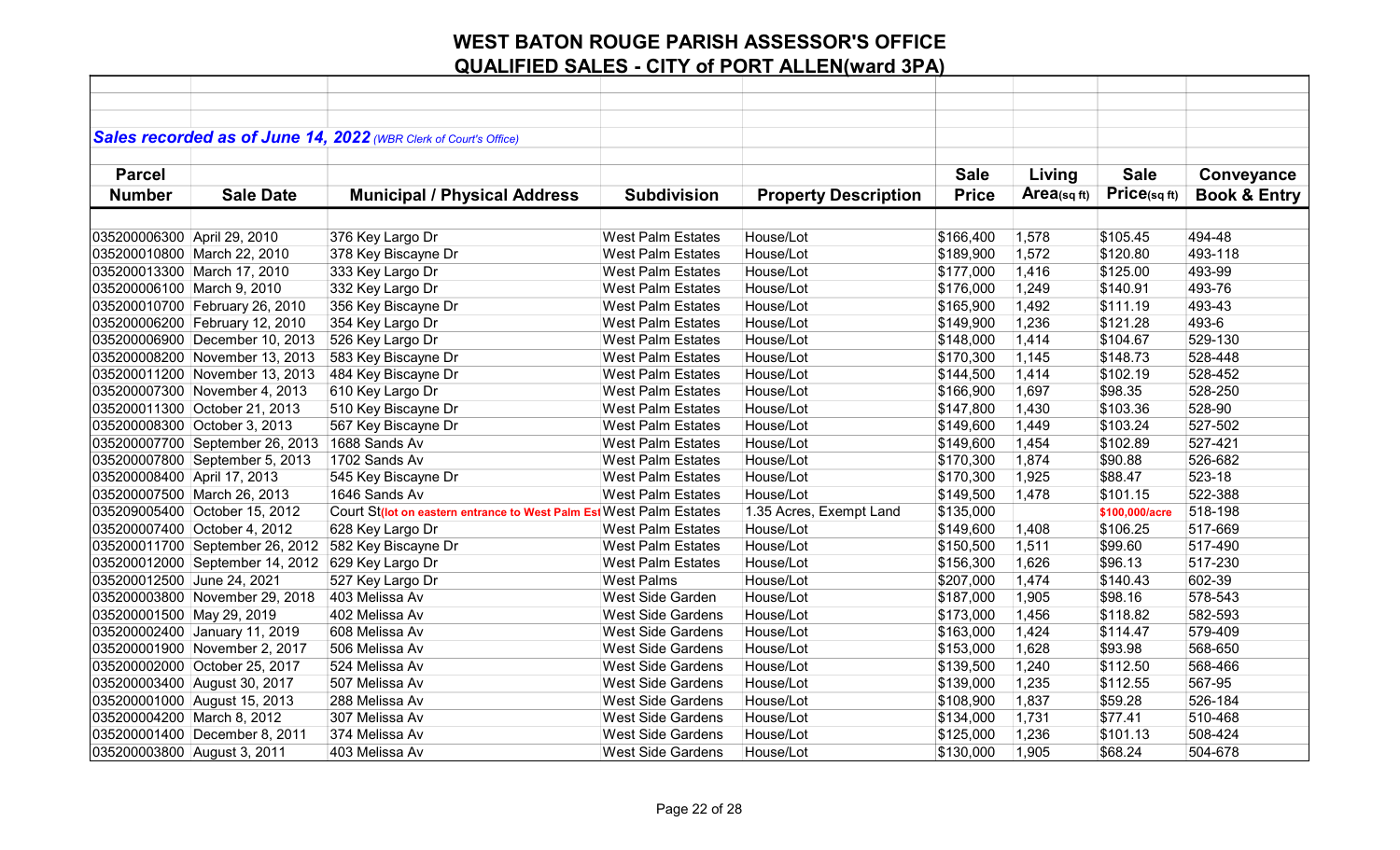|                             |                                | Sales recorded as of June 14, 2022 (WBR Clerk of Court's Office) |                            |                             |                       |                |                |                         |
|-----------------------------|--------------------------------|------------------------------------------------------------------|----------------------------|-----------------------------|-----------------------|----------------|----------------|-------------------------|
|                             |                                |                                                                  |                            |                             |                       |                |                |                         |
| <b>Parcel</b>               |                                |                                                                  |                            |                             | <b>Sale</b>           | Living         | <b>Sale</b>    | Conveyance              |
| <b>Number</b>               | <b>Sale Date</b>               | <b>Municipal / Physical Address</b>                              | <b>Subdivision</b>         | <b>Property Description</b> | <b>Price</b>          | $Area$ (sq ft) | Price(sq ft)   | <b>Book &amp; Entry</b> |
|                             |                                |                                                                  |                            |                             |                       |                |                |                         |
| 035200003400 July 5, 2011   |                                | 507 Melissa Av                                                   | <b>West Side Gardens</b>   | House/Lot                   | \$125,000             | 1,235          | \$101.21       | 504-269                 |
| 035200002700 March 7, 2011  |                                | 645 Melissa Av                                                   | <b>West Side Gardens</b>   | House/Lot                   | \$142,500             | 1,998          | \$71.32        | 501-407                 |
| 035200002300 May 10, 2010   |                                | 578 Melissa Av                                                   | <b>West Side Gardens</b>   | House/Lot                   | \$128,500             | 1,235          | \$104.05       | 494-93                  |
| 035200002400 April 12, 2010 |                                | 608 Melissa Av                                                   | <b>West Side Gardens</b>   | House/Lot                   | \$145,000             | 1,424          | \$101.83       | 493-188                 |
| 035200001600 April 30, 2019 |                                | 424 Melissa Av                                                   | <b>West Side Gardens</b>   | House/Lot                   | \$175,000             | 1,570          | \$111.46       | 582-199                 |
|                             | 035200002700 January 9, 2018   | 645 Melissa Av                                                   | <b>West Side Gardens</b>   | House/Lot                   | \$201,000             | 1,998          | \$100.60       | 570-382                 |
|                             | 035200001700 January 30, 2017  | 458 Melissa Av                                                   | <b>West Side Gardens</b>   | House/Lot                   | \$148,000             | 1,243          | \$119.07       | 560-498                 |
|                             | 035200003500 August 17, 2016   | 481 Melissa Av                                                   | <b>West Side Gardens</b>   | House/Lot                   | \$159,000             | 1,637          | \$97.13        | 556-484                 |
| 035200001800 April 28, 2016 |                                | 480 Melissa Av                                                   | <b>West Side Gardens</b>   | House/Lot                   | \$150,000             | 1,579          | \$95.00        | 553-678                 |
|                             | 035200003500 February 27, 2015 | 481 Melissa Av                                                   | <b>West Side Gardens</b>   | House/Lot                   | \$145,900             | 1,637          | \$89.13        | 543-9                   |
|                             | 035200001900 February 18, 2015 | 506 Melissa Av                                                   | <b>West Side Gardens</b>   | House/Lot                   | \$145,000             | 1,628          | \$89.07        | 542-520                 |
|                             | 035200002500 December 2, 2014  | 626 Melissa Av                                                   | <b>West Side Gardens</b>   | House/Lot                   | \$125,000             | 1,236          | \$101.13       | 541-31                  |
| 035200000700 June 3, 2013   |                                | 222 Melissa Av                                                   | <b>West Side Gardens</b>   | House/Lot                   | \$144,900             | 1,578          | \$91.83        | 524-589                 |
|                             | 035200004400 February 29, 2012 | 267 Melissa Av                                                   | <b>West Side Gardens</b>   | House/Lot                   | \$132,000             | 1,492          | \$88.47        | 510-332                 |
| 035200005200 May 13, 2022   |                                | 775 Allendale Dr                                                 | Westport Ind'l Park        | Comm'l Bldg/Lot             | \$1,970,000 14,970    |                | \$131.60/sq ft | 610-412                 |
| 030340002500 March 4, 2022  |                                | 1530 Commercial Dr                                               | Westport Ind'l Park        | Comm'l Bldg/Lot             | \$220,000             | 8,696          | \$25.30        | 608-388                 |
|                             | 030340001000 September 7, 2021 | 1146 Commercial Dr                                               | Westport Ind'l Park        | Comm'l Bldg/Lot             | \$469,000             | 7,619          | \$61.56        | 603-549                 |
| 035250000200 August 5, 2021 |                                | 1780 Commercial Dr                                               | Westport Ind'l Park        | Comm'l Bldg/Lot             | \$825,000             | 12,000         | \$68.75        | 603-39                  |
| 035240001300 July 28, 2021  |                                | 221 Allendale Dr                                                 | <b>Westport Ind'l Park</b> | Comm'l Bldg/Lot             | \$395,000             | 7,100          | \$55.63        | 602-612                 |
|                             | 030340001200 December 17, 2019 | 1274 Commercial Dr(Iron Mountain)                                | Westport Ind'l Park        | Comm'l Bldg/Lots            | \$4,781,736   106,830 |                | \$44.76        | 587-648                 |
| 035250000300 March 7, 2019  |                                | 1550 Commercial Dr                                               | Westport Ind'l Park        | Comm'l Bldg/Lot             | \$895,000             |                | n/a            | 580-581                 |
| 030340002600 April 30, 2018 |                                | 1585 Commercial Dr(former Martin Brower whs Westport Ind'l Park  |                            | Comm'l Bldg/Lot             | \$2,075,000 50,737    |                | \$40.90        | 573-237                 |
|                             | 030340005200 December 29, 2017 | 1075 Cinclare Dr(former Airgas Plant)                            | Westport Ind'l Park        | Comm'l Bldg/Land            | \$1,120,000           |                | n/a            | 570-18                  |
|                             | 030340004000 August 17, 2017   | 1213 Commercial Dr(Kidz Karousel Day Care)                       | <b>Westport Ind'l Park</b> | Comml Bldg/Lot              | \$650,000             | 5,510          | \$117.97       | 566-591                 |
|                             | 030340002200 February 15, 2017 | 1585 Commercial Dr(former Martin Brower whs Westport Ind'l Park  |                            | Comm'l Bldg/Land            | \$1,970,000 50,737    |                | \$38.83        | 561-39                  |
|                             | 030340001000 February 24, 2014 | 1146 Commercial Dr                                               | Westport Ind'l Park        | Comm'l Bld/Land             | \$250,000             |                | n/a            | 532-106                 |
| 035200001600 April 19, 2022 |                                | 424 Melissa Av                                                   | <b>Westside Gardens</b>    | House/Lot                   | \$223,000             | 1,570          | \$142.04       | 609-689                 |
| 033130023800 June 1, 2022   |                                | 1131 Avenue G                                                    | Westside Village           | House/Lot                   | \$143,000             | 1,101          | \$129.88       | 611-204                 |
| 033130022700 April 28, 2022 |                                | 606 S 12th St                                                    | Westside Village           | House/Lot                   | \$80,000              | 1,496          | \$53.48        | 610-165                 |
|                             | 033130002100 February 23, 2022 | 609 Harry Brown St                                               | Westside Village           | House/Lot                   | \$90,000              | 1,103          | \$81.60        | 608-209                 |
|                             | 033130016900 November 16, 2021 | 517 Eucalyptus St                                                | Westside Village           | House/Lot                   | \$180,000             | 1,440          | \$125.00       | 605-408                 |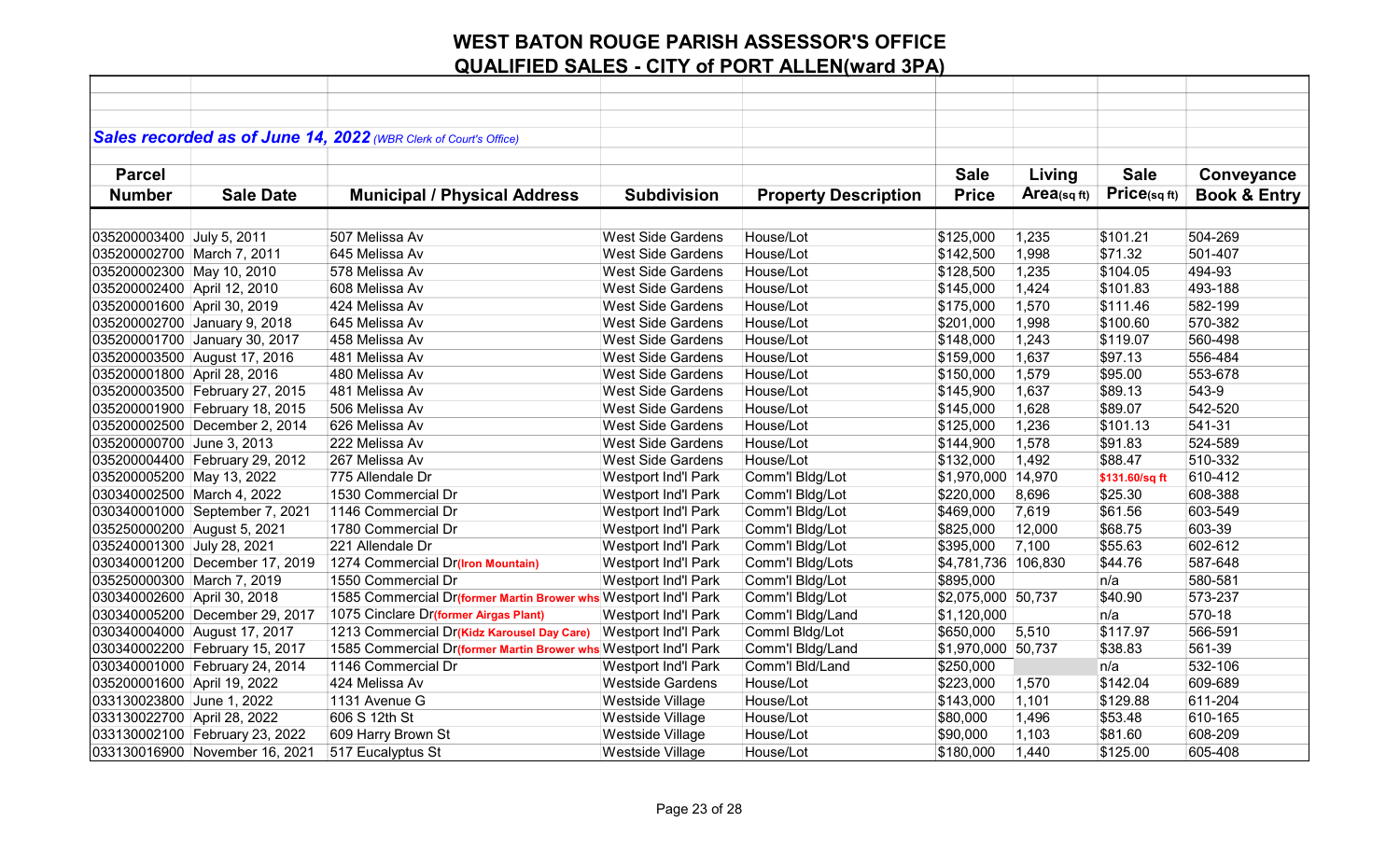| Sales recorded as of June 14, 2022 (WBR Clerk of Court's Office)<br><b>Sale</b><br><b>Parcel</b><br><b>Sale</b><br>Living<br>Conveyance<br>Price(sqft)<br>Area(sqft)<br><b>Price</b><br><b>Book &amp; Entry</b><br><b>Number</b><br><b>Sale Date</b><br><b>Municipal / Physical Address</b><br><b>Subdivision</b><br><b>Property Description</b><br>House/Lot<br>\$89.84<br>605-310<br>033130002900 November 9, 2021<br>741 Harry Brown St<br>Westside Village<br>\$126,500<br>1,408<br>1013 Avenue G<br>Westside Village<br>House/Lot<br>1,232<br>\$121.75<br>604-488<br>033130024500 October 12, 2021<br>\$150,000<br>508 Calendula St<br>Westside Village<br>\$88.30<br>601-686<br>033130026700 June 23, 2021<br>House/Lot<br>\$157,000<br>1,778<br>1403 Avenue G<br>Westside Village<br>House/Lot<br>1,270<br>\$110.24<br>600-684<br>\$140,000 |                           |
|----------------------------------------------------------------------------------------------------------------------------------------------------------------------------------------------------------------------------------------------------------------------------------------------------------------------------------------------------------------------------------------------------------------------------------------------------------------------------------------------------------------------------------------------------------------------------------------------------------------------------------------------------------------------------------------------------------------------------------------------------------------------------------------------------------------------------------------------------|---------------------------|
|                                                                                                                                                                                                                                                                                                                                                                                                                                                                                                                                                                                                                                                                                                                                                                                                                                                    |                           |
|                                                                                                                                                                                                                                                                                                                                                                                                                                                                                                                                                                                                                                                                                                                                                                                                                                                    |                           |
|                                                                                                                                                                                                                                                                                                                                                                                                                                                                                                                                                                                                                                                                                                                                                                                                                                                    |                           |
|                                                                                                                                                                                                                                                                                                                                                                                                                                                                                                                                                                                                                                                                                                                                                                                                                                                    |                           |
|                                                                                                                                                                                                                                                                                                                                                                                                                                                                                                                                                                                                                                                                                                                                                                                                                                                    |                           |
|                                                                                                                                                                                                                                                                                                                                                                                                                                                                                                                                                                                                                                                                                                                                                                                                                                                    |                           |
|                                                                                                                                                                                                                                                                                                                                                                                                                                                                                                                                                                                                                                                                                                                                                                                                                                                    |                           |
|                                                                                                                                                                                                                                                                                                                                                                                                                                                                                                                                                                                                                                                                                                                                                                                                                                                    |                           |
|                                                                                                                                                                                                                                                                                                                                                                                                                                                                                                                                                                                                                                                                                                                                                                                                                                                    |                           |
|                                                                                                                                                                                                                                                                                                                                                                                                                                                                                                                                                                                                                                                                                                                                                                                                                                                    | 033130013800 May 21, 2021 |
| 033130028200 April 30, 2021<br>House/Lot<br>1,247<br>\$69.77<br>600-218<br>619 Bluebell St<br>Westside Village<br>\$87,000                                                                                                                                                                                                                                                                                                                                                                                                                                                                                                                                                                                                                                                                                                                         |                           |
| House/Lot<br>1,165<br>033130015000 March 2, 2021<br>614 S 14th St<br>Westside Village<br>\$119,000<br>\$102.15<br>598-405                                                                                                                                                                                                                                                                                                                                                                                                                                                                                                                                                                                                                                                                                                                          |                           |
| House/Lot<br>1,079<br>\$120.02<br>597-13<br>033130024200 December 21, 2020<br>1045 Avenue G<br>Westside Village<br>\$129,500                                                                                                                                                                                                                                                                                                                                                                                                                                                                                                                                                                                                                                                                                                                       |                           |
| House/Lot<br>1,613<br>033130028700 December 14, 2020<br>730 Calendula St<br>Westside Village<br>\$99.97<br>596-361<br>\$161,250                                                                                                                                                                                                                                                                                                                                                                                                                                                                                                                                                                                                                                                                                                                    |                           |
| \$93.63<br>595-686<br>Westside Village<br>House/Lot<br>1,335<br>033130029000 November 16, 2020<br>510 Bluebell St<br>\$125,000                                                                                                                                                                                                                                                                                                                                                                                                                                                                                                                                                                                                                                                                                                                     |                           |
| Westside Village<br>House/Lot<br>1,029<br>\$106.90<br>595-418<br>033130017100 November 2, 2020<br>533 Eucalyptus St<br>\$110,000                                                                                                                                                                                                                                                                                                                                                                                                                                                                                                                                                                                                                                                                                                                   |                           |
| Westside Village<br>House/Lot<br>973<br>\$51.39<br>595-402<br>033130031400 November 2, 2020<br>512 Azalea St<br>\$50,000                                                                                                                                                                                                                                                                                                                                                                                                                                                                                                                                                                                                                                                                                                                           |                           |
| Westside Village<br>\$115.26<br>595-157<br>033130019300 October 23, 2020<br>532 Eucalyptus St<br>House/Lot<br>\$89,900<br>780                                                                                                                                                                                                                                                                                                                                                                                                                                                                                                                                                                                                                                                                                                                      |                           |
| 033130028700   September 22, 2020   730 Calendula St<br>Westside Village<br>House/Lot<br>\$46.50<br>594-311<br>\$75,000<br>1,613                                                                                                                                                                                                                                                                                                                                                                                                                                                                                                                                                                                                                                                                                                                   |                           |
| 593-232<br>033130027400 August 4, 2020<br>632 Calendula St<br>Westside Village<br>House/Lot<br>\$118,000<br>1,060<br>\$111.32                                                                                                                                                                                                                                                                                                                                                                                                                                                                                                                                                                                                                                                                                                                      |                           |
| House/Lot<br>033130005700 July 1, 2020<br>Westside Village<br>1,162<br>\$116.18<br>592-161<br>722 Harry Brown St<br>\$135,000                                                                                                                                                                                                                                                                                                                                                                                                                                                                                                                                                                                                                                                                                                                      |                           |
| 1,121<br>\$68.24<br>592-154<br>033130023500 July 1, 2020<br>730 S 14th St<br>Westside Village<br>House/Lot<br>\$76,500                                                                                                                                                                                                                                                                                                                                                                                                                                                                                                                                                                                                                                                                                                                             |                           |
| 1,047<br>\$105.06<br>591-150<br>033130030700 May 12, 2020<br>633 Azalea St<br>Westside Village<br>House/Lot<br>\$110,000                                                                                                                                                                                                                                                                                                                                                                                                                                                                                                                                                                                                                                                                                                                           |                           |
| 033130028400 May 4, 2020<br>635 Bluebell St<br>Westside Village<br>House/Lot<br>1,045<br>\$100.00<br>590-673<br>\$104,500                                                                                                                                                                                                                                                                                                                                                                                                                                                                                                                                                                                                                                                                                                                          |                           |
| 033130023300 April 1, 2020<br>714 S 12th St<br>Westside Village<br>House/Lot<br>1,032<br>\$100.78<br>590-357<br>\$104,000                                                                                                                                                                                                                                                                                                                                                                                                                                                                                                                                                                                                                                                                                                                          |                           |
| 587-231<br>1456 Avenue B<br>Westside Village<br>House/Lot<br>2,095<br>\$40.57<br>033130003700 November 18, 2019<br>\$85,000                                                                                                                                                                                                                                                                                                                                                                                                                                                                                                                                                                                                                                                                                                                        |                           |
| 562 Harry Brown St<br>Westside Village<br>House/Lot<br>3,269<br>\$52.62<br>586-125<br>033130005000 September 20, 2019<br>\$172,000                                                                                                                                                                                                                                                                                                                                                                                                                                                                                                                                                                                                                                                                                                                 |                           |
| \$93.79<br>585-373<br>033130016800 August 26, 2019<br>509 Eucalyptus St<br>Westside Village<br>House/Lot<br>\$144,900<br>1,545                                                                                                                                                                                                                                                                                                                                                                                                                                                                                                                                                                                                                                                                                                                     |                           |
| 033130017800 June 3, 2019<br>House/Lot<br>1,370<br>\$63.87<br>583-126<br>705 Eucalyptus St<br>Westside Village<br>\$87,500                                                                                                                                                                                                                                                                                                                                                                                                                                                                                                                                                                                                                                                                                                                         |                           |
| 1115 Avenue G<br>House/Lot<br>033130024000 May 15, 2019<br>Westside Village<br>\$35,200<br>1,104<br>\$31.88<br>582-415                                                                                                                                                                                                                                                                                                                                                                                                                                                                                                                                                                                                                                                                                                                             |                           |
| House/Lot<br>582-354<br>033130019500 May 10, 2019<br>604 Eucalyptus St<br>Westside Village<br>\$115,000<br>1,525<br>\$75.41                                                                                                                                                                                                                                                                                                                                                                                                                                                                                                                                                                                                                                                                                                                        |                           |
| \$91.59<br>579-92<br>033130027900 December 19, 2018<br>527 Bluebell St<br>Westside Village<br>House/Lot<br>1,474<br>\$135,000                                                                                                                                                                                                                                                                                                                                                                                                                                                                                                                                                                                                                                                                                                                      |                           |
| 970<br>578-559<br>Westside Village<br>House/Lot<br>\$67,500<br>\$69.59<br>033130025400 December 3, 2018<br>1104 Avenue D                                                                                                                                                                                                                                                                                                                                                                                                                                                                                                                                                                                                                                                                                                                           |                           |
| 534 S 12th St<br>Westside Village<br>House/Lot<br>1,025<br>\$78.05<br>578-484<br>033130022500 November 26, 2018<br>\$80,000                                                                                                                                                                                                                                                                                                                                                                                                                                                                                                                                                                                                                                                                                                                        |                           |
| Westside Village<br>House/Lot<br>\$77.33<br>577-33<br>033130026700 August 30, 2018<br>508 Calendula St<br>\$137,500<br>1,778                                                                                                                                                                                                                                                                                                                                                                                                                                                                                                                                                                                                                                                                                                                       |                           |
| 562 Harry Brown St<br>Westside Village<br>033130005000 July 12, 2018<br>House/Lot<br>\$30,000<br>3,269<br>\$9.18<br>575-459                                                                                                                                                                                                                                                                                                                                                                                                                                                                                                                                                                                                                                                                                                                        |                           |
| 033130024500 May 3, 2018<br>1013 Avenue G<br>Westside Village<br>House/Lot<br>1,232<br>\$97.40<br>573-367<br>\$120,000                                                                                                                                                                                                                                                                                                                                                                                                                                                                                                                                                                                                                                                                                                                             |                           |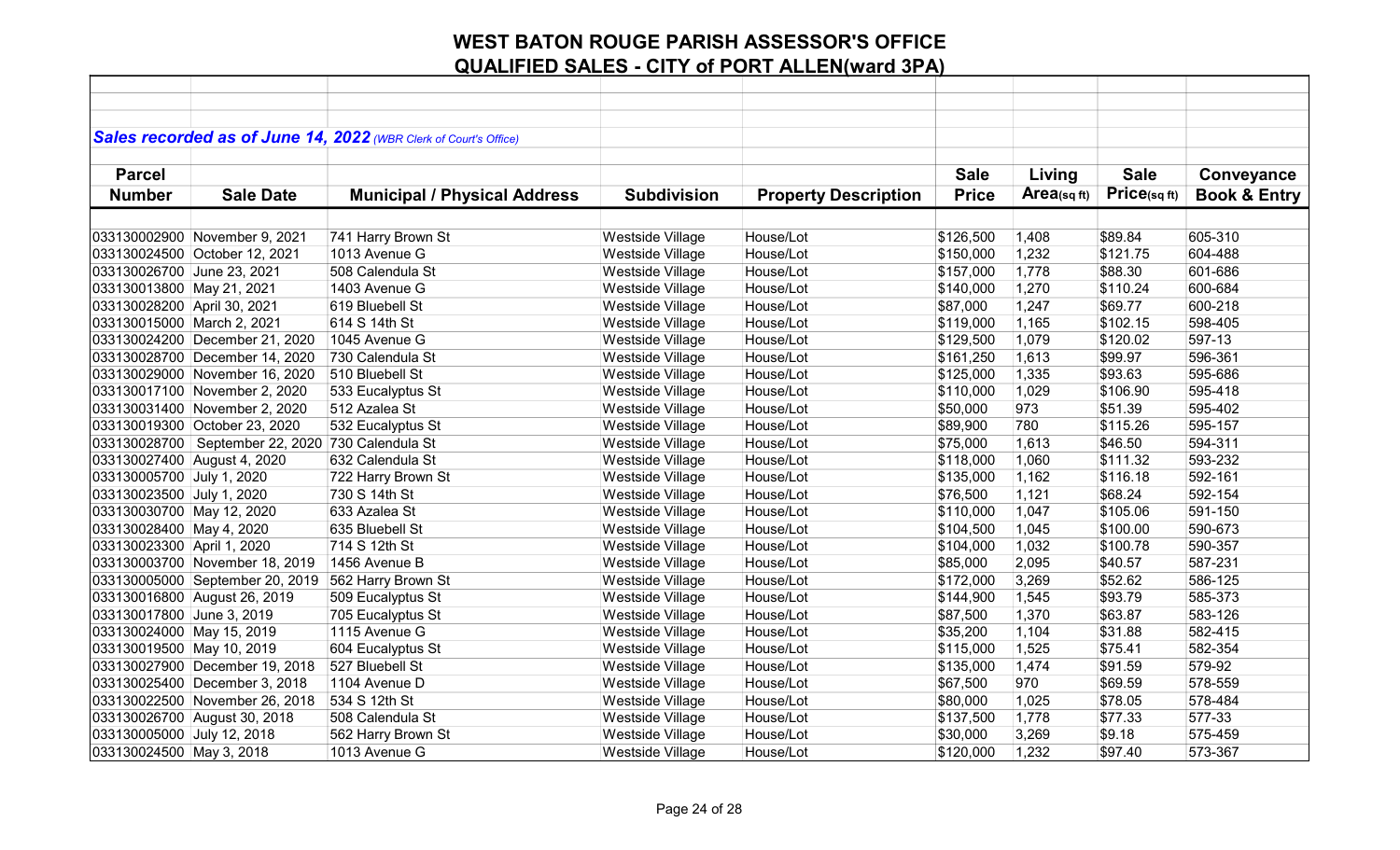|                             |                                 | Sales recorded as of June 14, 2022 (WBR Clerk of Court's Office) |                    |                             |              |             |              |                         |
|-----------------------------|---------------------------------|------------------------------------------------------------------|--------------------|-----------------------------|--------------|-------------|--------------|-------------------------|
|                             |                                 |                                                                  |                    |                             |              |             |              |                         |
| <b>Parcel</b>               |                                 |                                                                  |                    |                             | <b>Sale</b>  | Living      | <b>Sale</b>  | Conveyance              |
| <b>Number</b>               | <b>Sale Date</b>                | <b>Municipal / Physical Address</b>                              | <b>Subdivision</b> | <b>Property Description</b> | <b>Price</b> | Area(sq ft) | Price(sqft)  | <b>Book &amp; Entry</b> |
|                             |                                 |                                                                  |                    |                             |              |             |              |                         |
| 033130025000 May 1, 2018    |                                 | 944 Avenue D                                                     | Westside Village   | House/Lot                   | \$43,550     | 1,206       | \$36.11      | 573-298                 |
| 033130018200 April 23, 2018 |                                 | 1313 Avenue G                                                    | Westside Village   | House/Lot                   | \$101,600    | 787         | \$129.10     | 573-105                 |
| 033130011300 March 6, 2018  |                                 | 634 Gladiolus St                                                 | Westside Village   | House/Lot                   | \$50,000     | 948         | \$52.74      | 572-26                  |
| 033130030700 March 1, 2018  |                                 | 633 Azalea St                                                    | Westside Village   | House/Lot                   | \$110,000    | 1,047       | \$105.06     | 571-626                 |
|                             | 033130009500 January 24, 2018   | 627 Gladiolus St                                                 | Westside Village   | House/Lot                   | \$38,000     | 930         | \$40.86      | 571-83                  |
|                             | 033130027100 November 3, 2017   | 608 Calendula St                                                 | Westside Village   | House/Lot                   | \$108,000    | 1,613       | \$66.96      | 568-665                 |
|                             | 033130009900 October 6, 2017    | 719 Gladiolus St                                                 | Westside Village   | Lot, 0.15 Acres             | \$11,000     |             | \$1.60/sq ft | 568-80                  |
|                             | 033130027600 August 15, 2017    | 716 Calendula St                                                 | Westside Village   | House/Lot                   | \$149,500    | 1,709       | \$87.48      | 566-522                 |
| 033130012600 July 20, 2017  |                                 | 631 S 14th St                                                    | Westside Village   | House/Lot                   | \$70,000     | 1,143       | \$61.24      | 565-626                 |
| 033130014200 July 10, 2017  |                                 | 1348 Avenue D                                                    | Westside Village   | House/Lot                   | \$104,079    | 1,408       | \$73.92      | 565-382                 |
| 033130021600 April 17, 2017 |                                 | 713 S 12th St                                                    | Westside Village   | House/Lot                   | \$80,000     | 1,376       | \$58.14      | 562-463                 |
|                             | 033130026201 March 29, 2017     | 539 Calendula St                                                 | Westside Village   | House/Lot                   | \$150,000    | 2,129       | \$70.46      | 562-63                  |
|                             | 033130014300 January 19, 2017   | 498 S 14th St                                                    | Westside Village   | House/Lot                   | \$115,000    | 1,430       | \$80.42      | 560-316                 |
|                             | 033130013200 December 28, 2016  | 739 S 14th St                                                    | Westside Village   | House/Lot                   | \$115,000    | 1,134       | \$101.41     | 559-608                 |
|                             | 033130030400 November 17, 2016  | 609 Azalea St                                                    | Westside Village   | House/Lot                   | \$86,500     | 1,065       | \$81.22      | 559-13                  |
|                             | 033130031800 November 9, 2016   | 616 Azalea St                                                    | Westside Village   | House/Lot                   | \$103,000    | 919         | \$112.08     | 558-585                 |
|                             | 033130032200 October 3, 2016    | 716 Azalea St                                                    | Westside Village   | House/Lot                   | \$117,000    | 1,490       | \$78.52      | 557-664                 |
|                             | 033130029600 September 27, 2016 | 626 Bluebell St                                                  | Westside Village   | House/Lot                   | \$105,000    | 1,065       | \$98.59      | 557-536                 |
|                             | 033130031700 September 22, 2016 | 608 Azalea St                                                    | Westside Village   | House/Lot                   | \$108,000    | 1,299       | \$83.14      | 557-447                 |
|                             | 033130015900 September 21, 2016 | 1331 Avenue G                                                    | Westside Village   | House/Lot                   | \$124,000    | 1,274       | \$97.33      | 557-398                 |
| 033130019000 July 29, 2016  |                                 | 508 Eucalyptus St                                                | Westside Village   | House/Lot                   | \$127,000    | 1,845       | \$68.83      | 556-256                 |
| 033130008600 April 6, 2016  |                                 | 435 Gladiolus St                                                 | Westside Village   | House/Lot                   | \$60,000     | 1,022       | \$58.71      | 553-265                 |
|                             | 033130024200 December 22, 2015  | 1045 Avenue G                                                    | Westside Village   | House/Lot                   | \$75,000     | 1,079       | \$69.51      | 550-596                 |
|                             | 033130014300 September 4, 2015  | 498 S 14th St                                                    | Westside Village   | House/Lot                   | \$103,600    | 1,430       | \$72.45      | 548-249                 |
|                             | 033130029000 August 12, 2015    | 510 Bluebell St                                                  | Westside Village   | House/Lot                   | \$98,000     | 1,335       | \$73.41      | 547-549                 |
| 033130022900 June 1, 2015   |                                 | 622 S 12th St                                                    | Westside Village   | House/Lot                   | \$69,000     | 832         | \$82.93      | 546-7                   |
|                             | 033130031300 January 20, 2015   | 508 Azalea St                                                    | Westside Village   | House/Lot                   | \$139,900    | 1,681       | \$83.22      | 542-137                 |
|                             | 033130014300 September 12, 2014 | 498 S 14th St                                                    | Westside Village   | House/Lot                   | \$18,613     | 1,430       | \$13.02      | 539-123                 |
| 033130023300 June 27, 2014  |                                 | 714 S 14th St                                                    | Westside Village   | House/Lot                   | \$78,000     | 1,032       | \$75.58      | 537-3                   |
| 033130026201 April 28, 2014 |                                 | 539 Calendula St                                                 | Westside Village   | House/Lot                   | \$134,900    | 2,129       | \$63.36      | 535-130                 |
| 033130029200 April 14, 2014 |                                 | 526 Bluebell St                                                  | Westside Village   | House/Lot                   | \$95,000     | 1,080       | \$87.96      | 534-593                 |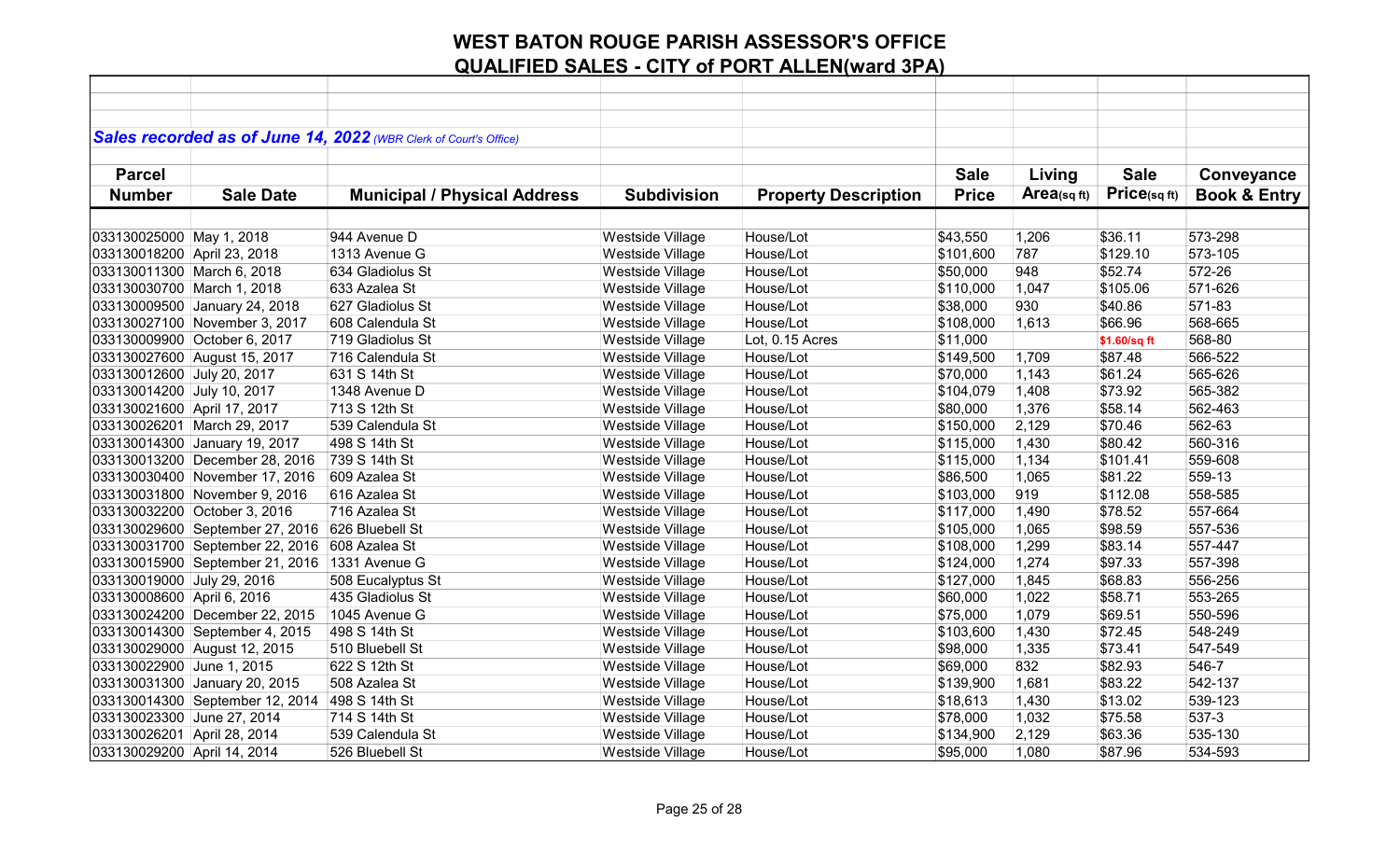| Sales recorded as of June 14, 2022 (WBR Clerk of Court's Office)                                                                                             |                                        |
|--------------------------------------------------------------------------------------------------------------------------------------------------------------|----------------------------------------|
|                                                                                                                                                              |                                        |
| <b>Parcel</b><br><b>Sale</b><br>Living                                                                                                                       | <b>Sale</b><br>Conveyance              |
| Area(sq ft)<br><b>Price</b><br><b>Number</b><br><b>Sale Date</b><br><b>Municipal / Physical Address</b><br><b>Subdivision</b><br><b>Property Description</b> | Price(sqft)<br><b>Book &amp; Entry</b> |
|                                                                                                                                                              |                                        |
|                                                                                                                                                              |                                        |
| 733 Calendula St<br>House/Lot<br>\$51.69<br>033130026600 March 21, 2014<br>Westside Village<br>\$78,000<br>1,509                                             | 533-150                                |
| 503 Calendula St<br>Westside Village<br>House/Lot<br>\$71.85<br>033130025700 December 3, 2013<br>\$73,000<br>1,016                                           | 528-693                                |
| 615 S 12th St<br>832<br>033130021100 November 18, 2013<br>Westside Village<br>House/Lot<br>\$40,000<br>\$48.08                                               | 528-483                                |
| 033130012400 November 6, 2013<br>615 S 14th St<br>Westside Village<br>House/Lot<br>\$37,000<br>1,154<br>\$32.06                                              | 528-314                                |
| 033130004900 November 6, 2013<br>Lot<br>550 Heliotrope St<br>Westside Village<br>\$19,000<br>n/a                                                             | 528-323                                |
| House/Lot<br>033130026501 July 2, 2013<br>773 Calendula St<br>Westside Village<br>\$72,000<br>1,634<br>\$44.06                                               | 525-293                                |
| 033130011800 June 13, 2013<br>1418 Avenue G<br>Westside Village<br>House/Lot<br>\$75,000<br>943<br>\$79.53                                                   | 524-693                                |
| 033130012900 May 7, 2013<br>715 S 14th St<br>Westside Village<br>House/Lot<br>\$67,000<br>1,015<br>\$66.01                                                   | 523-489                                |
| \$62.00<br>1120 Avenue D<br><b>Westside Village</b><br>House/Lot<br>\$70,000<br>1,129<br>033130025600 April 25, 2013                                         | 523-221                                |
| 033130013200 February 8, 2013<br>739 S 14th St<br>Westside Village<br>House/Lot<br>940<br>\$79.79<br>\$75,000                                                | 521-317                                |
| Westside Village<br>House/Lot<br>825<br>\$89.70<br>033130017200 September 4, 2012<br>541 Eucalyptus St<br>\$74,000                                           | 516-609                                |
| Westside Village<br>\$84.68<br>033130030600 July 17, 2012<br>625 Azalea St<br>House/Lot<br>\$99,500<br>1,175                                                 | 514-100                                |
| Westside Village<br>House/Lot<br>977<br>\$92.12<br>033130013600 June 12, 2012<br>1419 Avenue G<br>\$90,000                                                   | 513-202                                |
| 919<br>\$97.93<br>033130031800 April 23, 2012<br>616 Azalea St<br>Westside Village<br>House/Lot<br>\$90,000                                                  | 511-396                                |
| 632 Calendula St<br>House/Lot<br>\$77.74<br>033130027400 March 27, 2012<br>Westside Village<br>1,060<br>\$82,400                                             | 511-41                                 |
| 796<br>\$56.53<br>033130017700 March 9, 2012<br>637 Eucalyptus St<br>Westside Village<br>House/Lot<br>\$45,000                                               | 510-501                                |
| \$104.56<br>033130029700 November 2, 2011<br>634 Bluebell St<br>Westside Village<br>House/Lot<br>1,295<br>\$135,400                                          | 507-308                                |
| 033130016800 September 30, 2011<br>509 Eucalyptus St<br>Westside Village<br>House/Lot<br>\$35,000<br>1,545<br>\$22.65                                        | 506-392                                |
| 033130023700 September 20, 2011<br>Westside Village<br>House/Lot<br>1,348<br>\$71.14<br>1139 Avenue G<br>\$95,900                                            | 506-149                                |
| 033130029700 September 6, 2011<br>634 Bluebell St<br>Westside Village<br>House/Lot<br>\$106.05<br>\$137,332<br>1,295                                         | 505-628                                |
| Westside Village<br>House/Lot<br>\$55.80<br>033130028700 June 21, 2011<br>730 Calendula St<br>\$90,000<br>1,613                                              | 504-39                                 |
| 033130021600 April 19, 2011<br>713 S 12th St<br>Westside Village<br>House/Lot<br>\$51,500<br>1,640<br>\$31.40                                                | 502-610                                |
| 033130029600 March 10, 2011<br>626 Bluebell St<br>Westside Village<br>House/Lot<br>1,065<br>\$102.82<br>\$109,500                                            | 501-506                                |
| House/Lot<br>\$92.02<br>033130029600 January 3, 2011<br>626 Bluebell St<br>Westside Village<br>\$98,000<br>1,065                                             | 500-306                                |
| House/Lot<br>1,080<br>\$78.70<br>033130029200 December 20, 2010<br>526 Bluebell St<br>Westside Village<br>\$85,000                                           | 500-157                                |
| \$72.85<br>033130015400 November 29, 2010<br>706 S 14th St<br>Westside Village<br>House/Lot<br>\$95,000<br>1,304                                             | 499-437                                |
| 033130031600 November 12, 2010<br>528 Azalea St<br>Westside Village<br>House/Lot<br>1,570<br>\$70.06<br>\$110,000                                            | 498-502                                |
| 033130028400 June 30, 2010<br>Westside Village<br>House/Lot<br>\$76.56<br>635 Bluebell St<br>\$80,000<br>1,045                                               | 495-266                                |
| 033130023800 June 28, 2010<br>Westside Village<br>House/Lot<br>\$59.04<br>1131 Avenue G<br>\$65,000<br>1,101                                                 | 495-223                                |
| Westside Village<br>947<br>033130028600 October 5, 2021<br>719 Bluebell St<br>House/Lot<br>\$80,000<br>\$84.48                                               | 604-364                                |
| 033130005700 March 17, 2020<br>Westside Village<br>House/Lot<br>\$60,000<br>\$51.64<br>722 Harry Brown St<br>1,162                                           | 590-175                                |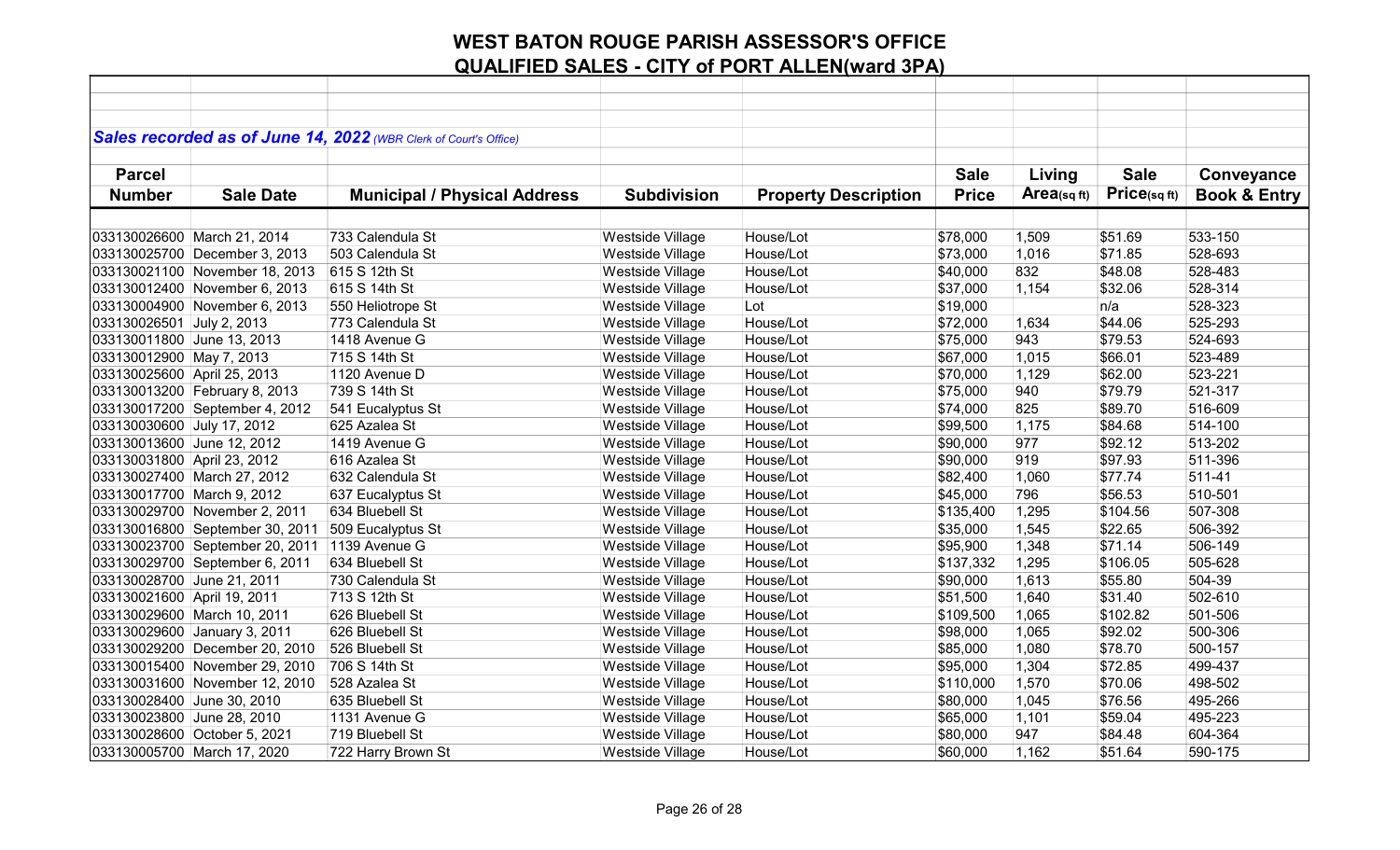| Sales recorded as of June 14, 2022 (WBR Clerk of Court's Office) |                                 |                                                       |                    |                             |                    |            |                |                         |
|------------------------------------------------------------------|---------------------------------|-------------------------------------------------------|--------------------|-----------------------------|--------------------|------------|----------------|-------------------------|
|                                                                  |                                 |                                                       |                    |                             |                    |            |                |                         |
| <b>Parcel</b>                                                    |                                 |                                                       |                    |                             | <b>Sale</b>        | Living     | <b>Sale</b>    | Conveyance              |
| <b>Number</b>                                                    | <b>Sale Date</b>                | <b>Municipal / Physical Address</b>                   | <b>Subdivision</b> | <b>Property Description</b> | <b>Price</b>       | Area(sqft) | Price(sqft)    | <b>Book &amp; Entry</b> |
|                                                                  |                                 |                                                       |                    |                             |                    |            |                |                         |
|                                                                  | 033130019400 February 3, 2020   | 540 Eucalyptus St                                     | Westside Village   | House/Lot                   | \$45,000           | 780        | \$57.69        | 589-219                 |
|                                                                  | 033130021300 January 30, 2018   | 631 S 12th St                                         | Westside Village   | House/Lot                   | \$75,000           | 1,786      | \$41.99        | 571-142                 |
|                                                                  | 033130031900 March 10, 2016     | 624 Azalea St                                         | Westside Village   | House/Lot                   | \$95,200           | 1,098      | \$86.70        | 552-592                 |
|                                                                  | 033130023700 November 20, 2014  | 1139 Avenue G                                         | Westside Village   | House/Lot                   | \$73,000           | 1,348      | \$54.15        | 540-606                 |
|                                                                  | 030320004201 September 28, 2021 | California Av(Due N of Meadow Crossing subd)          |                    | Lots(2), 2.32 Acres         | \$20,000           |            | \$17,286/acre  | 604-209                 |
| 030320000700 April 7, 2011                                       |                                 | 719 N Alexander Av(PA Grocery, formerly Quik-N-Handi) |                    | Comm'l Bldg/Land            | \$325,000          | 2,755      | \$117.97       | 502-471                 |
|                                                                  | 035200000300 September 14, 2021 | Louisiana Av(Due W of William & Lee Park)             | ---------------    | Lot, 5.5 Acres              | \$60,000           |            | \$0.25/sq ft   | 603-669                 |
|                                                                  | 035300019100 August 26, 2021    | 3259 Hwy 1 S(former Hardee's location)                | ---------------    | Comm'l Bldg/Lot             | \$1,900,000 2,997  |            | \$633.97/sq ft | 603-411                 |
|                                                                  | 030310004000 August 11, 2021    | 985 Rosedale Rd                                       | ---------------    | House/Lot                   | \$164,900          | 1,247      | \$132.24       | 603-119                 |
| 030310004800 August 9, 2021                                      |                                 | N Alexander Av                                        | ---------------    | Lot, 0.07 Acres             | \$4,000            |            | \$1.31/sq ft   | 603-98                  |
|                                                                  | 030310015500 February 26, 2021  | 875 N Alexander Av                                    | ---------------    | Comm'l Bldg/Lot             | \$65,000           | 2,542      | \$25.57        | 598-265                 |
|                                                                  | 030340005400 December 18, 2020  | 1100 Leblanc Rd(McJunkin Redman)                      | ---------------    | Comm'l Bldg/Lot             | \$6,070,500 68,750 |            | \$88.30        | 596-643                 |
|                                                                  | 030340005400 December 18, 2020  | 1100 Leblanc Rd(McJunkin Redman)                      | ---------------    | Comm'l Bldg/Lot             | \$7,830,400 68,750 |            | \$113.90       | 596-652                 |
|                                                                  | 030320008000 October 21, 2020   | 1508 Court St(B&M Self Storage)                       | ---------------    | Comm'l Bldg/Lot             | \$220,000          |            | n/a            | 595-112                 |
| 030320007700 June 24, 2020                                       |                                 | 1512 Court St                                         | ---------------    | Comm'l Bldg/Lot             | \$225,000          | 2,800      | \$80.36        | 592-90                  |
|                                                                  | 030370040500 February 28, 2020  | 774 S River Rd                                        | ---------------    | House/Lot                   | \$226,350          | 1,829      | \$123.76       | 589-594                 |
|                                                                  | 035200000100 January 31, 2020   | 1590 Court St(91 space MHP)                           | ---------------    | Mobile Home Park            | \$750,000          |            |                | 589-172                 |
|                                                                  | 030320007600 September 19, 2016 | 141 N 15th St                                         |                    | Comm'l Bldg/Lot             | \$115,000          |            | n/a            | 557-372                 |
|                                                                  | 030359018100 September 2, 2016  | 448 Michigan Av                                       |                    | House/Lot                   | \$150,000          | 2,000      | \$75.00        | 557-75                  |
| 035200004800 July 1, 2016                                        |                                 | Allendale Dr                                          |                    | 2.295 Acres, Comm'l Land    | \$200,000          |            | \$2.00/sq ft   | 555-523                 |
| 030340005800 June 2, 2016                                        |                                 | <b>Bridgeview Dr</b>                                  |                    | 3.0 Acres, Comm'l Land      | \$375,000          |            | \$2.75/sq ft   | 555-67                  |
|                                                                  | 035240001301 February 27, 2015  | Allendale Dr                                          | ---------------    | 1.5 Acres, Comm'l Land      | \$110,000          |            | \$1.68/sq ft   | 543-18                  |
|                                                                  | 030340005800 January 16, 2015   | Bridgeview Dr(W of Kenworth of South LA)              | ---------------    | 3.0 Acres, Comm'l Land      | \$375,000          |            | \$2.87/sq ft   | 542-45                  |
|                                                                  | 035200005000 December 9, 2014   | Allendale Dr                                          | ---------------    | 0.75 Acres, Comm'l Land     | \$87,500           |            | \$2.67/sq ft   | 541-164                 |
|                                                                  | 035250000800 March 14, 2014     | Commercial Dr(near Allendale Dr)                      | ---------------    | 1.033 Acres, Comm'l Land    | \$110,000          |            | \$2.45/sq ft   | 532-546                 |
|                                                                  | 035240000701 March 14, 2014     | 1635 Court St                                         | ---------------    | Comm'l Bldg/ Lot            | \$70,000           |            | n/a            | 532-554                 |
|                                                                  | 035200005200 February 14, 2014  | Allendale Dr                                          | ---------------    | 1.567 Acres, Comm'l Land    | \$170,608          |            | \$2.50/sq ft   | 531-676                 |
|                                                                  | 035240001400 January 2, 2013    | 670 Allendale Dr(acquired an add'l 1.65 acres)        | ---------------    | 1.65 Acres, Comm'l Land     | \$75,000           |            | \$45,455/acre  | 520-330                 |
|                                                                  | 035209000201 October 15, 2012   | 1622 Court St                                         | ---------------    | Church/Land                 | \$300,000          |            | n/a            | 518-186                 |
|                                                                  | 030340005101 August 10, 2012    | 1000 Leblanc Rd                                       | ---------------    | Comm'l Bld/Lot              | \$2,850,000        |            | n/a            | 515-476                 |
| 035250000300 June 14, 2012                                       |                                 | 1550 Commercial Dr                                    | ---------------    | Comm'l Land/Bldg            | \$550,000          |            | n/a            | 513-300                 |